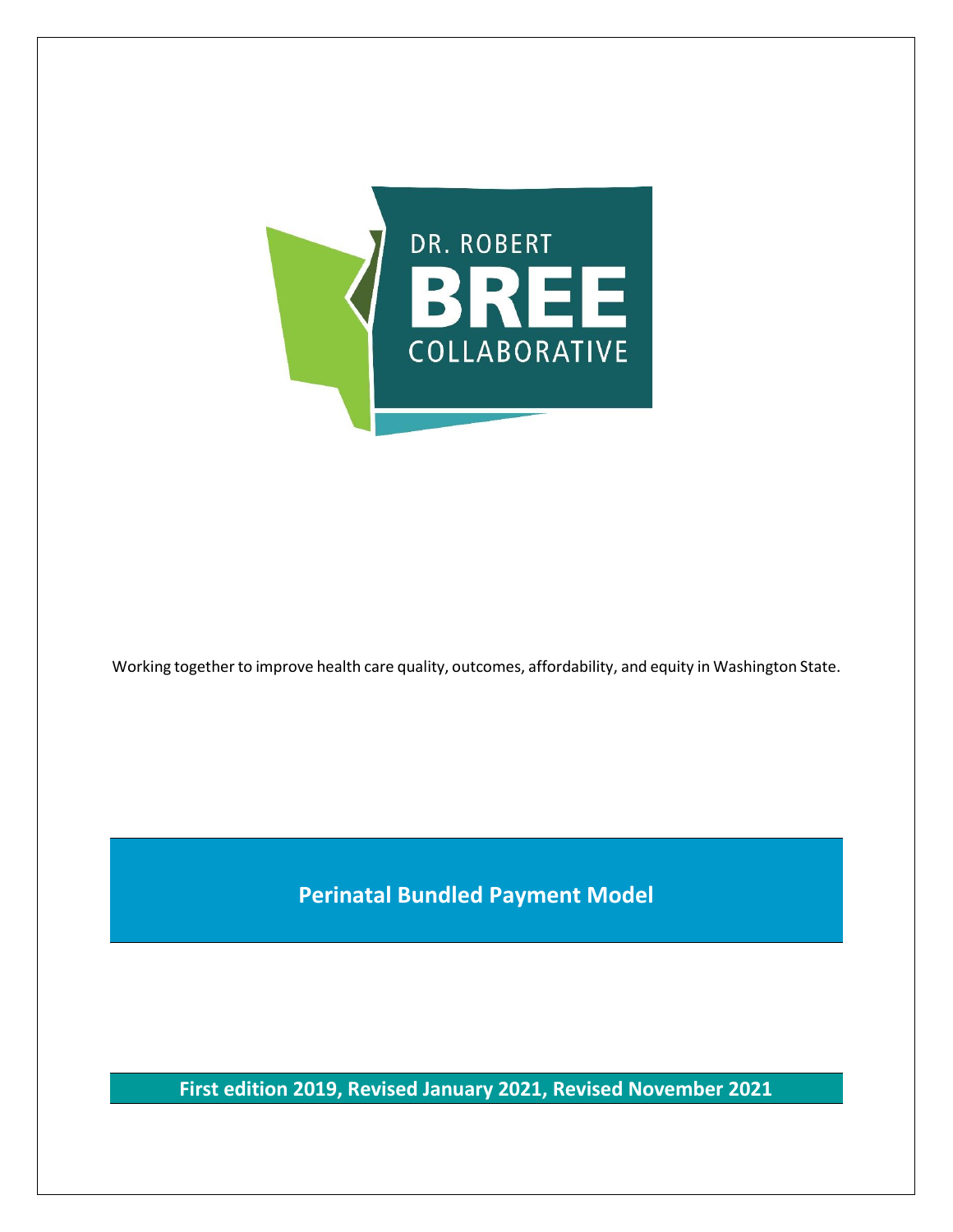# **Table of Contents**

<span id="page-1-0"></span>

| Appendix D: Episode and Perinatal Guideline Systematic Review Search Results23 |
|--------------------------------------------------------------------------------|
|                                                                                |
|                                                                                |
|                                                                                |
|                                                                                |
|                                                                                |
|                                                                                |
|                                                                                |
|                                                                                |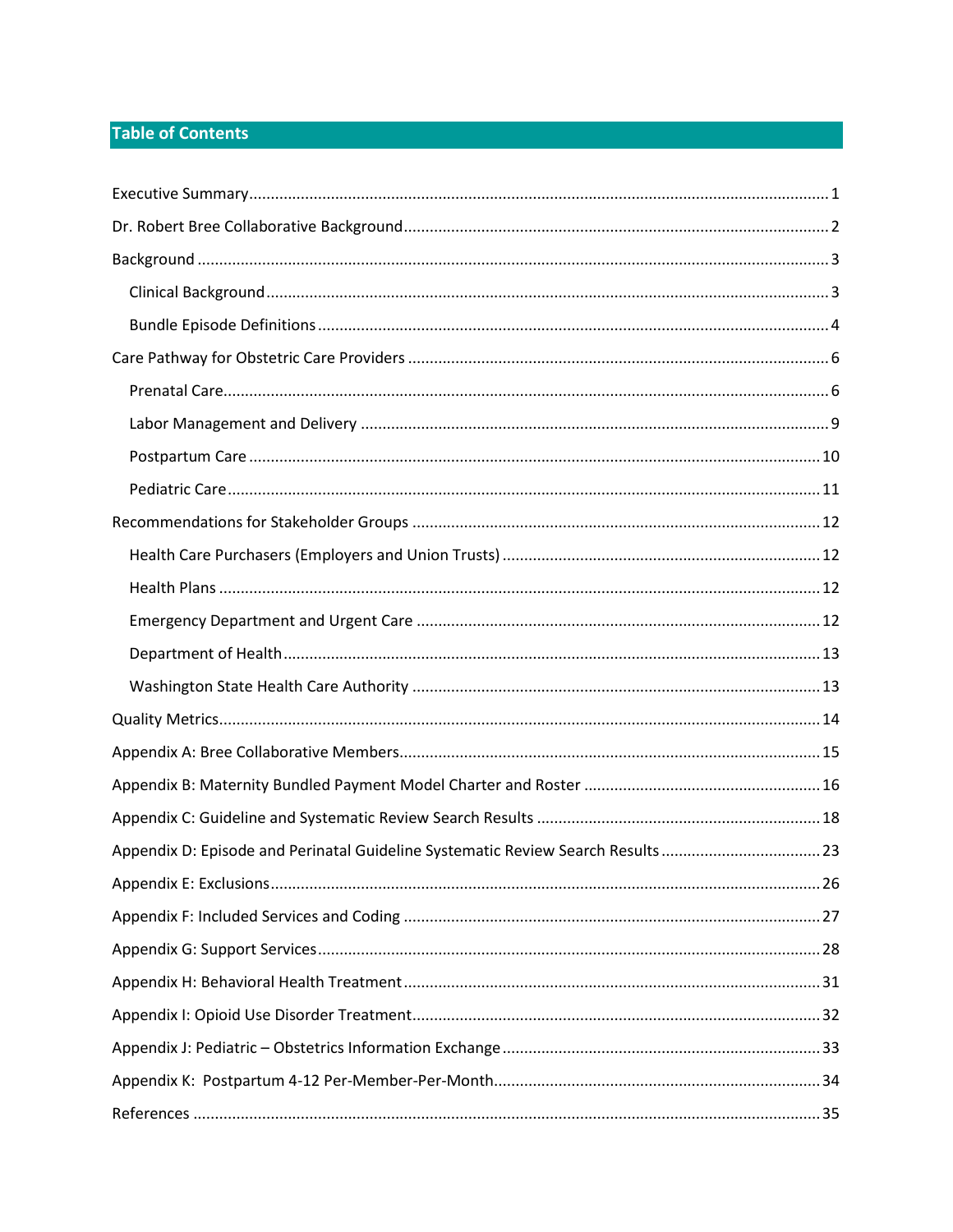#### **Executive Summary**

Pregnancy and childbirth are life-changing, monumental experiences that greatly impact the gestational parent and form the basis for a child's future. The United States has the highest maternal mortality rate of developed countries and vast inequities based on race and ethnicity in both maternal and infant mortality. Cesarean-section rates remain high despite much effort to increase appropriateness. Labor and delivery are expensive, in many cases the most expensive area for health plans and purchasers with wide variation in price. In Washington State, Medicaid pays for more than half of births.

While much of maternity care reimbursement is structured as a limited bundled payment, expanding these definitions and adding clinical components and required quality metrics tied to gain-sharing can address some preventable complications by increased care coordination and the potential for better adoption of evidence-based best practices. Various bundled payment models are being used across the country by state Medicaid agencies, health plans, and others that offer examples and guidance.

The Bree Collaborative elected to develop an episode-based payment model, or bundled payment, for perinatal care and has convened a workgroup that met from January 2019 to November 2019 and that reconvened from July 2020 to January 2021 to include postpartum pediatric care and again from June to October 2021 to extend a complementary per-member-per-month (PMPM) model through twelve months postpartum (Appendix K). This guideline presents a payment model that includes prenatal care, labor and delivery, postpartum care, and pediatric care along with clinical components for internal quality tracking and performance metrics, as shown in Figure 1, below:



#### **Single Payment**

Clinical background and discussion of the bundled payment structure are presented on pages 3-5. The clinical pathway for providers and delivery systems as relevant for prenatal care, labor and delivery, postpartum care, and pediatric care is presented on pages 6-11. Recommendations for other stakeholders including health care purchasers, emergency departments and urgent care, the Washington State Department of Health, and the Washington State Health Care Authority are listed on pages 12-13. Finally, quality metrics are outlined on pages 14. This bundle guideline does not specifically recommend exclusions but outlines guidance on how to define exclusions based on the patient population. The strongest predictor for the overall well-being of the infant is the well-being of the gestational parent. While challenges to dyadic care exist across the health system, the workgroup hopes to take the opportunity to shape the future of care in a way that is person- and family-centered and will make the most difference for families in Washington state.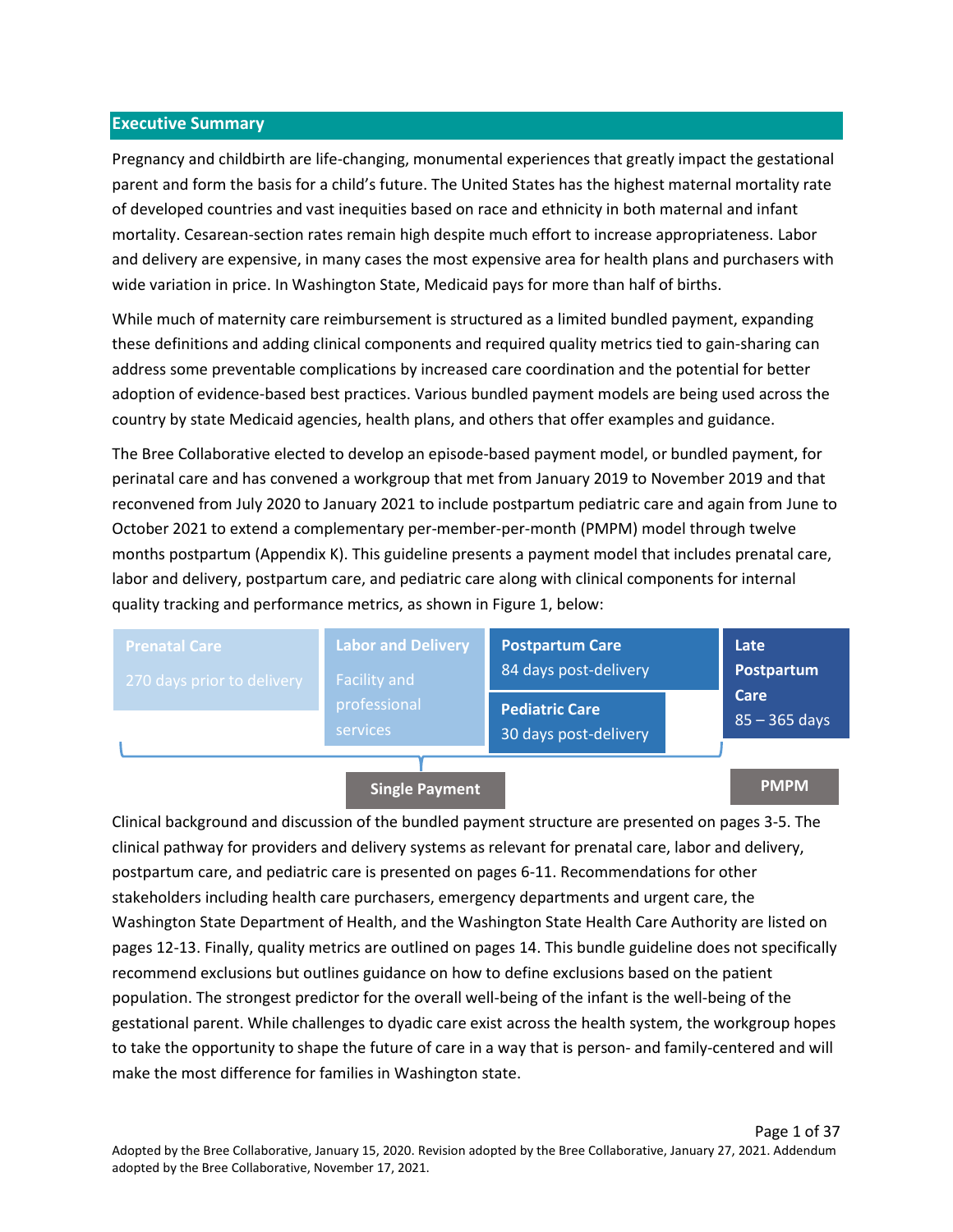#### <span id="page-3-0"></span>**Dr. Robert Bree Collaborative Background**

The Dr. Robert Bree Collaborative was established in 2011 by Washington State House Bill 1311 *"…to provide a mechanism through which public and private health care stakeholders can work together to improve quality, health outcomes, and cost effectiveness of care in Washington State."* The Bree Collaborative was named in memory of Dr. Robert Bree, a leader in the imaging field and a key member of previous health care quality improvement collaborative projects.

Members are appointed by the Washington State Governor and include public health care purchasers for Washington State, private health care purchasers (employers and union trusts), health plans, physicians and other health care providers, hospitals, and quality improvement organizations. The Bree Collaborative is charged with identifying health care services annually with substantial variation in practice patterns, high utilization trends in Washington State, or patient safety issues. For each health care service, the Bree Collaborative identifies and recommends best-practice, evidence-based approaches that build upon existing efforts and quality improvement activities to decrease variation. In the bill, the legislature does not authorize agreements among competing health care providers or health carriers as to the price or specific level of reimbursement for health care services. Furthermore, it is not the intent of the legislature to mandate payment or coverage decisions by private health care purchasers or carriers.

See **Appendix A** for a list of current Bree Collaborative members.

Recommendations are sent to the Washington State Health Care Authority for review and approval. The Health Care Authority (HCA) oversees Washington State's largest health care purchasers, Medicaid and the Public Employees Benefits Board Program, as well as other programs. The HCA uses the recommendations to guide state purchasing for these programs. The Bree Collaborative also strives to develop recommendations to improve patient health, health care service quality, and the affordability of health care for the private sector but does not have the authority to mandate implementation of recommendations.

For more information about the Bree Collaborative, please visit: [www.breecollaborative.org.](http://www.breecollaborative.org/)

Bree Collaborative members identified maternity care as a priority improvement area and convened a workgroup to develop evidence-based standards. The workgroup met from January to November 2019 and reconvened to meet from July 2020 to January 2021.

See **Appendix B** for the Maternity Bundled Payment Model Workgroup Charter and a list of members.

See **Appendix C** for results of the guideline and systematic review search.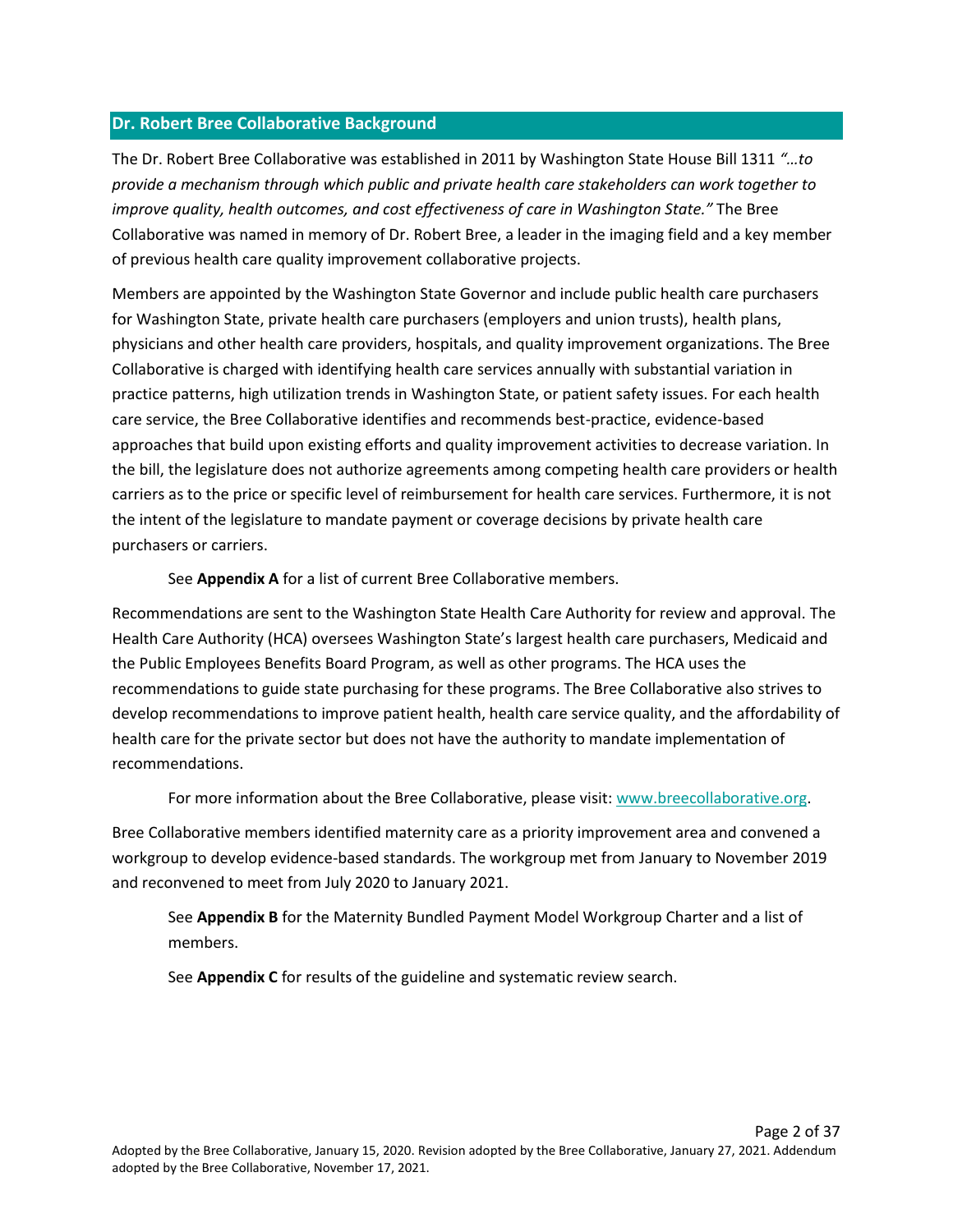#### <span id="page-4-0"></span>**Background**

#### <span id="page-4-1"></span>**Clinical Background**

Pregnancy and childbirth are life-changing, monumental experiences that greatly impact the gestational parent and form the basis for a child's future. Preexisting health problems may be exacerbated by pregnancy, pre-eclampsia or gestational diabetes that present during pregnancy are associated with increased risk for lifelong cardiovascular disease, and behavioral health complications such as depression or anxiety can be severe and long-lasting.<sup>1</sup> Complications, ranging in severity from first degree perineal laceration to hemorrhage, in labor and delivery are common with some estimates as high as 80% of vaginal deliveries and 95% of cesarean-sections having complications listed in the medical record.<sup>2</sup>

The United States has the highest maternal death rate among developed nations with more than 50,000 mothers having life-threatening complications annually.<sup>3,4</sup> Mortality also differs greatly based on race with black mothers being three to four times as likely to die in childbirth than white mothers and more likely to suffer complications that lead to maternal death and injury.<sup>2,5</sup> Cardiovascular conditions are responsible for over one third of pregnancy-related deaths in the United States, followed by infection (12%), hemorrhage (11%), and others. $6,7$ 

In 2017, Washington State had 81,208 total births, 50% of which had Medicaid-paid maternity care.<sup>8</sup> The rates for cesarean-section among nulliparous term singleton vertex deliveries, vaginal births after cesarean-section for term singleton vertex deliveries, and primary cesarean-sections among term singleton vertex were 24.3%, 28.3%, and 13.9%.<sup>8</sup> Nationally, 8.3% babies are born with a low birthweight and 9.9% are born preterm.<sup>9</sup> Childbirth remains the largest hospital expense, the largest single cost for state Medicaid agencies, and the largest expense for most commercial health plans. $10,11$ 

Opportunities for clinical improvement include reducing cesarean section rates, increasing provision of care by appropriate providers in appropriate settings, reducing pre-term birth rates, reducing mortality rates for the gestational parents and for infants, and reducing health disparities.<sup>12,13</sup> Clinical improvements in proactive identification and treatment of cardiovascular disease, increasing the rate of physiologic birth, and provision of more personalized postpartum care with a higher number of and more frequent visits also serve as areas for improvement. Increased use of midwives and greater use of supportive services such as doulas can also help achieve some of these goals.

Lastly, pregnancy presents a unique opportunity to engage people in and connect to ongoing care, especially for those who are marginalized or who may not have regular encounters with the medical system. This is especially important for those with comorbid behavioral health diagnoses, use of illicit drugs during pregnancy not being uncommon.<sup>14</sup>

The strongest predictor for the overall well-being of the infant is the well-being of the gestational parent. The early relationship between the infant and parent(s) is critical to build a lifelong foundation for health. The continued separation of parent and infant health care service delivery and payment structures does not align with current best available scientific evidence. A perinatal bundle includes at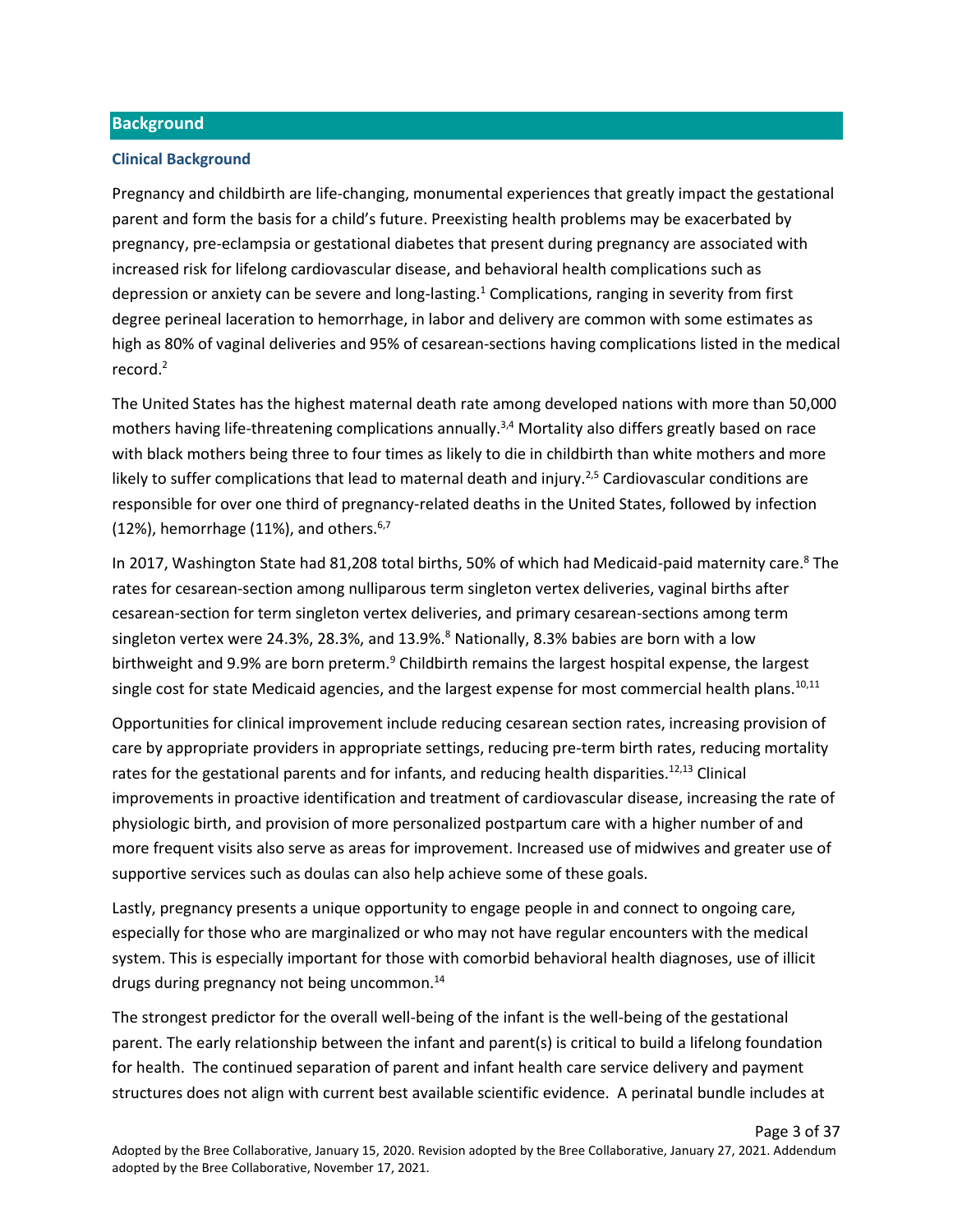least is two lives with effects that last for a lifetime for both gestational parent and child (e.g., preterm birth, low birth weight, maternal mood disorder, cesarean-section, delivery complications, breastfeeding, attachment).

While challenges to dyadic care exist across the health system, the workgroup hopes to take the opportunity to shape the future of care in a way that is person- and family-centered and will make the most difference for families in Washington state. Experiences and environments in early life establish the trajectory for lifelong outcomes for physical and mental health, behavior, and learning. New payment strategies incent coordination of care that better supports the gestational parent and child that allow tailored focus on physical and relationship needs.

# <span id="page-5-0"></span>**Bundle Episode Definitions**

Bundled payment models can address some preventable complications in maternity care through greater coordination of care, reorganizing care around the patient(s), and through better provision of evidence-based care. Various episode-based payment models are being currently being used across the country, many of which are profiled in the Health Care Payment Learning and Action Network (HPC-LAN) paper. 15,16,17 See **Appendix D** for Episode and Perinatal Guideline Systematic Review Search Results.

Many of the models discussed cover low-risk pregnancies, limiting their impact on health equity while others exclude the highest and lowest cost episodes and select conditions.<sup>9,18</sup> In many cases, cesarean section rate is used as an indicator of success. However, availability of data on outcomes of the various models is variable. The workgroup acknowledges the difficulty in creating specifications, inclusions, and exclusions for an entire state and for different payers that includes different populations. However, the workgroup also emphasizes the need to impact system-wide change through standardization of definitions, metrics, and models.<sup>19</sup> Lessons from other states and regions are clear in recommending shared models and shared definitions to drive sustainability so that time-limited pilots do not become the norm. 20,21

While the Bree Collaborative cannot recommend specific reimbursement amounts, the workgroup does acknowledge the need to offer guidance on payment timing and reimbursement flow as this will impact provider participation in a bundled payment model. In all cases, payers and/or purchasers should determine their reimbursement levels through historical benchmarking. Episode price for gestational parents diagnosed with opioid use disorder should be determined separately from those without.

Prospective reimbursement refers to an established amount paid to the accountable entity while retrospective reimbursement relies on fee-for-service reimbursement to individual providers followed by reconciliation after the episode is complete with shared savings or loss. Retrospective reconciliation has a lower administrative burden and will be easier for a provider as the accountable entity and is therefore recommended as a first step for the Washington state community.

The workgroup developed a clinical pathway supported by an episode-based payment building on existing perinatal work within Washington State prioritizing health equity, high-quality, and evidencebased perinatal and pediatric care. The workgroup relied extensively on practice guidelines from the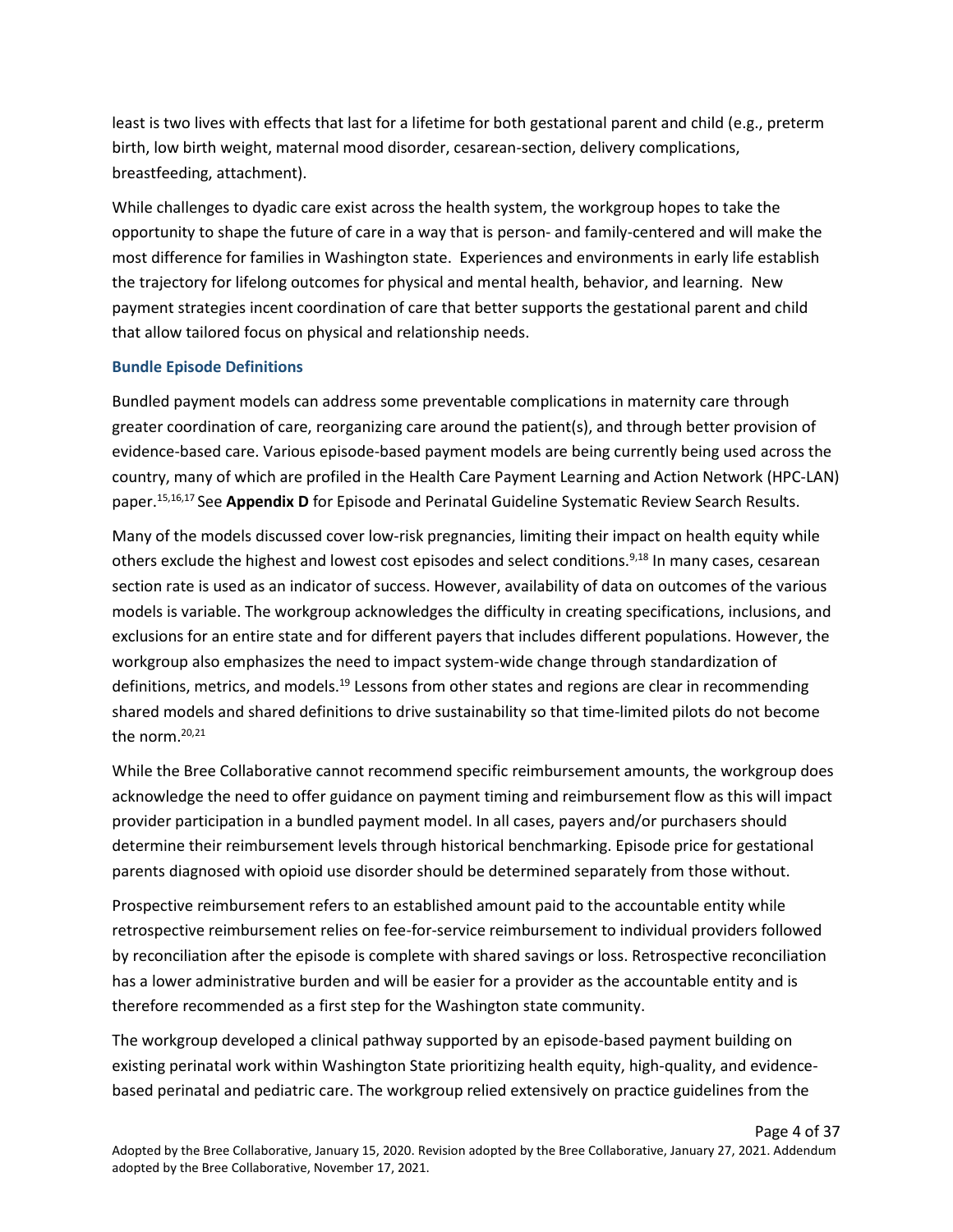American College of Obstetricians and Gynecologists (ACOG) and work done by the Washington State Hospital Association (WSHA) as well as the HPC-LAN outline.

The episode includes prenatal care, labor and delivery, postpartum care, and pediatric care as follows:

- Fee-for-service with retrospective reconciliation initially
	- $\circ$  The workgroup recommends moving toward a prospective payment model with retrospective reconciliation as a first step for the obstetric community
- Risk adjustment based on patient-specific factors including opioid use disorder
- Triggered at delivery to begin 270 days prior to delivery and ending 84 days (3 months) post delivery for the gestational parent and 30 days post delivery for the baby
- Including prenatal care, labor and delivery, postpartum services for both facility and professional services, and pediatric care
- Exclude anesthesia, insertion of contraceptive device, contraceptive device, genetic testing
- Obstetric care provider or group is the accountable entity
- **Exclusion criteria for gestational parent and newborn**:
	- o Incomplete claims within episode time
	- o Age: younger than 16, older than 40
	- o Cost below first percentile or higher than ninety-ninth percentile
	- $\circ$  Diagnoses within the episode window or 90 days prior to or after episode window as determined by the payer or purchaser based on high-cost claims. See **Appendix E** for Exclusion criteria examples. The workgroup does not recommend basing exclusion criteria on behavioral health diagnoses including substance use disorder or drug use and/or ≤45 body mass index (BMI) at the first prenatal visit.
	- o Gestational parent or newborn death within episode window
	- o Major congenital anomalies as outlined by the Centers for Disease Control and Preventio[n www.cdc.gov/ncbddd/birthdefects/surveillancemanual/chapters/chapter-](http://www.cdc.gov/ncbddd/birthdefects/surveillancemanual/chapters/chapter-1/chapter1-4.html)[1/chapter1-4.html](http://www.cdc.gov/ncbddd/birthdefects/surveillancemanual/chapters/chapter-1/chapter1-4.html)
	- o Twins or higher order multiples
- **Services excluded from episode payment**:
	- o Pediatric trauma in the first 30 days
	- o Pediatric diagnoses unrelated to labor and delivery
	- $\circ$  Other services not explicitly addressed in the episode should be discussed during contracting
- Cost of care should be tracked but is not a quality metric

# See **Appendix F** for included services and coding.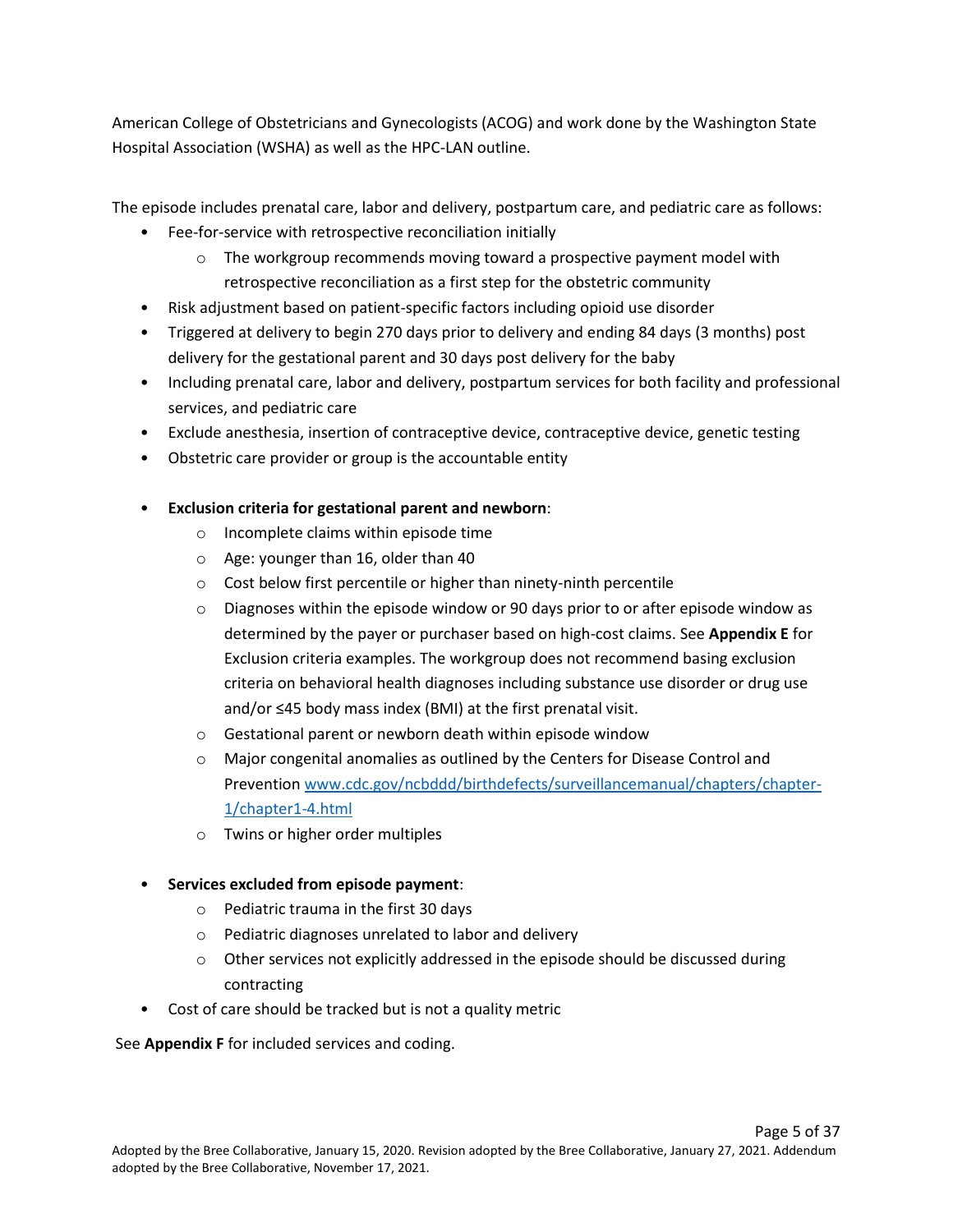# <span id="page-7-0"></span>**Care Pathway for Obstetric Care Providers**

The following inclusions under prenatal care are listed both as best practice measures tracked internally by the provider(s) and/or care team and as a guide for health plans and/or health care purchasers.

# <span id="page-7-1"></span>**Prenatal Care**

- **Intake visit**. A comprehensive intake visit should happen as soon as possible after a patient contacts the provider or group with a positive pregnancy test. At a minimum, the intake visit should happen in the first trimester if the patient contacts the provider or group in the first trimester.
	- $\circ$  Gather patient information, conduct a comprehensive patient medical history including family medical history, prior pregnancy history, preterm birth risk, and concurrent medications. Discuss health insurance or getting access to health insurance.
	- o Discuss:
		- Nutrition and prenatal vitamins
		- Importance of continuing exercise
		- Obesity and healthy pregnancy
		- Preparedness for labor and delivery
	- o Scheduling dating ultrasound
	- o Information on genetic testing and counseling
	- o Screen for:
		- Behavioral health, depression, anxiety, suicidality, and tobacco, marijuana, alcohol, and/or other drug use, see more information on tools below
		- Toxic environmental exposures
		- **·** Injury prevention
		- Violence and abuse
- At a minimum, visits every four to six weeks up to 28 weeks gestation. Visits may be done as a group.
- At a minimum, biweekly visits up to 29-36 weeks gestation. Visits may be done as a group.
- At a minimum, weekly visits from 36 weeks until birth.
- **Screenings and Risk Assessments.** 
	- o **Anemia/hemorrhage risk assessment**.
	- o **Cardiovascular disease.** For all pregnant patients, conduct a global cardiovascular risk assessment during the first trimester and again in the second trimester. Next steps should follow the [California Maternal Quality Care Collaborative Cardiovascular Disease](https://www.cmqcc.org/resource/improving-health-care-response-cardiovascular-disease-pregnancy-and-postpartum)  [in Pregnancy and Postpartum Toolkit,](https://www.cmqcc.org/resource/improving-health-care-response-cardiovascular-disease-pregnancy-and-postpartum) [ACOG's Pregnancy and Heart Diseas](https://www.acog.org/Womens-Health/Pregnancy-and-Heart-Disease?IsMobileSet=false)e Practice [Bulletin,](https://www.acog.org/Womens-Health/Pregnancy-and-Heart-Disease?IsMobileSet=false) and **[ACOG's Gestational Hypertension and Preeclampsia](https://journals.lww.com/greenjournal/FullText/2019/01000/ACOG_Practice_Bulletin_No__202__Gestational.49.aspx) Practice Bulletin.**<sup>22</sup> Educate community primary care and emergency care services that the new onset of asthma during pregnancy should always prompt consideration for a cardiovascular cause, particularly cardiomyopathy of pregnancy, or unmasking of heretofore undiagnosed underlying congenital cardiovascular disease.

Page 6 of 37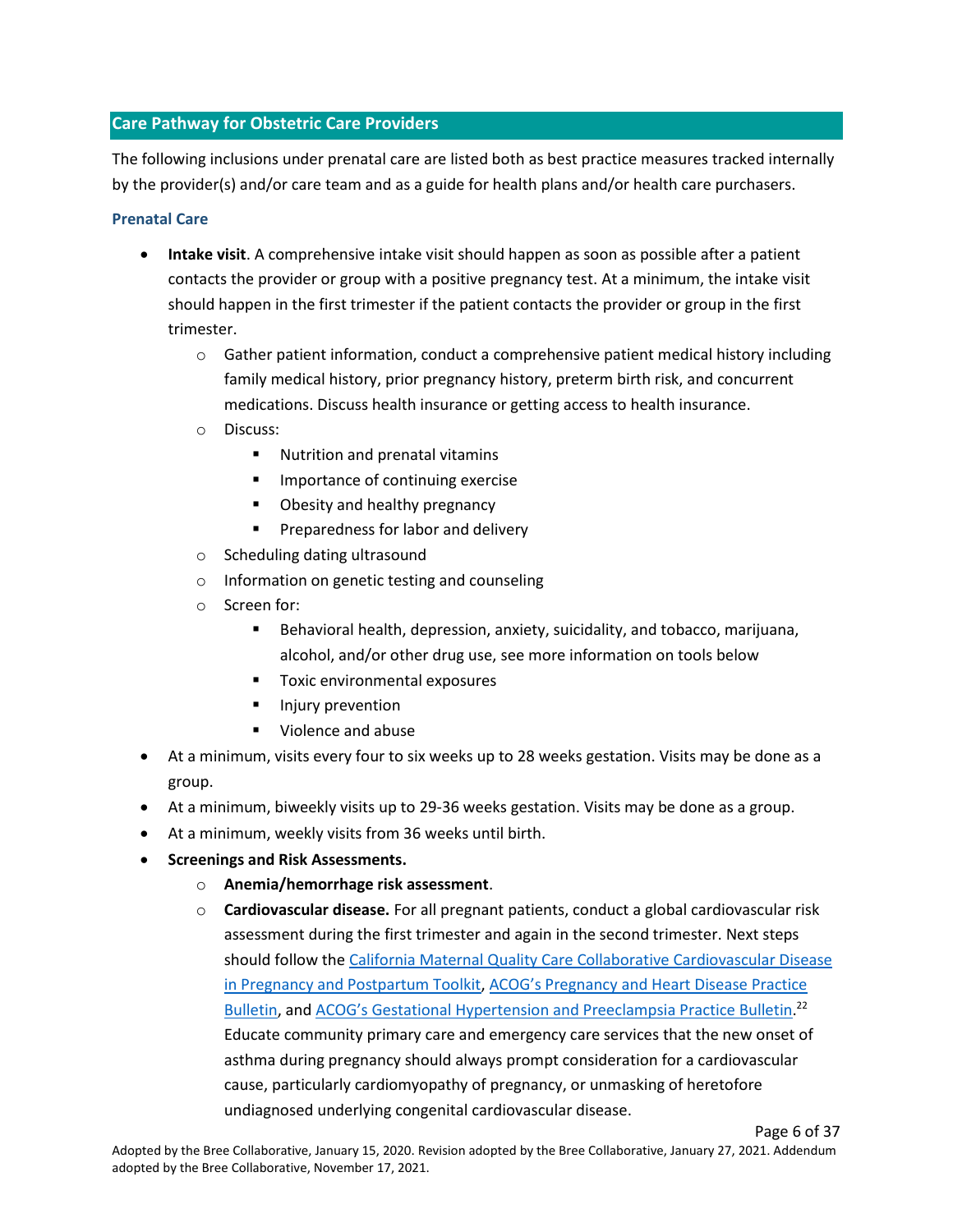- Patients with red flags for cardiovascular disease (i.e., shortness of breath at rest, severe orthopnea necessitating four or more pillows, resting heart rate ≥120 beats per minute, resting systolic blood pressure ≥160 mm Hg, and/or resting respiratory rate of ≥30 breaths per minute and an oxygen saturation ≤94%) should be promptly evaluated, managed as appropriate following current ACOG and/or other national guidelines. Consider a consultation with maternal and fetal medicine and primary care/cardiology. This may be done via telemedicine, if available.
- Patients with a personal history of cardiovascular disease should receive a consultation with maternal and fetal medicine and primary care/cardiology. This may be done via telemedicine, if available.
- o **Behavioral Health.** Explain to patients the purpose of screening for depression, anxiety, suicidality, alcohol misuse, and drug use including the safety and security of the information. Screen for depression, anxiety, suicidality, and tobacco, marijuana, alcohol, and/or other drug use at intake and at least every trimester using a validated instrument(s), as described below:
	- **Depression** (e.g. Patient Health Questionnaire-2, PHQ-3 and/or PHQ-9) and **anxiety** (e.g., Generalized Anxiety Disorder-2), follow guidelines within the 2017 Bree Collaborative [Behavioral Health Integration Report and Recommendations.](http://www.breecollaborative.org/wp-content/uploads/Behavioral-Health-Integration-Final-Recommendations-2017-03.pdf)
	- **Suicidality** (e.g. ninth question of the PHQ-9, first and second questions of the Columbia Suicide Severity Rating Scale (C-SSRS), the Ask Suicide-Screening Questions (ASQ) as well as current plans and any past attempts). If suicide risk is detected, follow guidelines within the 2018 Bree Collaborative Suicide Care Report [and Recommendations,](http://www.breecollaborative.org/wp-content/uploads/Suicide-Care-Report-and-Recommendations-Final.pdf) or more recent if available.
	- **Tobacco, marijuana, alcohol** (e.g., AUDIT-C), and **drug use** (e.g., single-item screener, ASSIST, DAST-10, single item cannabis and other drug use questions). If alcohol misuse or illicit drug use is detected, follow guidelines within 2015 Bree Collaborative [Addiction and Dependence Treatment Report and Recommendations,](http://www.breecollaborative.org/wp-content/uploads/ADT-Final-Report.pdf) or more recent if available following the Screening, Brief Intervention, and Referral to Treatment (SBIRT) protocol.
	- See **Appendix H** for information on behavioral health treatment.
	- See **Appendix I** for information on opioid use disorder treatment.
- o **Infectious Disease.** Screen all patients according to ACOG guidelines (e.g., for HIV [here\)](https://www.acog.org/Clinical-Guidance-and-Publications/Committee-Opinions?Keyword=infectious%20disease%20screening) including for infectious disease and immunity to infectious disease, where appropriate (e.g., rubella, varicella). Information for patients is available [here.](https://www.acog.org/Patients/FAQs/Routine-Tests-During-Pregnancy?IsMobileSet=false)
	- Follow ACOG practice advisory for Management of Pregnant and Reproductive-Aged [Women during a Measles Outbreak](https://www.acog.org/Clinical-Guidance-and-Publications/Practice-Advisories/Management-of-Pregnant-and-Reproductive-Age-Women-during-a-Measles-Outbreak) or other infectious disease, where appropriate.
- o **Gestational Diabetes Screening.**
- **Vaccination.**
	- o Tetanus, diphtheria, and pertussis, third trimester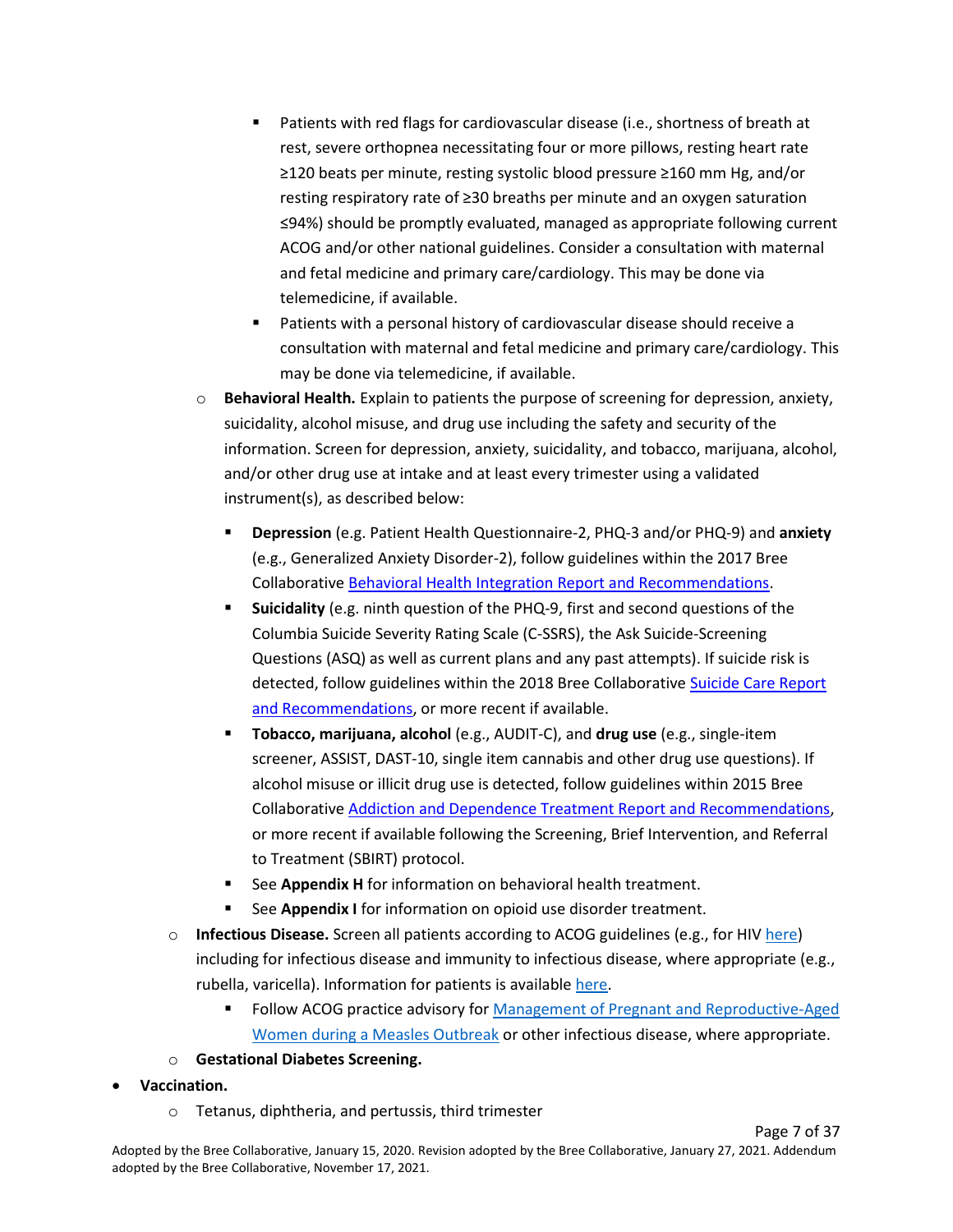- o Influenza if not already done so in the current season
- **Second trimester education.** 
	- o Breastfeeding
- **Third trimester education**
	- o Breastfeeding
	- $\circ$  Comprehensive, client-centered contraceptive counseling that includes education about a broad range of contraceptive methods including immediate postpartum long-acting reversible contraception and facilitates shared decision-making when and if selecting a method.
	- o **Shared Decision Making.** Use shared decision making as appropriate for relevant clinical conditions. See 2019 Bree Collaborative Shared Decision Making Recommendations for information on implementation including clinical workflow and documentation [here a](http://www.breecollaborative.org/topic-areas/current-topics/shared-decision-making/)nd those certified by the Health Care Authority [here.](https://www.hca.wa.gov/about-hca/healthier-washington/patient-decision-aids-pdas)
	- **Social Determinants of Health.** Consider the impact of social determinants of health on patient health. If appropriate, screen patients for unmet needs using a culturally and patientappropriate tool (e.g.[, OneCare Vermont: Self-Sufficiency Outcomes Matrix,](https://www.chcs.org/media/OneCare-Vermont-Self-Sufficiency-Outcome-Matrix_102517.pdf) [Oregon Family](http://www.oregonperinatalcollaborative.org/wp-content/uploads/2015/04/OFWBA-Survey-V_1.0-FINAL-6.1.17.pdf)  [Wellbeing Assessment,](http://www.oregonperinatalcollaborative.org/wp-content/uploads/2015/04/OFWBA-Survey-V_1.0-FINAL-6.1.17.pdf) [other tools,](https://www.naccho.org/uploads/downloadable-resources/SDOH-resources.pdf) tribal resources). Link patients to community resources, if needed (e.g., [Parent Help 123 website\)](https://www.parenthelp123.org/).
	- **Patient Support.** Support patients as needed or refer patients to available support services. See **Appendix G:** Support Services. While there is ongoing work at the Health Care Authority and partner agencies to assess different models for implementing doula services under existing programs (i.e. MSS or Managed Care), there is value in including these services in the maternity bundle. First, doula services are a solution that have been shown to meet the "triple aim" of providing better care, improving population health and reducing costs. Second, doula services represent an evidence-based type of dyadic care that focuses on gestational parent and child, improving outcomes for both (e.g., lower cesarean-section rates, lower preterm birth rates, fewer obstetric interventions, shorter labor hours, improved breastfeeding). Third, while evidence shows positive outcomes for all birthing parents who utilize doula services, these associations tend to be stronger in populations who are low income, historically marginalized or disadvantaged, or who experience cultural or linguistic barriers to accessing care. Addressing our ongoing disparities in perinatal health necessitates solutions that may have a greater positive impact on those who are suffering disproportionately. Fourth, the Bree Collaborative bundle has influence across the diverse system of maternity care and payers and given the evidence for doula services we would like to encourage expansion of doula services to all pregnant and post-partum clients in Washington state.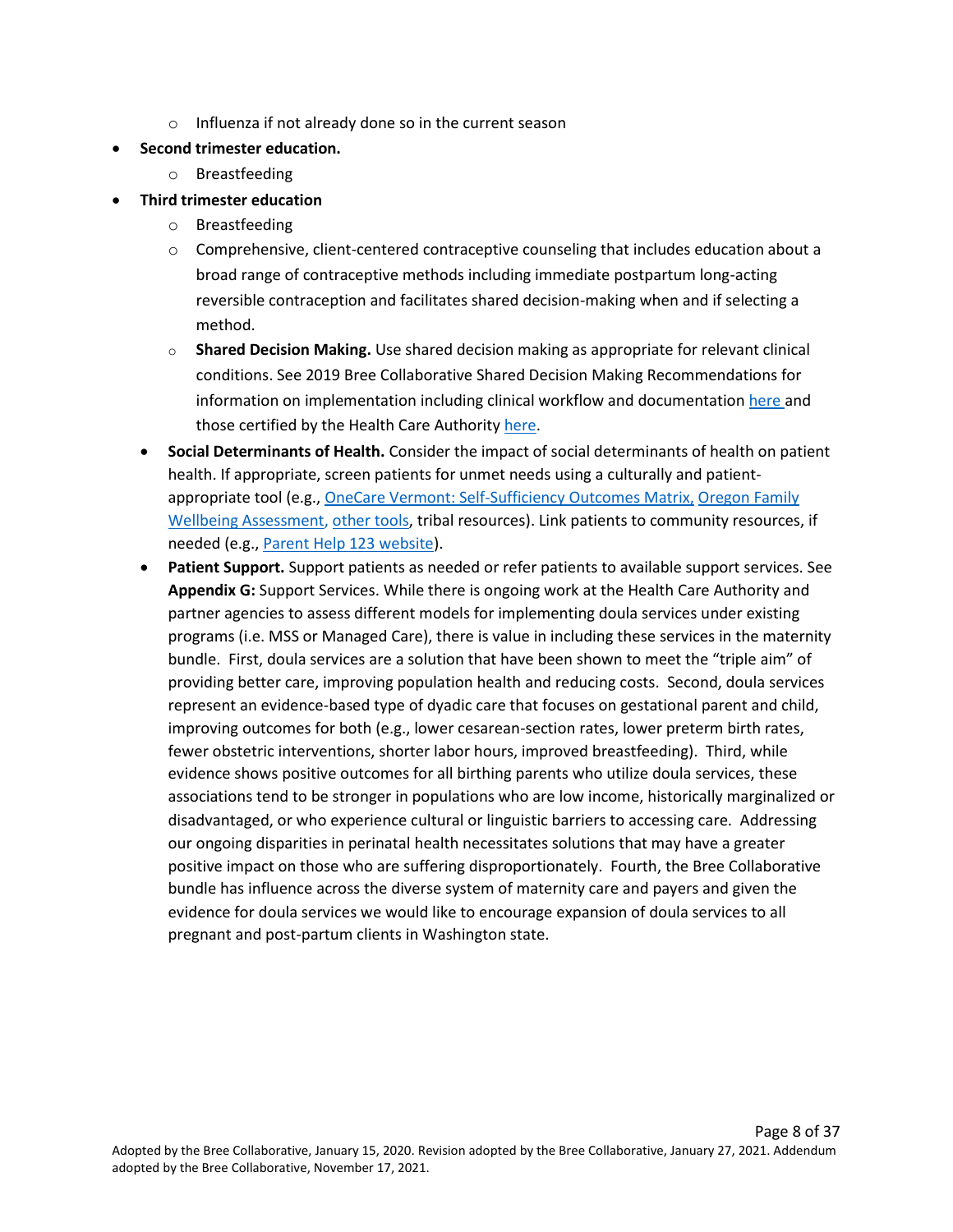### <span id="page-10-0"></span>**Labor Management and Delivery**

The workgroup's goal is for a physiologic birth<sup>23</sup> when safe to do so including:<sup>24,25,26</sup>

- Spontaneous onset and progression of labor;
- Biological and psychological conditions that promote effective labor;
- Vaginal birth of the infant and placenta resulting in physiological blood loss;
- Optimal newborn outcomes, including transition through early skin-to-skin contact when appropriate, including for cesarean sections.
- Keeping the mother and infant together during the postpartum period; and early initiation of breastfeeding.

Additional recommendations include:

- Shared decision making, as appropriate
- Endorse standards within the Washington State Hospital Association Labor Management Bundle including:
	- o Maternal and fetal risk assessment
	- o Induction of labor
	- o Failed induction of labor
	- o Management of first and second stage
	- o Assessment of fetal status
	- o Staffing
- Follow the 2012 Bree Collaborative labor standards for limiting scheduled deliveries before the  $39<sup>th</sup>$  week, limiting elective inductions between 39 and up to 41 weeks except for language regarding favorability of the cervix, and for appropriate indications for cesarean sections.
	- o While the ARRIVE trial supported elective 39 week inductions under controlled study criteria, no data exists to recommend this practice for the general population in a community setting.27,28 If providers offer 39-week elective inductions, they should ensure that the gestational parent meets the eligibility criteria of the ARRIVE trial, that the decision for elective induction is a shared decision between the woman and her obstetric provider, and that it takes into consideration whether their hospital or facility has the appropriate resources available at that time.
- Comprehensive, client-centered contraceptive counseling that includes education about a broad range of contraceptive methods including immediate postpartum long-acting reversible contraception and facilitates shared decision-making when and if selecting a method.
- Postpartum discharge summary provided to the gestational parent and family that includes follow-up information for any complications of pregnancy (e.g., hypertension) or labor and delivery (e.g., cesarean section), contraceptive plan, next scheduled postpartum visit, next scheduled pediatric visit, infant feeding plan, and other information as relevant.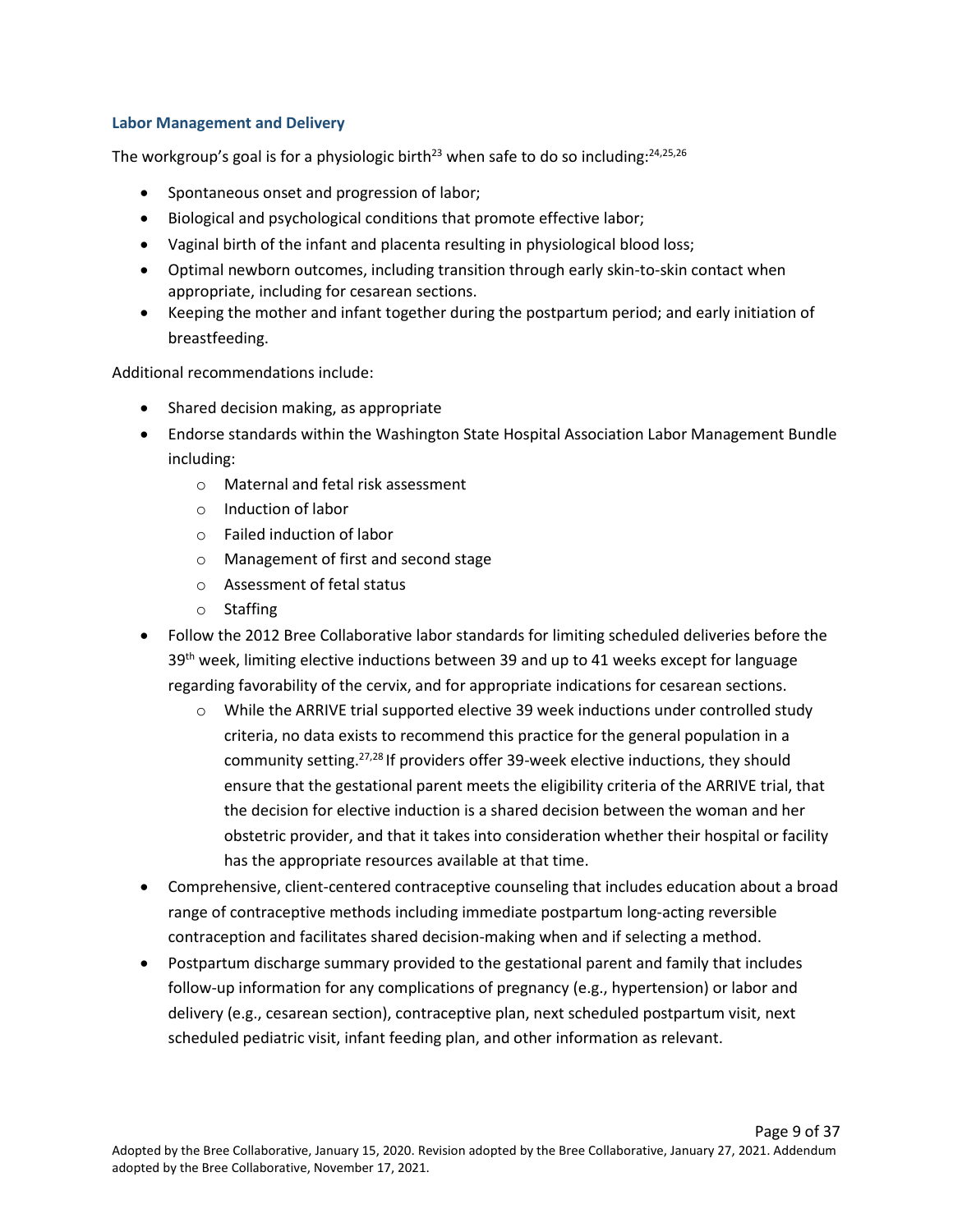### <span id="page-11-0"></span>**Postpartum Care**

The bundle extends to 84 days (12 weeks) postpartum. Ideally, postpartum care would extend to 12 months. The workgroup recommends at least two postpartum visits with additional visits as needed. Postpartum care should be individualized following recommendations within the [American College of](https://www.acog.org/Clinical-Guidance-and-Publications/Committee-Opinions/Committee-on-Obstetric-Practice/Optimizing-Postpartum-Care)  [Obstetrics and Gynecologists committee opinion on Redefining the Postpartum Visit.](https://www.acog.org/Clinical-Guidance-and-Publications/Committee-Opinions/Committee-on-Obstetric-Practice/Optimizing-Postpartum-Care) Higher-risk patients may need to be seen more often. Visits should at a minimum include the following services related to pregnancy and labor and delivery, and not unrelated services:

- Three weeks, or earlier as needed, postpartum visit including:
	- o For patients with eclampsia, follow the [Washington State Perinatal Collaborative](https://www.doh.wa.gov/YouandYourFamily/WomensHealth/Perinatal) postpartum follow-up care schedule.
	- o Physical recovery from birth
	- $\circ$  Assessment of mood and emotional well-being including screening with a validated tool for depression (e.g., PHQ-9, Edinburgh Postnatal Depression Scale), anxiety (e.g., GAD), suicidality, and tobacco, alcohol, marijuana, and other drug use.
	- o Sexuality including contraception (if needed) and discussing birth spacing
		- Same-day placement of long-acting reversible contraceptive, if desired
		- Use of shared decision making on contraception (e.g., Birth control options: [Things to consider\)](https://www.mayoclinic.org/healthy-lifestyle/birth-control/in-depth/birth-control-options/art-20045571)
	- o Infant care and feeding including breastfeeding
	- o Sleep and fatigue
	- o Other topics as needed or wanted by the patient
- Additional comprehensive visit prior to 12 weeks postpartum including: $^{29}$ 
	- o Assessment of mood and emotional well-being including screening with a validated tool for depression (e.g., PHQ-9, Edinburgh Postnatal Depression Scale), anxiety (e.g., GAD), suicidality, and tobacco, alcohol, marijuana, and other drug use.
	- o Infant care and feeding including breastfeeding
	- o Sleep and fatigue
	- o Physical recovery from birth
	- o Chronic disease management, if needed
	- o Health maintenance
	- $\circ$  Identification of primary care provider to assume care after 12 weeks postpartum
	- o Discussion of importance of vaccines
	- o Gestational diabetes follow-up, if needed
	- o Violence and abuse
	- o Other topics as needed or wanted by the patient
- **Patient Support.** Support patients as needed or refer patients to available support services. See **Appendix G:** Support Services.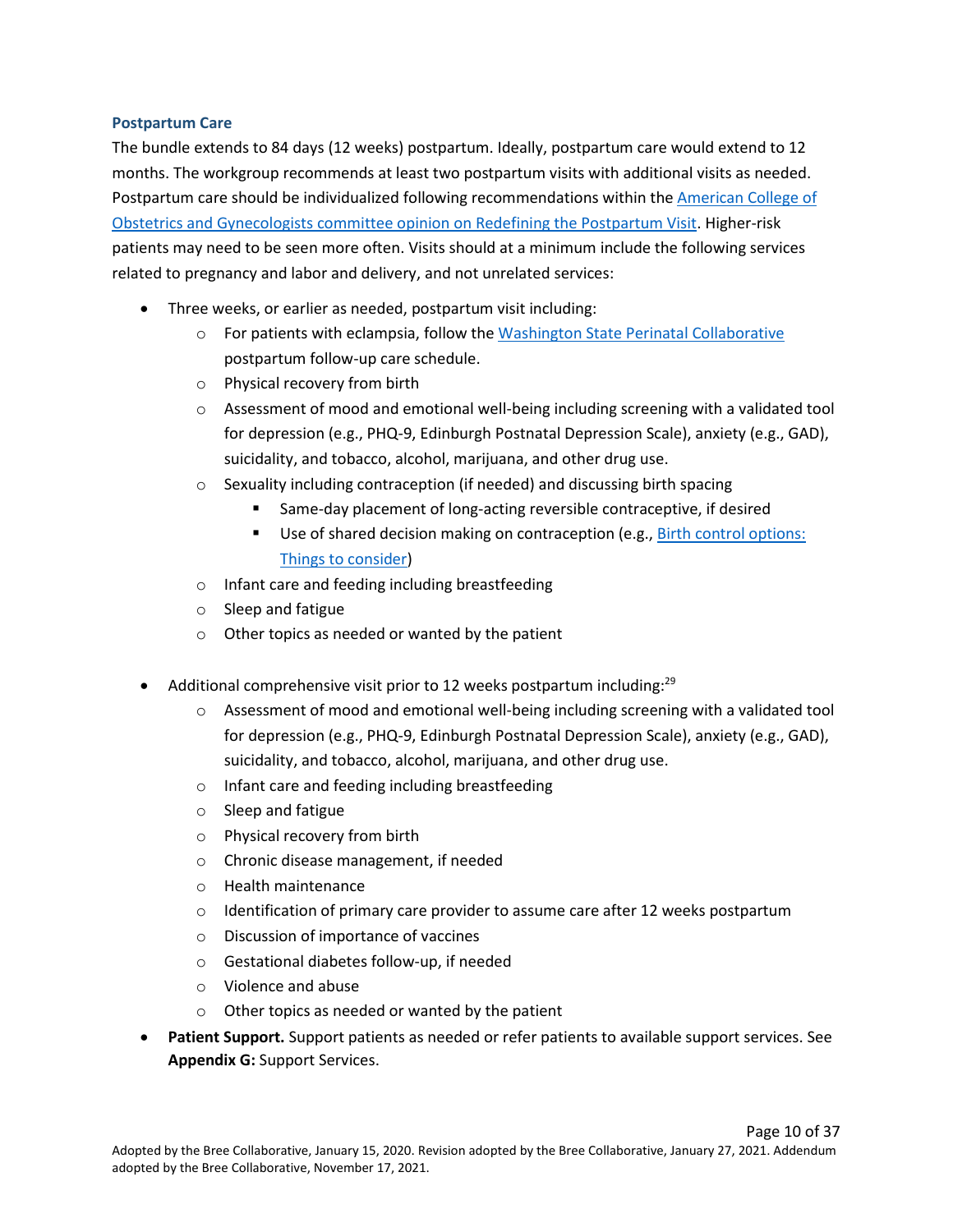#### <span id="page-12-0"></span>**Pediatric Care**

**Timeline:** Delivery through 30 days post-delivery

Visit schedule and content should follow the American Academy of Pediatrics (AAP) [Recommendations](https://downloads.aap.org/AAP/PDF/periodicity_schedule.pdf)  [for Preventive Pediatric Health Care.](https://downloads.aap.org/AAP/PDF/periodicity_schedule.pdf) Higher-risk newborns may need to be seen more often. See **Appendix J** for a list of information recommended to be shared between pediatric and obstetric care providers. Note that new acute illnesses are excluded from bundle payment. Care should consider a person and family's culture and be culturally humble.

Visits should at a minimum include the following services although this list is not exhaustive:

- **Newborn**
	- o Measurements: Length, weight, head circumference
	- $\circ$  Screening: + red reflex, hearing
	- o Developmental: surveillance, psychosocial assessment
	- o Newborn screening
	- o Pulse oximeter screening
	- o Immunization counseling including recommended hepatitis B immunization
	- $\circ$  Feeding evaluation with support of breastfeeding where appropriate or needed
	- $\circ$  Jaundice evaluation (transcutaneous bilirubin measurement routinely, serum bilirubin measurements as needed)
	- $\circ$  Safety discussion including sleep position, car seat safety, water temperature, and any other topics as indicated or needed
- **2-5 days of birth** (48-72 hours of discharge from inpatient care) earlier if indicated, ideally within 48 hours of discharge, taking into account when the gestational parent is discharged.<sup>30,31</sup>
	- o Measurements: Length, weight
	- o Developmental: surveillance, psychosocial assessment
	- o Hepatitis B immunization if not given at birth
	- o Feeding evaluation with support of breastfeeding where appropriate
	- $\circ$  Jaundice evaluation (transcutaneous bilirubin measurement routinely, serum bilirubin measurements as needed)
- **30 days of birth**
	- o 7-14 days newborn screening
	- o Measurements: Length, weight, head circumference, (blood pressure, if indicated)
	- o Screening: hearing if not done earlier
	- o Developmental: surveillance, psychosocial assessment
	- o Immunization counseling including first or second Hepatitis B immunization
	- o Feeding evaluation with support of breastfeeding where appropriate
	- $\circ$  Jaundice evaluation (transcutaneous bilirubin measurement as needed)
	- o Postpartum depression screening with appropriate referral if necessary See the AAP's guidance on Incorporating Recognition and Management of Perinatal [Depression Into Pediatric Practice](https://pediatrics.aappublications.org/content/143/1/e20183260#ref-15)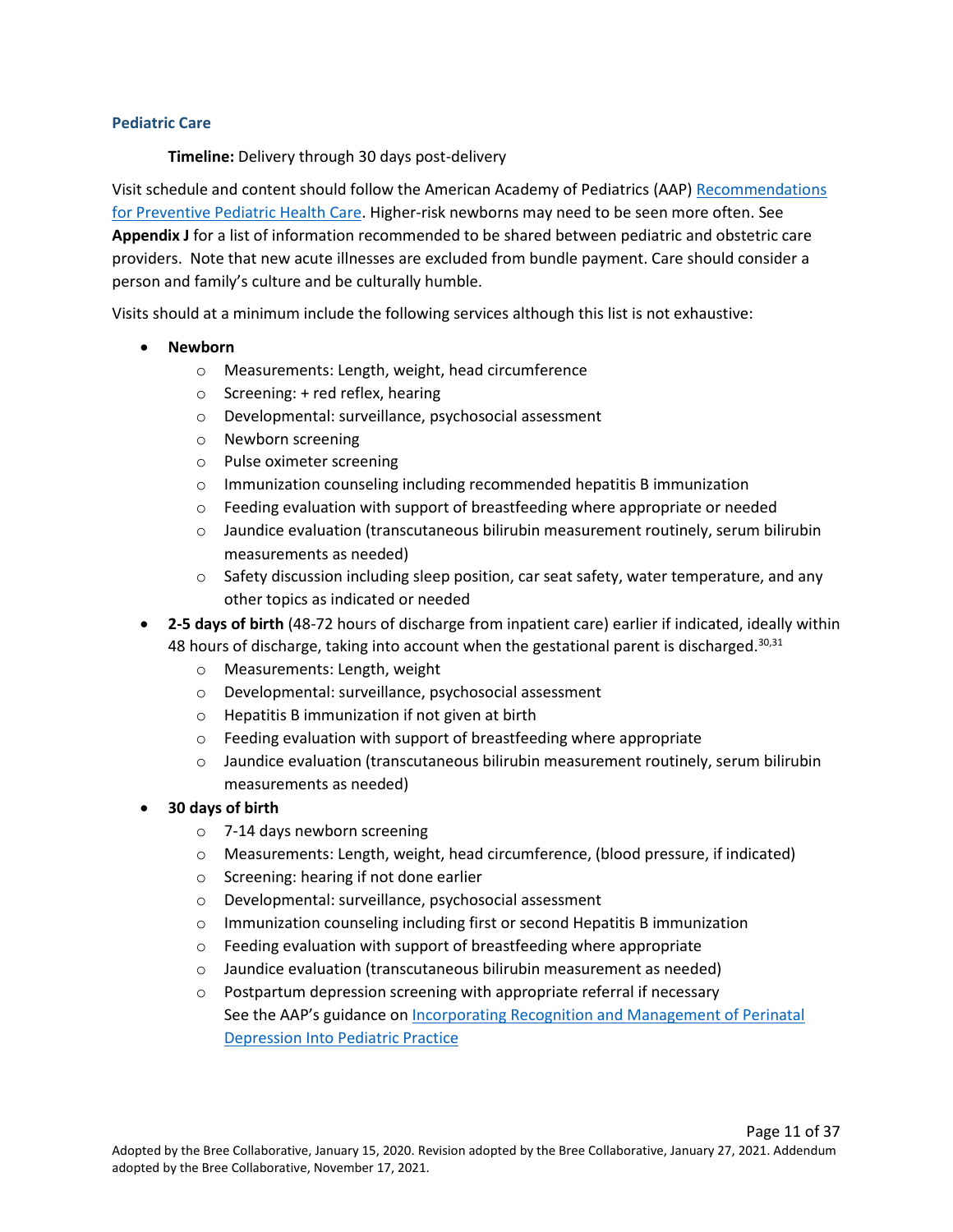# <span id="page-13-0"></span>**Recommendations for Stakeholder Groups**

#### <span id="page-13-1"></span>**Health Care Purchasers (Employers and Union Trusts)**

- Understand your population's need for and utilization of maternity care including: number of births annually, low-risk cesarean-section rate, total perinatal cost, and other metrics.
- Review available resources on maternity care for purchasers such as those through the Pacific [Business Group on Health](http://www.pbgh.org/maternity) or the [Integrated Healthcare Association.](https://www.iha.org/)
- Present employee-facing materials as part of wellness programs or other engagement strategies that outline choices made during pregnancy such as those from the [March of Dimes](https://www.marchofdimes.org/) or [Childbirth Connection.](http://www.childbirthconnection.org/)
- Investigate moving to value-based reimbursement in partnership with other purchasers such as the Washington State Health Care Authority.
	- $\circ$  Initial steps can include instituting a blended case rate for vaginal and cesarean-section and/or separate reimbursement for evidence-based supportive services such as for doulas.
	- $\circ$  The workgroup recommends a movement to a bundled payment as outlined in these guidelines that includes prenatal, labor and delivery, and postpartum care extending three months.
	- $\circ$  As high-deductible health plans may incentivize underutilization of beneficial services, alternative mechanisms such as moving the deductible above a specified allowance for the perinatal episode can be used. More information [here.](https://altarum.org/sites/default/files/uploaded-related-files/ALTARUM_MESA_BLUEPRINT_BROCHURE_FINAL4_0.pdf)

# <span id="page-13-2"></span>**Health Plans**

• Offer a bundled payment model aligned with the framework described in these recommendations.

# <span id="page-13-3"></span>**Emergency Department and Urgent Care**

- **Cardiovascular Disease.** Assess all women of childbearing age for recent pregnancy and last menstrual period. Women may be at higher risk for cardiovascular disease up to five months postpartum and may present with shortness of breath, chest pain, unresolved cough or swelling. Follow algorithm for taking patient history, physical examination, and workup as outlined in the [California Maternal Quality Care Collaborative Cardiovascular Disease in Pregnancy and](https://www.cmqcc.org/resource/improving-health-care-response-cardiovascular-disease-pregnancy-and-postpartum)  [Postpartum Toolkit.](https://www.cmqcc.org/resource/improving-health-care-response-cardiovascular-disease-pregnancy-and-postpartum)<sup>32</sup>
- **Hypertension and eclampsia.** Follow guidelines within Washington State Perinatal Collaborative [postpartum recommendations.](https://www.doh.wa.gov/Portals/1/Documents/Pubs/350-028-HealthyPregnancyOutcomes.pdf)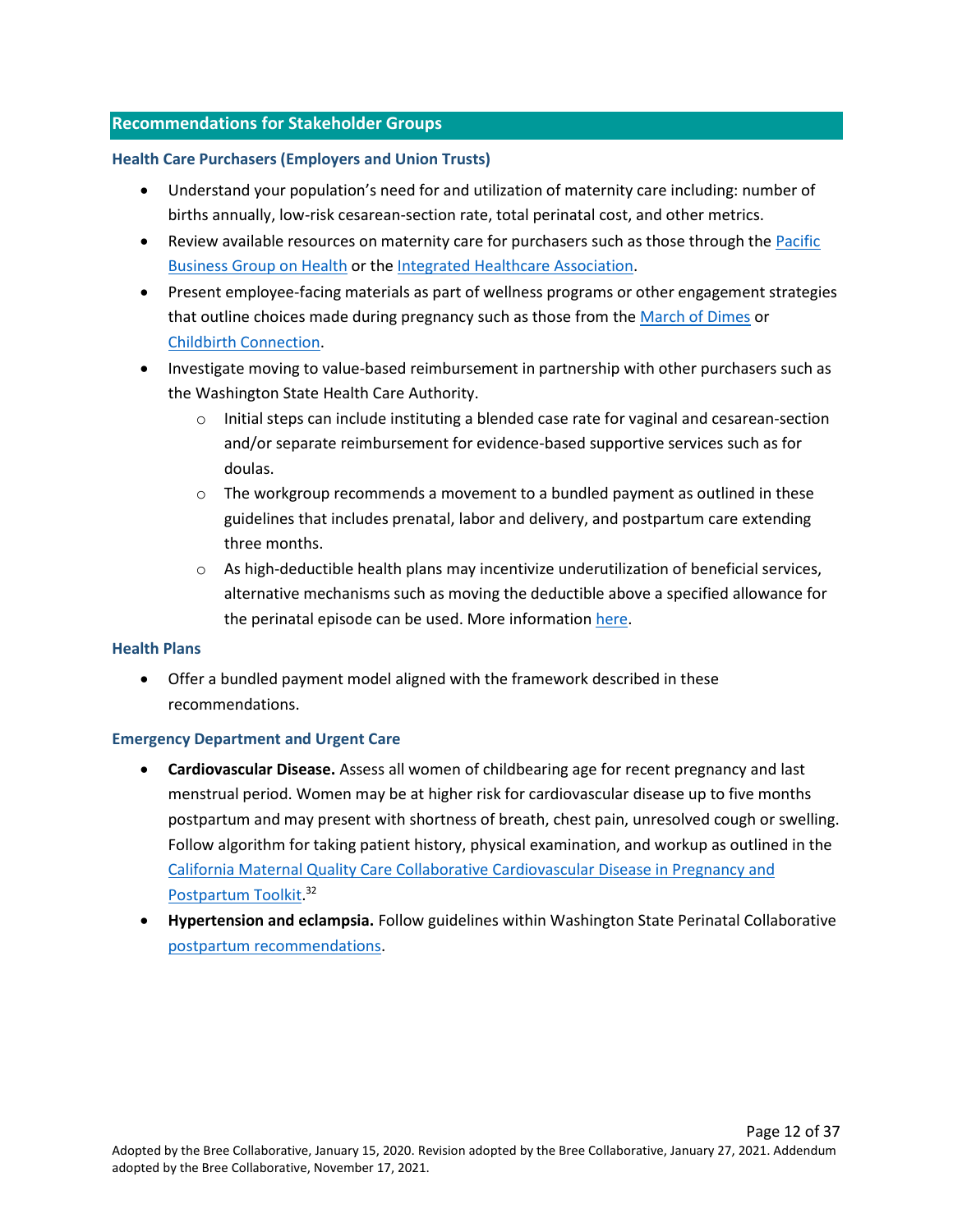### <span id="page-14-0"></span>**Department of Health**

- Create a mechanism to link the gestational parent's identification to the newborn's identification. This can be done on a statewide level (as in New York State) or through and in partnership with health plans.
- Provide comprehensive resources around social determinant of health screening resources including tools to measure need around social determinants of health. Tools include but are not limited to:
	- o [OneCare Vermont: Self-Sufficiency Outcomes Matrix](https://www.chcs.org/media/OneCare-Vermont-Self-Sufficiency-Outcome-Matrix_102517.pdf)
	- o [Oregon Family Wellbeing Assessment](http://www.oregonperinatalcollaborative.org/wp-content/uploads/2015/04/OFWBA-Survey-V_1.0-FINAL-6.1.17.pdf)
	- o [Other tools](https://www.naccho.org/uploads/downloadable-resources/SDOH-resources.pdf)

# <span id="page-14-1"></span>**Washington State Health Care Authority**

- Extend Washington State Medicaid eligibility to 12 months (365 days) postpartum at the same income level as for pregnancy.
- Through th[e Washington State Common Measure Set,](https://www.hca.wa.gov/assets/program/washington-state-common-measures-2019.pdf) continue to report on Cesarean Birth (*number of nulliparous women with a term, singleton baby in a vertex position delivered by cesarean birth),* Prenatal Care (*percentage of women who receive first trimester prenatal care), U*nintended Pregnancies (p*ercentage of pregnancies that was unintended at the time of conception),* Mental Health Service Penetration (*percentage of members with a mental health*  service need who received mental health services in the measurement year), Substance Use Disorder Service Penetration *(percentage of members with a substance use disorder treatment need who received a substance use disorder treatment in the measurement year),*  Antidepressant Medication Management (*percentage of members 18 years and older who were treated with antidepressant medication, had a diagnosis of major depression and who remained on an antidepressant medication treatment),* Audiological Evaluation No Later Than 3 Months of Age (*percentage of newborns who did not pass hearing screening and have an audiological evaluation no later than 3 months of age),* Childhood Immunization Status (*percentage of children 2 years of age who had four diphtheria, tetanus and acellular pertussis (DTap); three polio (IPV); one measles, mumps and rubella (MMR); three haemophilus influenza type B (HiB); three hepatitis B (HepB); one chicken pox (VZV); four pneumococcal conjugate (PCV); one hepatitis (Hep A); two or three rotavirus (RV); and two influenza (flu) vaccines by their second birthday) and* Well Child Visits in the First Fifteen Months of Life (*percentage of members who turned 15 months old during the measurement year and who had six or more well-child visits with a PCP during their first 15 months of life).*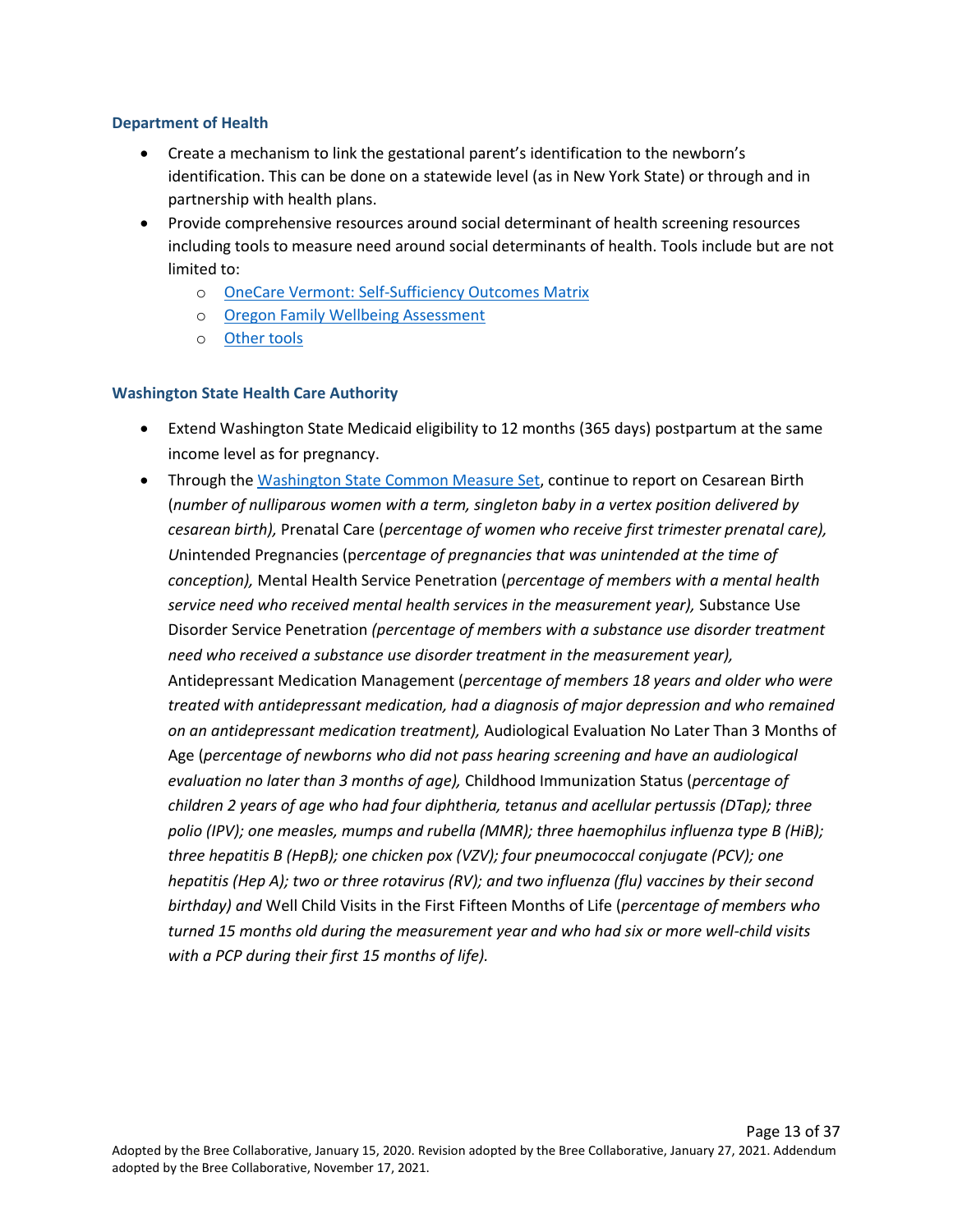# <span id="page-15-0"></span>**Quality Metrics**

The workgroup recommends the following quality metrics be tracked for each episode. The workgroup aimed to select both process and outcome metrics and measure both unexpected complications in newborns and severe maternal morbidity to balance the emphasis on a physiologic birth. The workgroup recommends that in the first year (at least) metrics should be used for tracking rather than reimbursement.

• **Cesarean Birth**

# **PC-O2**

Percentage of nulliparous women with a term, singleton baby in a vertex position delivered by cesarean birth (C-section). Detailed numerator and denominator is available here: <https://manual.jointcommission.org/releases/TJC2018B/MIF0167.html>

• **Unexpected Complications in Term Newborns - Severe Rate PC-06.1**

The percent of infants with unexpected newborn complications among full term newborns with no preexisting conditions. Severe complications include neonatal death, transfer to another hospital for higher level of care, severe birth injuries such as intracranial hemorrhage or nerve injury, neurologic damage, severe respiratory and infectious complications such as sepsis. Detailed information is available here:

<https://manual.jointcommission.org/releases/TJC2018B/MIF0393.html>

# • **O1: Severe Maternal Morbidity**

Denominator: All mothers during their birth admission, excluding ectopics and miscarriages Numerator: Among the denominator, all cases with any severe maternal morbidity (SMM) code Detailed information is available here: [https://pqcnc-](https://pqcnc-documents.s3.amazonaws.com/aim/aimexpert/PQCNCAIMOBHMetrics.pdf)

[documents.s3.amazonaws.com/aim/aimexpert/PQCNCAIMOBHMetrics.pdf](https://pqcnc-documents.s3.amazonaws.com/aim/aimexpert/PQCNCAIMOBHMetrics.pdf)

# • **Chlamydia Screening**

Percentage of pregnant women 16–24 years of age who were identified as sexually active and who had at least one test for chlamydia during the measurement year. Detailed information is available here: [www.ncqa.org/hedis/measures/chlamydia-screening-in-women/](http://www.ncqa.org/hedis/measures/chlamydia-screening-in-women/)

- **Group B Streptococcus Maternal Screening**
- **Behavioral Health Risk Assessment for Pregnant Women** American Medical Association - PCPI

Percentage of patients, regardless of age, who gave birth during a 12-month period seen at least once for prenatal care who received a behavioral health screening risk assessment that includes the following screenings at the first prenatal visit: screening for depression, alcohol use, tobacco use, drug use, and intimate partner violence. Detailed information is available here: [www.ahrq.gov/sites/default/files/wysiwyg/policymakers/chipra/factsheets/0085behavior.pdf](http://www.ahrq.gov/sites/default/files/wysiwyg/policymakers/chipra/factsheets/0085behavior.pdf)

# • **Postpartum visit scheduled**

Developed by the workgroup. Percentage of gestational parents who have first postpartum visit (of at least two) scheduled prior to leaving inpatient care or if delivery occurred outside of the inpatient setting, while the obstetric care provider is present in the delivery setting.

# • **Pediatric visit scheduled or referral process initiated**

Developed by the workgroup. Percentage of newborns with first pediatric visit scheduled or referral to pediatric care made prior to leaving inpatient care or, if delivery occurred outside of the inpatient setting, while the obstetric care provider is present in the delivery setting including transfer of pediatric discharge information.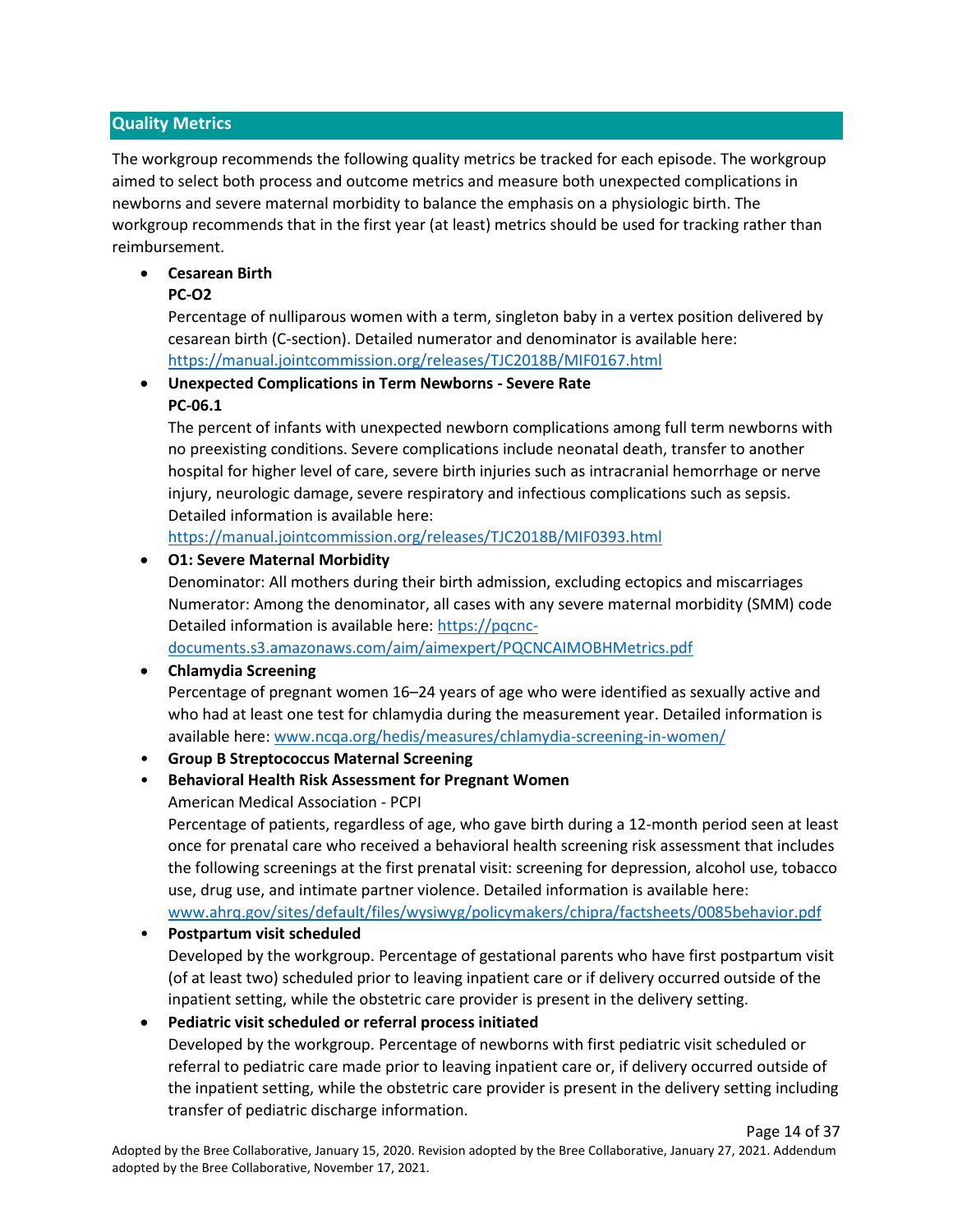# <span id="page-16-0"></span>**Appendix A: Bree Collaborative Members**

| <b>Member</b>             | <b>Title</b>                      | Organization                              |  |  |
|---------------------------|-----------------------------------|-------------------------------------------|--|--|
| Susie Dade, MS            | Deputy Director                   | Washington Health Alliance                |  |  |
| Peter Dunbar, MB ChB, MBA | <b>CEO</b>                        | <b>Foundation for Health Care</b>         |  |  |
| (Vice-Chair)              |                                   | Quality                                   |  |  |
| Gary Franklin, MD, MPH    | <b>Medical Director</b>           | <b>Washington State Department</b>        |  |  |
|                           |                                   | of Labor and Industries                   |  |  |
| Stuart Freed, MD          | <b>Chief Medical Officer</b>      | Confluence Health                         |  |  |
| Richard Goss, MD          | <b>Medical Director</b>           | Harborview Medical Center-                |  |  |
|                           |                                   | University of Washington                  |  |  |
| Sonja Kellen              | <b>Global Benefits Director</b>   | Microsoft                                 |  |  |
| Dan Kent, MD              | Chief Medical Officer,            | UnitedHealthcare                          |  |  |
|                           | <b>Community Plan</b>             |                                           |  |  |
| Wm. Richard Ludwig, MD    | <b>Chief Medical</b>              | <b>Providence Health and Services</b>     |  |  |
|                           | Officer, Accountable Care         |                                           |  |  |
|                           | Organization                      |                                           |  |  |
| <b>Greg Marchand</b>      | Director, Benefits & Policy       | The Boeing Company                        |  |  |
|                           | and Strategy                      |                                           |  |  |
| Robert Mecklenburg, MD    | Medical Director, Center for      | Virginia Mason Medical Center             |  |  |
|                           | <b>Health Care Solutions</b>      |                                           |  |  |
| Kimberly Moore, MD        | <b>Associate Chief Medical</b>    | Franciscan Health System                  |  |  |
|                           | Officer                           |                                           |  |  |
| Carl Olden, MD            | <b>Family Physician</b>           | Pacific Crest Family Medicine,            |  |  |
|                           |                                   | Yakima                                    |  |  |
| Drew Oliveira, MD         | <b>Executive Medical Director</b> | Regence BlueShield                        |  |  |
| Mary Kay O'Neill, MD, MBA | Partner                           | Mercer                                    |  |  |
| John Robinson, MD, SM     | <b>Chief Medical Officer</b>      | <b>First Choice Health</b>                |  |  |
| Jeanne Rupert, DO, PhD    | Provider                          | One Medical                               |  |  |
| Angela Sparks, MD         | <b>Medical Director Clinical</b>  | Kaiser Permanente Washington              |  |  |
|                           | Knowledge Development &           |                                           |  |  |
|                           | Support                           |                                           |  |  |
| Hugh Straley, MD (Chair)  | Retired                           | Medical Director, Group Health            |  |  |
|                           |                                   | Cooperative; President, Group             |  |  |
|                           |                                   | <b>Health Physicians</b>                  |  |  |
| Shawn West, MD            | <b>Medical Director</b>           | Premera BlueCross                         |  |  |
| Laura Kate Zaichkin, MPH  | Director of Health Plan           | SEIU 775 Benefits Group                   |  |  |
|                           | Performance and Strategy          |                                           |  |  |
| Judy Zerzan, MD, MPH      | <b>Chief Medical Officer</b>      | Washington State Health Care<br>Authority |  |  |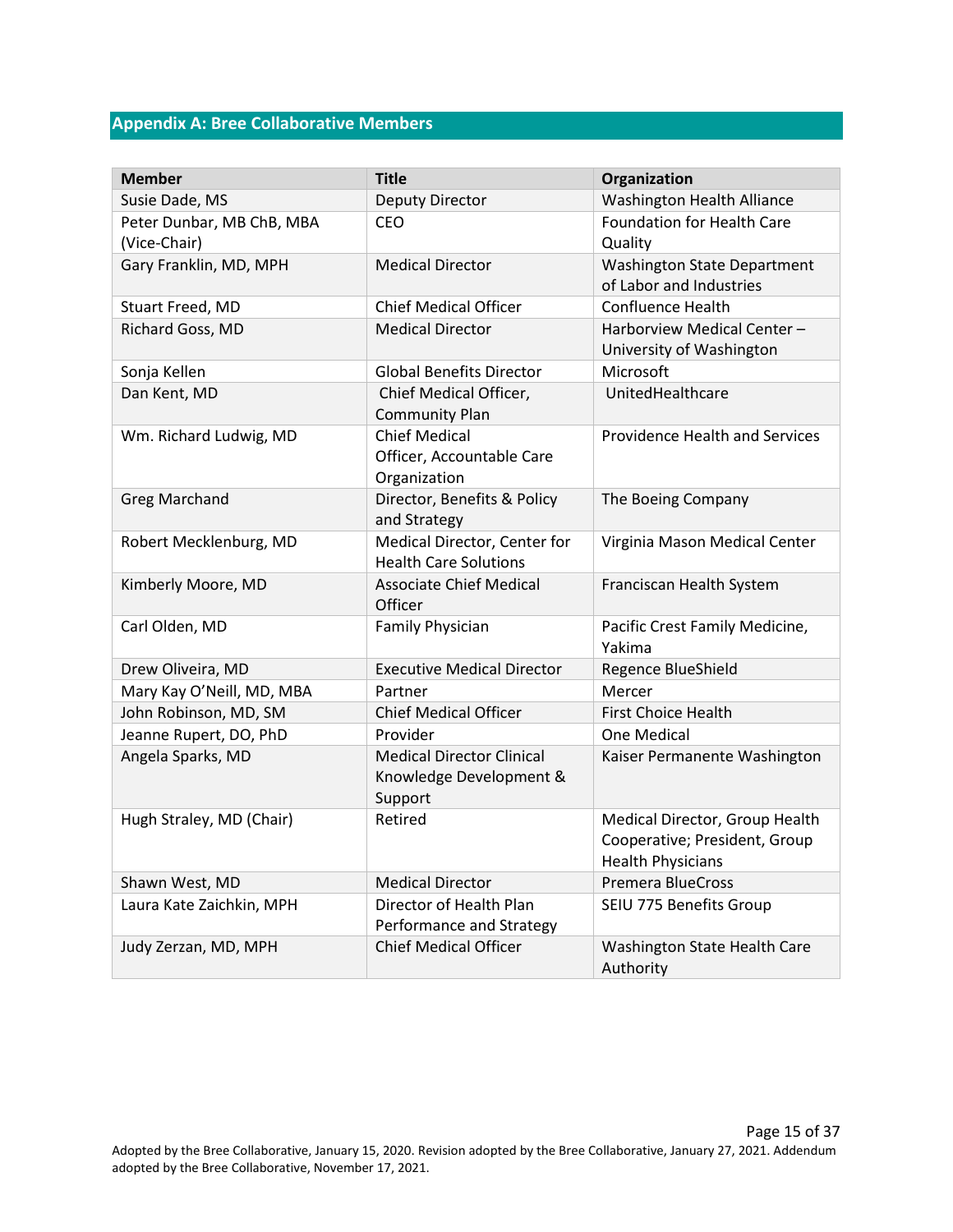# <span id="page-17-0"></span>**Appendix B: Maternity Bundled Payment Model Charter and Roster**

#### **Problem Statement**

The United States has the highest maternal death rate among developed nations with more than 50,000 mothers having life-threatening complications annually.<sup>1,2</sup> Mortality also differs greatly based on race with black mothers being three to four times as likely to die in childbirth than white mothers and more likely to suffer complications that lead to maternal death and injury.<sup>1,3</sup> Bundled payment models can address some of these preventable complications with various models being currently being used across the country.<sup>4</sup>

#### **Aim**

To recommend a bundled payment model for maternity care that includes pre- and post-natal care, addresses disparities, and includes relevant metrics.

#### **Purpose**

To propose evidence-based recommendations for bundling maternity care to the full Bree Collaborative on:

- Addressing racial and income disparities.
- Process and patient outcome metrics.
- Addressing preventable complications.
- Inclusion and exclusion criteria.
- Pre and post-natal care.
- Addressing barriers to integrating recommendations.
- Implementation pathway(s).
- Identifying other areas of focus or modifying areas, as needed.

#### **Duties & Functions**

The Maternity Bundle workgroup will:

- Research evidence-based and expert-opinion informed guidelines and best practices (emerging and established).
- Consult relevant professional associations and other stakeholder organizations and subject matter experts for feedback, as appropriate.
- Meet for approximately nine months, as needed.
- Provide updates at Bree Collaborative meetings.
- Post draft report(s) on the Bree Collaborative website for public comment prior to sending report to the Bree Collaborative for approval and adoption.
- Present findings and recommendations in a report.
- Recommend data-driven and practical implementation strategies.
- Create and oversee subsequent subgroups to help carry out the work, as needed.
- Revise this charter as necessary based on scope of work.

Page 16 of 37

<sup>&</sup>lt;sup>1</sup> Centers for Disease Control and Prevention. Pregnancy-Related Deaths[. https://www.cdc.gov/reproductivehealth/maternalinfanthealth/pregnancy-relatedmortality.htm](https://www.cdc.gov/reproductivehealth/maternalinfanthealth/pregnancy-relatedmortality.htm)

<sup>&</sup>lt;sup>2</sup> Save the Children. State of the World's Mothers 2015. 2015. Available: <https://www.savethechildren.org/content/dam/usa/reports/advocacy/sowm/sowm-2015.pdf> <sup>3</sup> Tucker MJ, Berg CJ, Callaghan WM, Hsia J. The Black-White disparity in pregnancy-related mortality from 5 conditions: differences in prevalence and case-fatality rates. Am J Public Health. 2007 Feb;97(2):247-51.

<sup>4</sup> HCP-LAN Maternity Multi-Stakeholder Action Collaborative. Issue Brief: The Business Case for Maternity Care Episode-Based Payment. [https://www.google.com/url?sa=t&rct=j&q=&esrc=s&source=web&cd=9&ved=0ahUKEwjc1ZKvnLPbAhUPB3wKHZWMCbQQFghfMAg&url=http%3A%2F%2Fhcp-](https://www.google.com/url?sa=t&rct=j&q=&esrc=s&source=web&cd=9&ved=0ahUKEwjc1ZKvnLPbAhUPB3wKHZWMCbQQFghfMAg&url=http%3A%2F%2Fhcp-lan.org%2Fworkproducts%2FMAC-maternity-care-VBP-business-case-03-20-2017.docx&usg=AOvVaw1qxa2iOXAOQ4Y5vK762-C2)

[lan.org%2Fworkproducts%2FMAC-maternity-care-VBP-business-case-03-20-2017.docx&usg=AOvVaw1qxa2iOXAOQ4Y5vK762-C2](https://www.google.com/url?sa=t&rct=j&q=&esrc=s&source=web&cd=9&ved=0ahUKEwjc1ZKvnLPbAhUPB3wKHZWMCbQQFghfMAg&url=http%3A%2F%2Fhcp-lan.org%2Fworkproducts%2FMAC-maternity-care-VBP-business-case-03-20-2017.docx&usg=AOvVaw1qxa2iOXAOQ4Y5vK762-C2)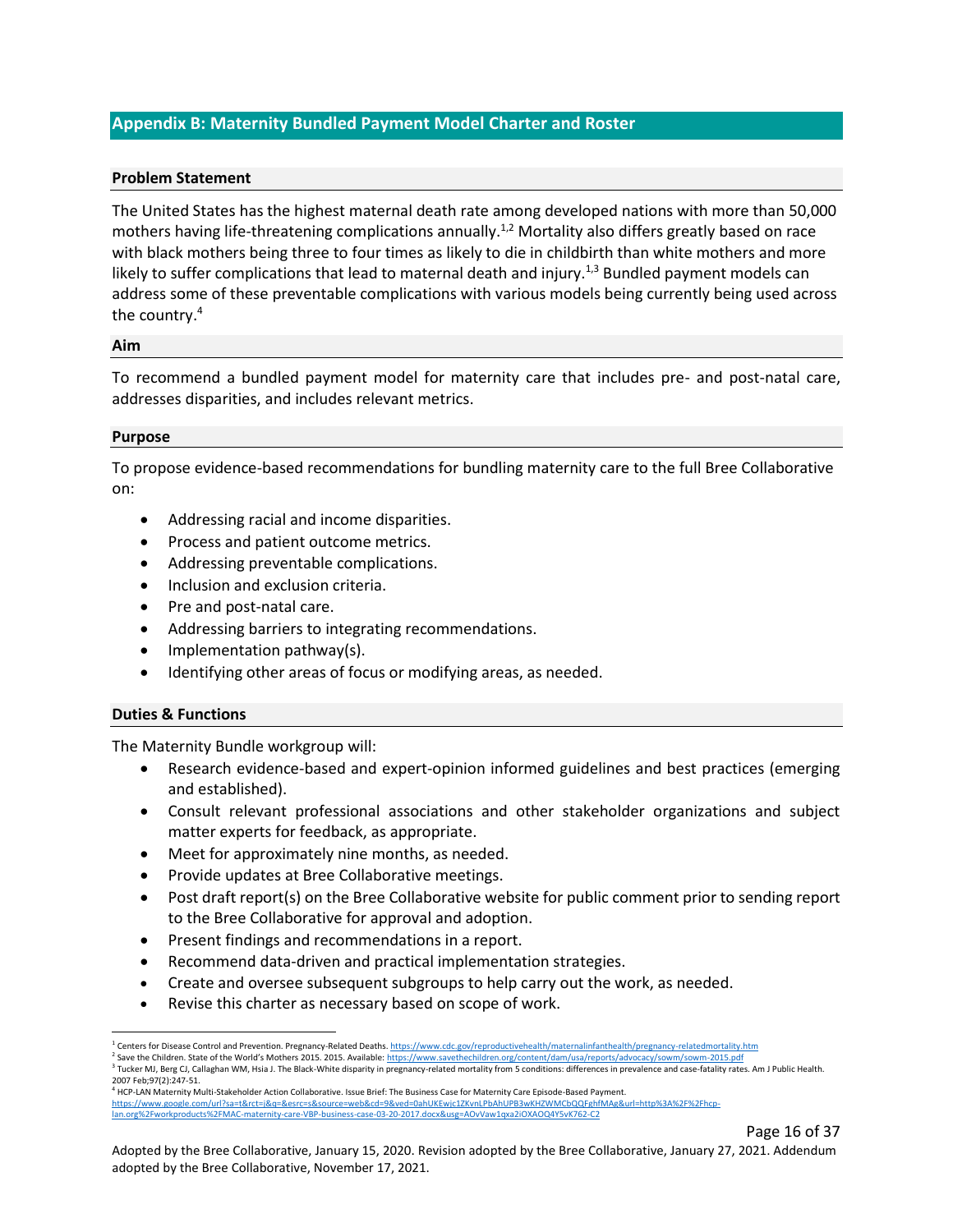#### **Structure**

The workgroup will consist of individuals confirmed by Bree Collaborative members or appointed by the chair of the Bree Collaborative or the workgroup chair. The chair of the workgroup will be appointed by the chair of the Bree Collaborative. The Bree Collaborative program director and program assistant will staff and provide management and support services for the workgroup.

Less than the full workgroup may convene to: gather and discuss information; conduct research; analyze relevant issues and facts; or draft recommendations for the deliberation of the full workgroup. A quorum shall be a simple majority and shall be required to accept and approve recommendations to send to the Bree Collaborative.

#### **Meetings**

The workgroup will hold meetings as necessary. The program director will conduct meetings along with the chair, arrange for the recording of each meeting, and distribute meeting agendas and other materials prior to each meeting. Additional workgroup members may be added at the discretion of the workgroup chair**.** 

| <b>Member</b>           | <b>Title</b>                     | Organization                        |
|-------------------------|----------------------------------|-------------------------------------|
| Carl Olden, MD (Chair)  | <b>Family Physician</b>          | Pacific Crest Family Medicine       |
| Andrew Castrodale, MD   | <b>Family Physician</b>          | <b>Coulee Medical Center</b>        |
| Angela Chien, MD        | <b>Obstetrics and Gynecology</b> | EvergreenHealth                     |
| Neva Gerke, LM          | President                        | Midwives Association of             |
|                         |                                  | Washington                          |
| Molly Firth, MPH        | Patient Advocate                 |                                     |
| Lisa Humes-Schulz, MPA/ | Director of Strategic            | Planned Parenthood of the Great     |
| Lisa Pepperdine, MD     | Initiatives/Director of          | Northwest and Hawaiian Islands      |
|                         | <b>Clinical Services</b>         |                                     |
| Rita Hsu, MD, FACOG     | <b>Obstetrics and Gynecology</b> | Confluence Health                   |
| Ellen Kauffman, MD      | <b>Medical Director Emeritus</b> | <b>Obstetrics Clinical Outcomes</b> |
|                         |                                  | Assessment Program                  |
| Dale Reisner, MD        | <b>Obstetrics and Gynecology</b> | <b>Swedish Medical Center</b>       |
| Janine Reisinger, MPH   | Director, Maternal-Infant        | <b>Washington State Hospital</b>    |
|                         | <b>Health Initiatives</b>        | Association                         |
| Mark Schemmel, MD       | <b>Obstetrics and Gynecology</b> | Spokane Obstetrics and              |
|                         |                                  | Gynecology, Providence Health       |
|                         |                                  | and Services                        |
| Vivienne Souter, MD     | <b>Medical Director</b>          | <b>Obstetrics Clinical Outcomes</b> |
|                         |                                  | Assessment Program                  |
| Judy Zerzan, MD         | <b>Chief Medical Officer</b>     | Washington State Health Care        |
|                         |                                  | Authority                           |

Thank you also to Anaya Balter, RN, CNM, MSN, MBA, Clinical Director for Women's Health, Washington State Health Care Authority.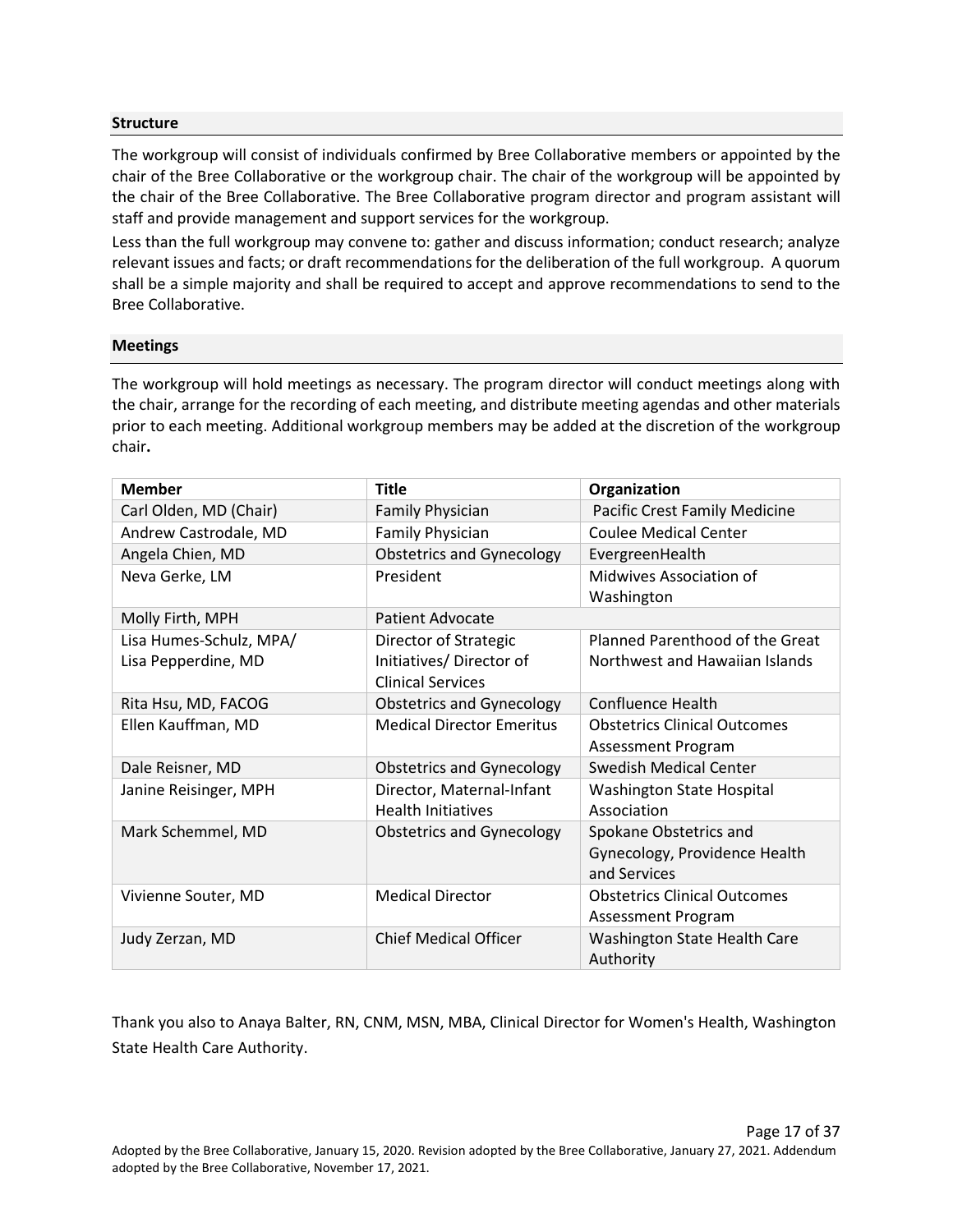# **Appendix C: Guideline and Systematic Review Search Results**

Literature search was limited to systems-level interventions.

<span id="page-19-0"></span>

|                                                                                                               | Year | <b>Title</b>                                                                                  | Summary                                                                                                                                                                                                                                                                                                                                                                                                                                                                                                                                                                                                                                                                                                                                                                                                                                                                                                                                                              |  |  |  |  |  |
|---------------------------------------------------------------------------------------------------------------|------|-----------------------------------------------------------------------------------------------|----------------------------------------------------------------------------------------------------------------------------------------------------------------------------------------------------------------------------------------------------------------------------------------------------------------------------------------------------------------------------------------------------------------------------------------------------------------------------------------------------------------------------------------------------------------------------------------------------------------------------------------------------------------------------------------------------------------------------------------------------------------------------------------------------------------------------------------------------------------------------------------------------------------------------------------------------------------------|--|--|--|--|--|
| AHRQ:<br>Research<br>Findings and<br>Reports                                                                  | 2012 | <b>Strategies To Reduce</b><br>Cesarean Birth in Low-<br><b>Risk Women</b>                    | Virtually all studies within health care systems that changed policies or procedures evaluated strategies with<br>more than one component. Seventeen of 31 studies reported statistically significant reductions in cesarean<br>from 1.6 to 17.0 percent. Ten of the 17 effective strategies included audit and feedback of cesarean trend<br>data to participating units and/or care providers, 7 included protocols for vaginal birth after prior cesarean, 6<br>included agreement on overarching labor and delivery guidelines, and 5 included active management of<br>labor protocols. Overall, it is not possible to determine which components are definitively associated with<br>reductions. No single strategy was uniformly successful in reducing cesareans. Strength of evidence was low<br>to insufficient for all strategies. No approach dominated as a strategy appropriate to reduce use of cesarean<br>among low-risk women in the United States. |  |  |  |  |  |
|                                                                                                               | 2013 | <b>Efficacy and Safety of</b><br><b>Screening for</b><br><b>Postpartum Depression</b>         | The potential effectiveness of screening for postpartum depression appears to be related to the availability<br>of systems to ensure adequate follow-up of women with positive results. The ideal characteristics of a<br>screening test for postpartum depression, including sensitivity, specificity, timing, and frequency, have not<br>been defined. Because the balance of benefits and harms, at both the individual level and health system<br>level, is highly dependent on these characteristics, broad consensus on these characteristics is needed.                                                                                                                                                                                                                                                                                                                                                                                                       |  |  |  |  |  |
| Cochrane<br>Collection<br>(interventions<br>targeted to<br>low and<br>middle-income<br>countries<br>excluded) | 2019 | Provision and uptake of<br>routine antenatal<br>services: a qualitative<br>evidence synthesis | This review has identified key barriers and facilitators to the uptake (or not) of antenatal care services by<br>pregnant women, and in the provision (or not) of good-quality ANC by healthcare providers. It complements<br>existing effectiveness reviews of models of ANC provision and adds essential insights into why a particular<br>type of ANC provided in specific local contexts may or may not be acceptable, accessible, or valued by some<br>pregnant women and their families/communities. Those providing and funding services should consider the<br>three thematic domains identified by the review as a basis for service development and improvement. Such<br>developments should include pregnant and postnatal women, community members and other relevant<br>stakeholders.                                                                                                                                                                   |  |  |  |  |  |
|                                                                                                               | 2019 | <b>Support during</b><br>pregnancy for women                                                  | Pregnant women need the support of caring family members, friends, and health professionals. While<br>programmes that offer additional social support during pregnancy are unlikely to have a large impact on the<br>proportion of low birthweight babies or birth before 37 weeks' gestation and no impact on stillbirth or                                                                                                                                                                                                                                                                                                                                                                                                                                                                                                                                                                                                                                         |  |  |  |  |  |

Page 18 of 37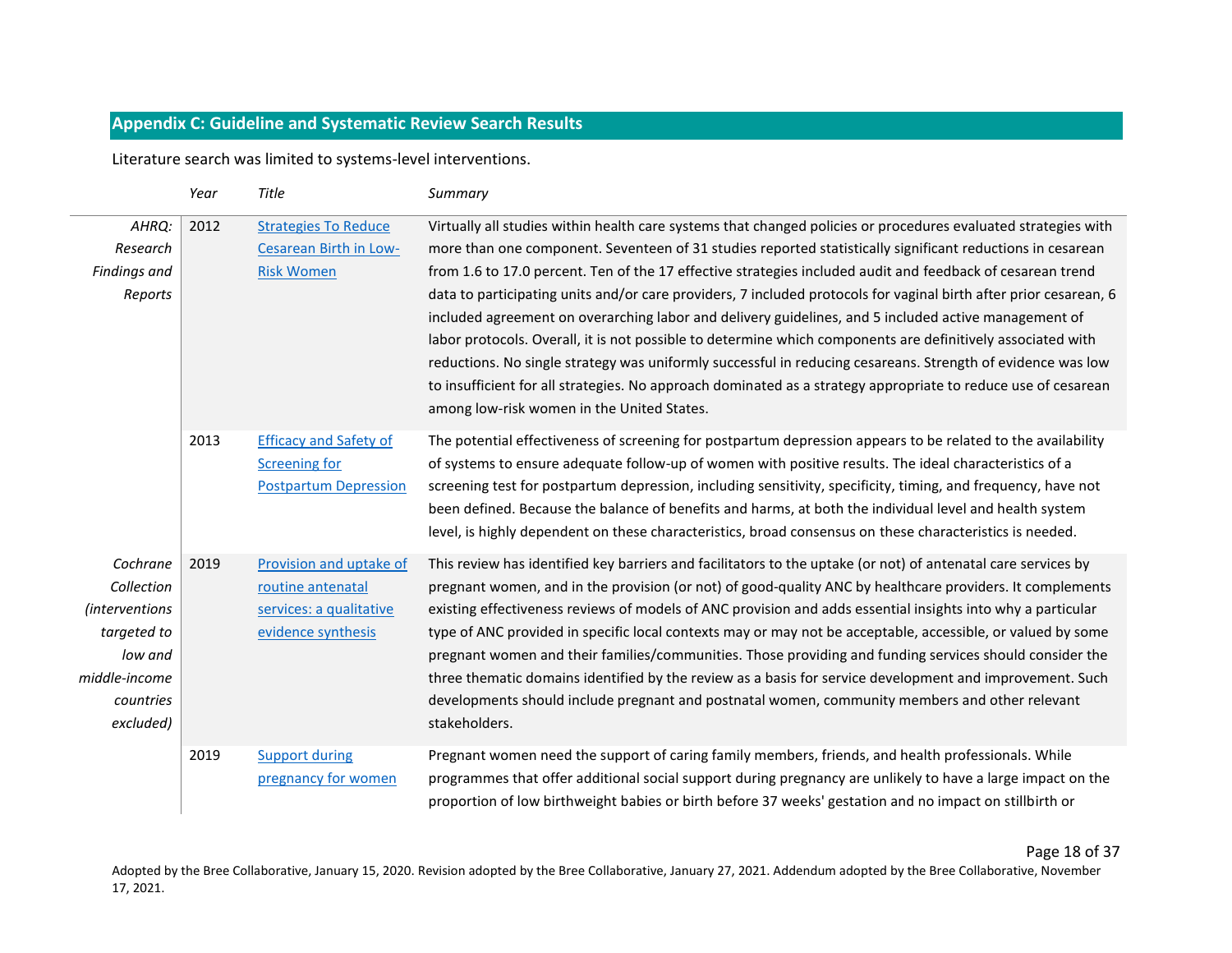|      | at increased risk of low<br>birthweight babies                                                                  | neonatal death, they may be helpful in reducing the likelihood of caesarean birth and antenatal hospital<br>admission.                                                                                                                                                                                                                                                                                                                                                                                                                                                                                                                                                                                                                                                                                                                                                                                                                                                                   |
|------|-----------------------------------------------------------------------------------------------------------------|------------------------------------------------------------------------------------------------------------------------------------------------------------------------------------------------------------------------------------------------------------------------------------------------------------------------------------------------------------------------------------------------------------------------------------------------------------------------------------------------------------------------------------------------------------------------------------------------------------------------------------------------------------------------------------------------------------------------------------------------------------------------------------------------------------------------------------------------------------------------------------------------------------------------------------------------------------------------------------------|
| 2019 | <b>Perceptions and</b><br>experiences of labour<br>companionship: a<br>qualitative evidence<br>synthesis        | We have high or moderate confidence in the evidence contributing to several of these review findings.<br>Further research, especially in low- and middle-income settings and with different cadres of healthcare<br>providers, could strengthen the evidence for low- or very low-confidence findings. Ahead of implementation<br>of labour companionship, researchers and programmers should consider factors that may affect<br>implementation, including training content and timing for providers, women and companions; physical<br>structure of the labour ward; specifying clear roles for companions and providers; integration of<br>companions; and measuring the impact of companionship on women's experiences of care. Implementation<br>research or studies conducted on labour companionship should include a qualitative component to evaluate<br>the process and context of implementation, in order to better interpret results and share findings across<br>contexts. |
| 2018 | Non-clinical<br>interventions for<br>reducing unnecessary<br>caesarean section                                  | We evaluated a wide range of non-clinical interventions to reduce unnecessary caesarean section, mostly in<br>high-income settings. Few interventions with moderate- or high-certainty evidence, mainly targeting<br>healthcare professionals (implementation of guidelines combined with mandatory second opinion,<br>implementation of guidelines combined with audit and feedback, physician education by local opinion<br>leader) have been shown to safely reduce caesarean section rates. There are uncertainties in existing<br>evidence related to very-low or low-certainty evidence, applicability of interventions and lack of studies,<br>particularly around interventions targeted at women or families and healthcare organisations or facilities.                                                                                                                                                                                                                        |
| 2018 | Interventions during<br>pregnancy to prevent<br>preterm birth: an<br>overview of Cochrane<br>systematic reviews | Our overview found no up-to-date information in the Cochrane Library for the important treatments of<br>cervical pessary, vaginal progesterone or cervical assessment with ultrasound. We found no high-quality<br>evidence relevant to women at high risk of preterm birth due to multiple pregnancy. It remains important for<br>pregnant women and their healthcare providers to carefully consider whether specific strategies to prevent<br>preterm birth will be of benefit for individual women, or for specific populations of women.                                                                                                                                                                                                                                                                                                                                                                                                                                            |
| 2017 | <b>Schedules for home</b><br>visits in the early<br>postpartum period                                           | Increasing the number of postnatal home visits may promote infant health and maternal satisfaction and<br>more individualised care may improve outcomes for women, although overall findings in different studies<br>were not consistent. The frequency, timing, duration and intensity of such postnatal care visits should be<br>based upon local and individual needs. Further well-designed RCTs evaluating this complex intervention will<br>be required to formulate the optimal package.                                                                                                                                                                                                                                                                                                                                                                                                                                                                                          |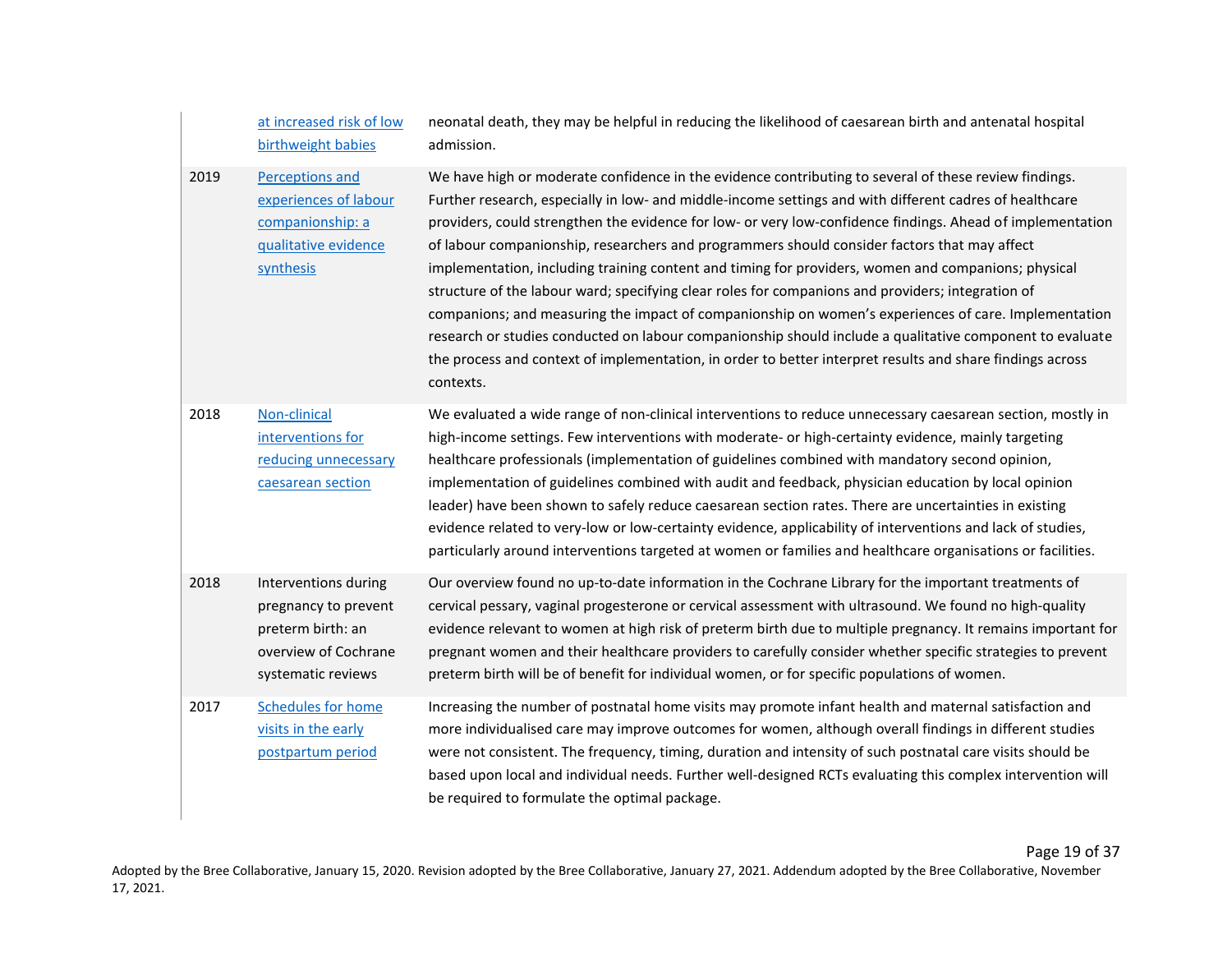2016 [Midwife‐led continuity](https://www.cochranelibrary.com/cdsr/doi/10.1002/14651858.CD004667.pub5/full?highlightAbstract=pregnanc%7Cpregnancy)  [models versus other](https://www.cochranelibrary.com/cdsr/doi/10.1002/14651858.CD004667.pub5/full?highlightAbstract=pregnanc%7Cpregnancy)  [models of care for](https://www.cochranelibrary.com/cdsr/doi/10.1002/14651858.CD004667.pub5/full?highlightAbstract=pregnanc%7Cpregnancy)  [childbearing women](https://www.cochranelibrary.com/cdsr/doi/10.1002/14651858.CD004667.pub5/full?highlightAbstract=pregnanc%7Cpregnancy) This review suggests that women who received midwife‐led continuity models of care were less likely to experience intervention and more likely to be satisfied with their care with at least comparable adverse outcomes for women or their infants than women who received other models of care. Further research is needed to explore findings of fewer preterm births and fewer fetal deaths less than 24 weeks, and all fetal loss/neonatal death associated with midwife‐led continuity models of care. 2015 [Giving women their](https://www.cochranelibrary.com/cdsr/doi/10.1002/14651858.CD002856.pub3/full?highlightAbstract=pregnanc%7Cpregnancy)  [own case notes to carry](https://www.cochranelibrary.com/cdsr/doi/10.1002/14651858.CD002856.pub3/full?highlightAbstract=pregnanc%7Cpregnancy)  [during pregnancy](https://www.cochranelibrary.com/cdsr/doi/10.1002/14651858.CD002856.pub3/full?highlightAbstract=pregnanc%7Cpregnancy) The four trials are small, and not all of them reported on all outcomes. The results suggest that there are both potential benefits (increased maternal control and increased availability of antenatal records during hospital attendance) and harms (more operative deliveries). Importantly, all of the trials report that more women in the case notes group would prefer to carry their antenatal records in another pregnancy. There is insufficient evidence on health‐related behaviours (smoking and breastfeeding), women's satisfaction, and clinical outcomes. It is important to emphasise that this review shows a lack of evidence of benefit rather than evidence of no benefit. 2015 [Alternative versus](https://www.cochranelibrary.com/cdsr/doi/10.1002/14651858.CD000934.pub3/full?highlightAbstract=pregnanc%7Cpregnancy)  [standard packages of](https://www.cochranelibrary.com/cdsr/doi/10.1002/14651858.CD000934.pub3/full?highlightAbstract=pregnanc%7Cpregnancy)  [antenatal care for low‐](https://www.cochranelibrary.com/cdsr/doi/10.1002/14651858.CD000934.pub3/full?highlightAbstract=pregnanc%7Cpregnancy) [risk pregnancy](https://www.cochranelibrary.com/cdsr/doi/10.1002/14651858.CD000934.pub3/full?highlightAbstract=pregnanc%7Cpregnancy) In settings with limited resources where the number of visits is already low, reduced visits programmes of antenatal care are associated with an increase in perinatal mortality compared to standard care, although admission to neonatal intensive care may be reduced. Women prefer the standard visits schedule. Where the standard number of visits is low, visits should not be reduced without close monitoring of fetal and neonatal outcome. 2013 [Barriers and facilitators](https://www.cochranelibrary.com/cdsr/doi/10.1002/14651858.CD010414.pub2/full?highlightAbstract=pregnanc%7Cpregnancy)  [to the implementation](https://www.cochranelibrary.com/cdsr/doi/10.1002/14651858.CD010414.pub2/full?highlightAbstract=pregnanc%7Cpregnancy)  [of lay health worker](https://www.cochranelibrary.com/cdsr/doi/10.1002/14651858.CD010414.pub2/full?highlightAbstract=pregnanc%7Cpregnancy)  [programmes to improve](https://www.cochranelibrary.com/cdsr/doi/10.1002/14651858.CD010414.pub2/full?highlightAbstract=pregnanc%7Cpregnancy)  [access to maternal and](https://www.cochranelibrary.com/cdsr/doi/10.1002/14651858.CD010414.pub2/full?highlightAbstract=pregnanc%7Cpregnancy)  [child health: a](https://www.cochranelibrary.com/cdsr/doi/10.1002/14651858.CD010414.pub2/full?highlightAbstract=pregnanc%7Cpregnancy)  [qualitative evidence](https://www.cochranelibrary.com/cdsr/doi/10.1002/14651858.CD010414.pub2/full?highlightAbstract=pregnanc%7Cpregnancy)  [synthesis](https://www.cochranelibrary.com/cdsr/doi/10.1002/14651858.CD010414.pub2/full?highlightAbstract=pregnanc%7Cpregnancy) Rather than being seen as a lesser-trained health worker, LHWs may represent a different and sometimes preferred type of health worker. The close relationship between LHWs and recipients is a programme strength. However, programme planners must consider how to achieve the benefits of closeness while minimizing the potential drawbacks. Other important facilitators may include the development of services that recipients perceive as relevant; regular and visible support from the health system and the community; and appropriate training, supervision and incentives. 2012 [Traditional birth](https://www.cochranelibrary.com/cdsr/doi/10.1002/14651858.CD005460.pub3/full?highlightAbstract=pregnanc%7Cpregnancy)  [attendant training for](https://www.cochranelibrary.com/cdsr/doi/10.1002/14651858.CD005460.pub3/full?highlightAbstract=pregnanc%7Cpregnancy)  [improving health](https://www.cochranelibrary.com/cdsr/doi/10.1002/14651858.CD005460.pub3/full?highlightAbstract=pregnanc%7Cpregnancy)  The results are promising for some outcomes (perinatal death, stillbirth and neonatal death). However, most outcomes are reported in only one study. A lack of contrast in training in the intervention and control clusters may have contributed to the null result for stillbirths and an insufficient number of studies may have contributed to the failure to achieve significance for early neonatal deaths. Despite the additional studies

Page 20 of 37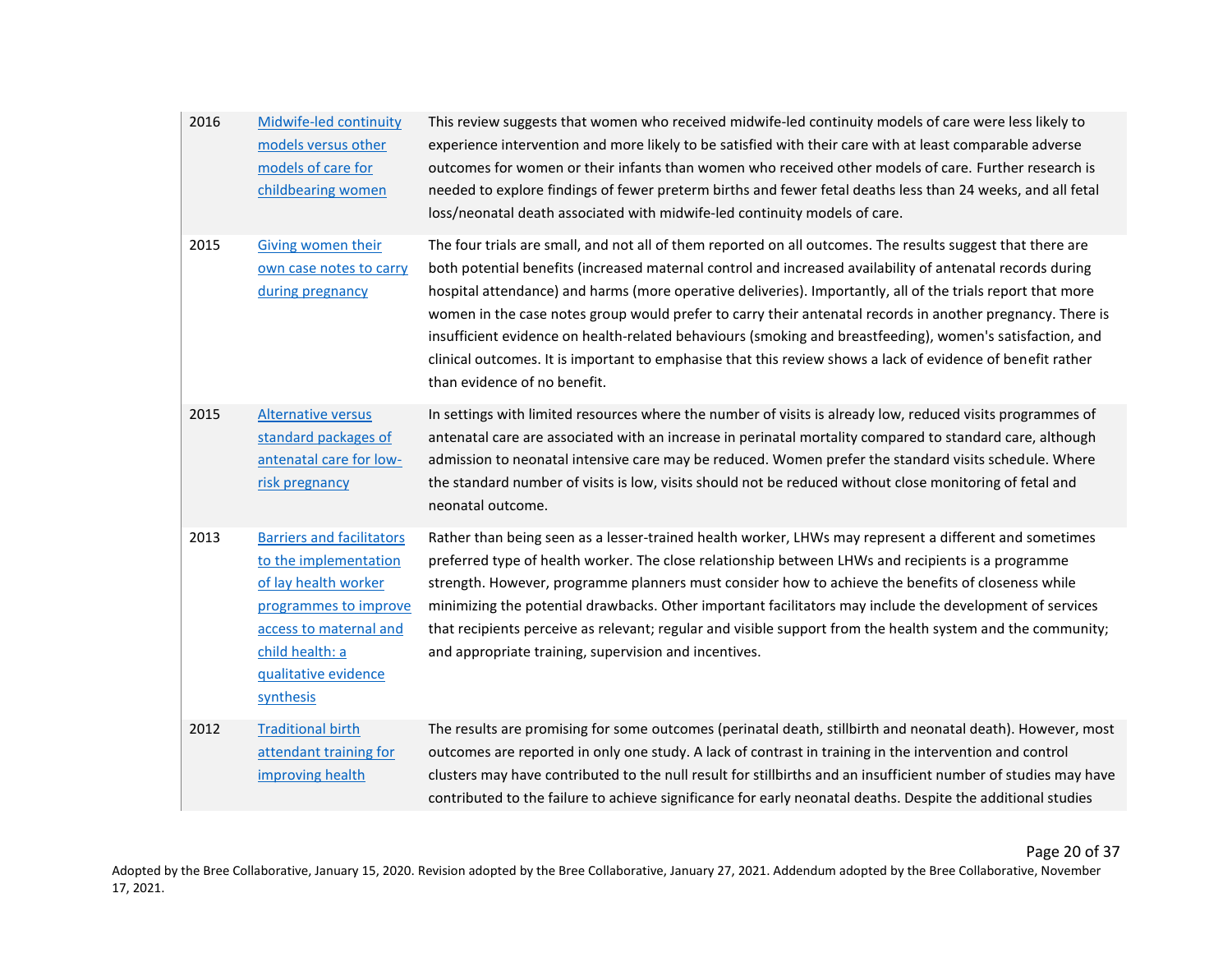|                                                                          |                                                                                                                                              | behaviours and<br>pregnancy outcomes                                                                                                                                                           | included in this updated systematic review, there remains insufficient evidence to establish the potential of<br>TBA training to improve peri-neonatal mortality.                                                                                                                                                                                                                                                                                                                                                                                                                                                                                            |  |
|--------------------------------------------------------------------------|----------------------------------------------------------------------------------------------------------------------------------------------|------------------------------------------------------------------------------------------------------------------------------------------------------------------------------------------------|--------------------------------------------------------------------------------------------------------------------------------------------------------------------------------------------------------------------------------------------------------------------------------------------------------------------------------------------------------------------------------------------------------------------------------------------------------------------------------------------------------------------------------------------------------------------------------------------------------------------------------------------------------------|--|
| Health<br>Technology<br>Assessment<br>Program                            | 2019<br><b>Cell-free DNA (cfDNA)</b><br>prenatal screening for<br>chromosomal<br>aneuploidies<br>2010<br>Routine ultrasound for<br>pregnancy |                                                                                                                                                                                                | In-progress                                                                                                                                                                                                                                                                                                                                                                                                                                                                                                                                                                                                                                                  |  |
|                                                                          |                                                                                                                                              |                                                                                                                                                                                                | Routine Ultrasound is a covered benefit with conditions consistent with the criteria identified in the<br>reimbursement determination. Routine Ultrasound is a covered benefit for pregnant women, routine<br>screening ultrasound is a covered benefit, with the following conditions: 1. One Ultrasound in week 13 or<br>earlier; 2. One Ultrasound in weeks 16 thru 22; 3. Other Ultrasound subject to agency determination                                                                                                                                                                                                                               |  |
| Centers for<br><b>Disease</b><br>Control and<br>Prevention               |                                                                                                                                              | Patient facing information on pregnancy here.                                                                                                                                                  |                                                                                                                                                                                                                                                                                                                                                                                                                                                                                                                                                                                                                                                              |  |
| Institute for<br>Clinical and<br>Economic<br>Review                      | depression.                                                                                                                                  |                                                                                                                                                                                                | No specific maternal health or pregnancy-related reviews other than those that may refer to diagnosis comorbid with pregnancy such as                                                                                                                                                                                                                                                                                                                                                                                                                                                                                                                        |  |
| Veterans<br>Administration<br>Evidence-<br>based<br>Synthesis<br>Program | 2015                                                                                                                                         | Understanding the<br>Intervention<br>and Implementation<br><b>Factors</b><br><b>Associated with</b><br><b>Benefits and</b><br>Harms of Pay for<br>Performance<br><b>Programs in Healthcare</b> | Seventeen studies examining processes of care associated with the Quality Outcomes Framework met<br>inclusion criteria. The included studies examined a wide range of processes, such as influenza immunizations,<br>prescribing patterns, and the measurement and/or recording of numerous incentivized indicators such as<br>blood pressure, hypertension, glucose, total cholesterol, smoking status and cessation advice, and body mass<br>index. Findings indicate modest improvements associated with the QOF, with the largest increases during<br>the program's first and second year, followed by either a plateau or slowing in improvement rates. |  |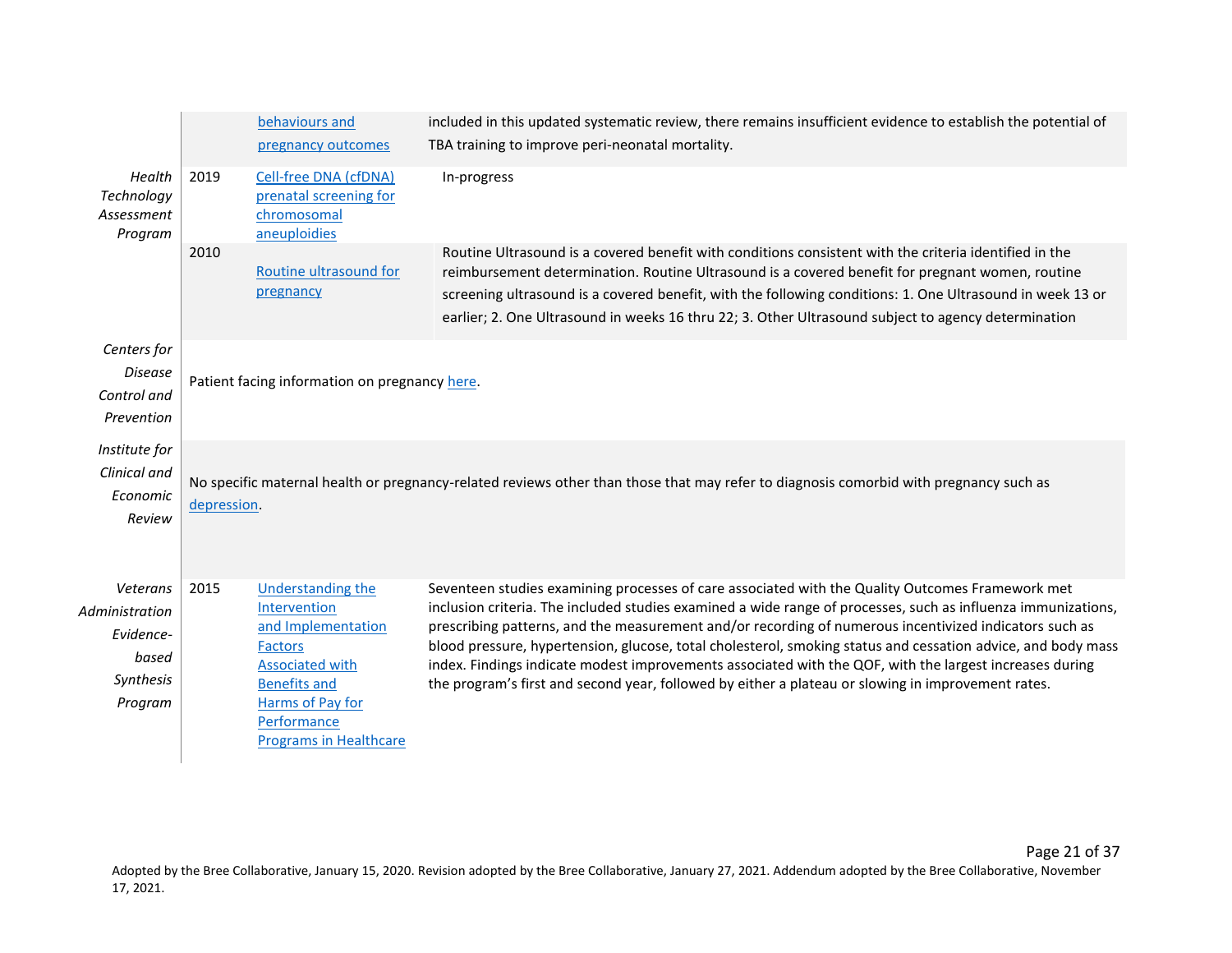| The American         | 2018 | <b>Maternal Immunization</b> | Obstetrician-gynecologists and other obstetric care providers should routinely assess their pregnant        |
|----------------------|------|------------------------------|-------------------------------------------------------------------------------------------------------------|
| College of           |      |                              | patients' vaccination status. Based on this assessment they should recommend and, when possible,            |
| <b>Obstetricians</b> |      |                              | administer needed vaccines to their pregnant patients. There is no evidence of adverse fetal effects from   |
| and                  |      |                              | vaccinating pregnant women with inactivated virus, bacterial vaccines, or toxoids, and a growing body of    |
| Gynecologists        |      |                              | data demonstrate the safety of such use. Women who are or will be pregnant during influenza season should   |
|                      |      |                              | receive an annual influenza vaccine. All pregnant women should receive a tetanus toxoid, reduced diphtheria |
|                      |      |                              | toxoid, and acellular pertussis (Tdap) vaccine during each pregnancy, as early in the 27-36-weeks-of-       |
|                      |      |                              | gestation window as possible.                                                                               |
|                      |      |                              |                                                                                                             |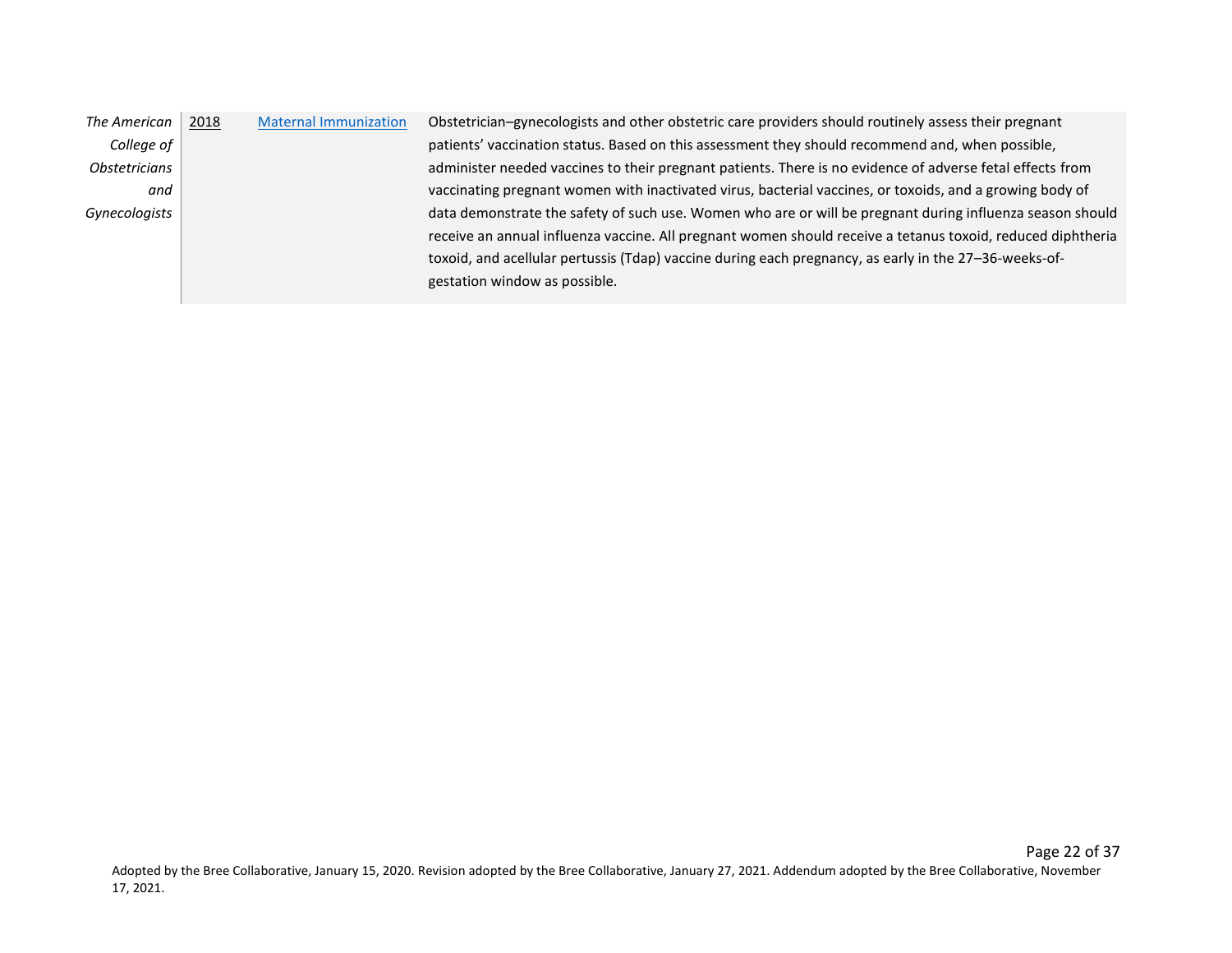# **Appendix D: Episode and Perinatal Guideline Systematic Review Search Results**

<span id="page-24-0"></span>

| <b>State</b> | <b>Name</b>                                                                | Author<br><b>Type</b>                                                            | <b>Included</b> | <b>Time Start</b>     | <b>Time</b><br>End                                      | <b>Model</b>                | <b>Outcomes</b>                                                               | Literature                                                                                                                                                                                                                                                                                                                                                                                                                                               |
|--------------|----------------------------------------------------------------------------|----------------------------------------------------------------------------------|-----------------|-----------------------|---------------------------------------------------------|-----------------------------|-------------------------------------------------------------------------------|----------------------------------------------------------------------------------------------------------------------------------------------------------------------------------------------------------------------------------------------------------------------------------------------------------------------------------------------------------------------------------------------------------------------------------------------------------|
| <b>TN</b>    | Tennessee<br><b>Health Care</b><br>Improvement<br>Innovation<br>Initiative | Medicaid                                                                         | Mom             | 280 days<br>prior     | 60<br>days                                              | Retrospective<br><b>FFS</b> | Saved \$ in 2017,<br>C-section<br>unchanged                                   | White paper: Establishing Maternity Episode Payment<br>Models: Experiences from Ohio and Tennessee.<br>https://hcp-lan.org/workproducts/mac/Establishing-<br>Maternity-Episode-Payment-Models.pdf<br>Case Study: Tennessee's Perinatal Episode of Care Payment<br><b>Strategy Promotes Improved Birth Outcomes</b><br>[Https://nashp.org/wp-<br>content/uploads/2017/10/Tennessee-Case-Study-<br>Final.pdf]. (n.d.)                                      |
| AK           | Arkansas<br><b>Health Care</b><br>Payment<br>Improvement<br>Initiative     | Medicaid +<br>Arkansas<br><b>Blue Cross</b><br><b>Blue Shield</b><br>Partnership | Mom             | 40 weeks<br>prior     | 60<br>days                                              | Retrospective<br><b>FFS</b> | Reduced C-<br>section rate,<br>cost. Increased<br>chlamydia<br>screening rate | Carroll, C., Chernew, M., Fendrick, A. M., Thompson, J., &<br>Rose, S. (2017). Effects of Episode-Based Payment on<br>Health Care Spending and Utilization: Evidence from<br>Perinatal Care in Arkansas. doi:10.3386/w23926<br>Arkansas Health Care Payment Improvement Initiative<br>[Https://achi.net/wpcontent/uploads/2018/10/Arkansas-<br>Health-Care-Payment-Improvement-Initiative-<br>StateTracking-Report-Year-3-Full-Report.pdf]. (2017, May). |
| PA           | Geisinger<br>Health<br>System                                              | Delivery<br>System                                                               | Mom             | Positive<br>pregnancy | At<br>postp<br>artum<br>visit<br>$(21 -$<br>56<br>days) | Prospective                 | <b>Decreased NICU</b><br>admissions, c-<br>sections                           | "In the Literature: Geisinger's ProvenCare Safely Reduces<br>Cesarean Rate with Implementation of Evidence-Based<br>Guidelines   Transforming Maternity Care." In the<br>Literature Geisingers ProvenCare Safely Reduces Cesarean<br>Rate with Implementation of Evidence based Guidelines,<br>2019,                                                                                                                                                     |
| OH           | Ohio Episode-<br><b>Based</b><br>Payment<br>Model                          | Medicaid                                                                         | Mom             | 280 days<br>prior     | 60<br>days                                              | Retrospective<br><b>FFS</b> | Increased cost                                                                | White paper: Establishing Maternity Episode Payment<br>Models: Experiences from Ohio and Tennessee.<br>https://hcp-lan.org/workproducts/mac/Establishing-<br>Maternity-Episode-Payment-Models.pdf                                                                                                                                                                                                                                                        |

Page 23 of 37 Adopted by the Bree Collaborative, January 15, 2020. Revision adopted by the Bree Collaborative, January 27, 2021. Addendum adopted by the Bree Collaborative, November 17, 2021.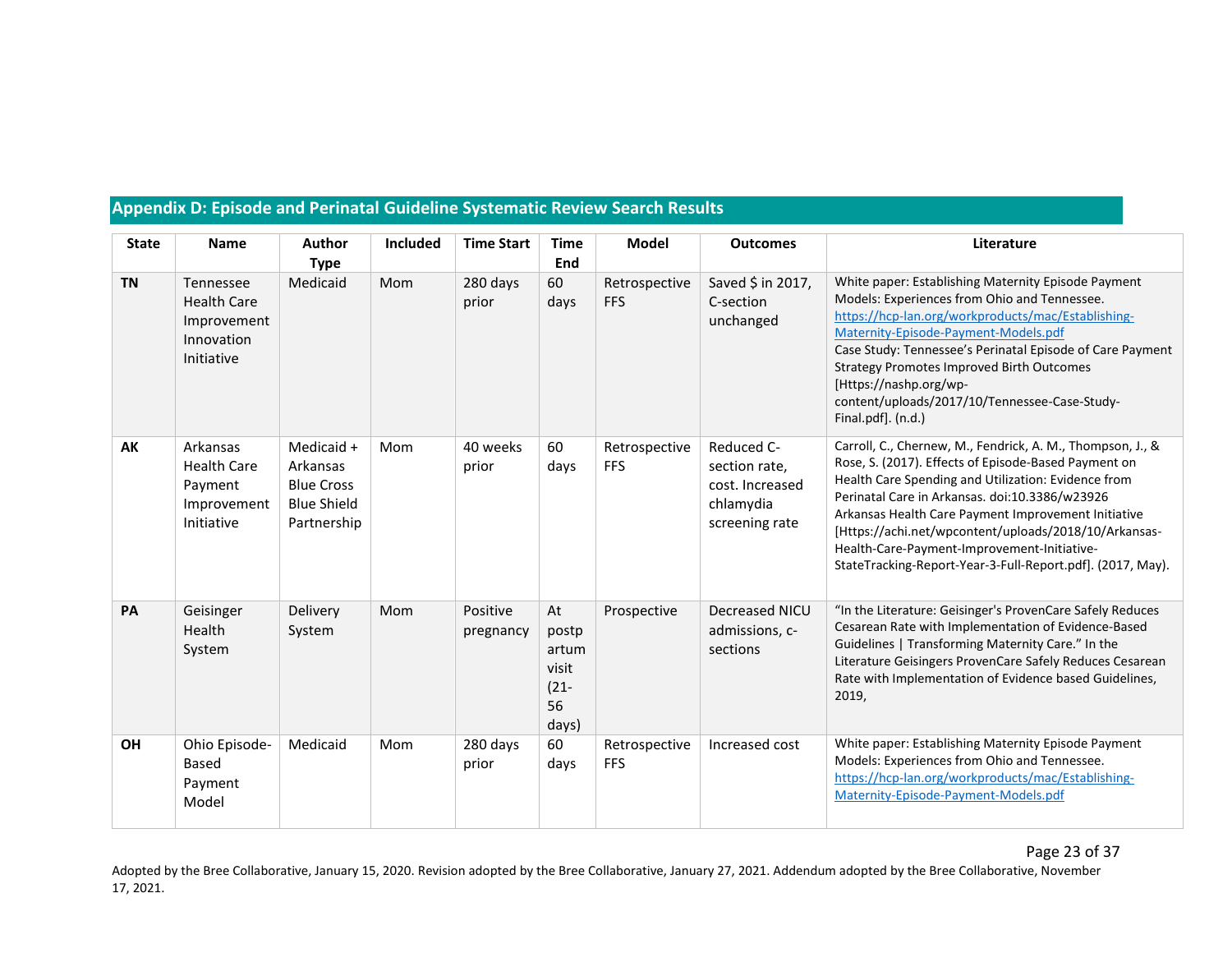| NJ            | <b>Horizon Blue</b><br>Cross and<br><b>Blue Shield of</b><br>New Jersey | Plan               | Mom             | Positive<br>pregnancy | 30<br>days         | Retrospective               | Lower rate of C-<br>sections, lower<br>cost             | Maternity Program. (n.d.). Retrieved from<br>https://www.horizonblue.com/members/wellness/materni<br>ty-program<br>NJ's Horizon BCBS Pays \$3M in Shared Savings for Episodes<br>of Care; Readmissions, C-sections Reduced. (n.d.).<br>Retrieved from https://www.ajmc.com/focus-of-the-<br>week/njs-horizonbcbs-pays-3m-in-shared-savings-for-<br>episodes-of-care-readmissions-c-sections-reduced- |
|---------------|-------------------------------------------------------------------------|--------------------|-----------------|-----------------------|--------------------|-----------------------------|---------------------------------------------------------|------------------------------------------------------------------------------------------------------------------------------------------------------------------------------------------------------------------------------------------------------------------------------------------------------------------------------------------------------------------------------------------------------|
| <b>MA</b>     | General<br>Electric                                                     | Purchaser          | Mom             | Positive<br>pregnancy | 90<br>days<br>post |                             | \$2million<br>savings,<br>decreased c-<br>section to 6% | Mincer, J. (2018, November 07). U.S. companies team up<br>with hospitals to reduce employee maternity Retrieved<br>from https://www.reuters.com/article/us-world-work-<br>maternity/u-scompanies-team-up-with-hospitals-to-<br>reduce-employee-maternity-costs-idUSKCN1NC1EQ                                                                                                                         |
| <b>Natl</b>   | Humana                                                                  | Plan               | Mom             | 200 days<br>prior     | 45<br>days<br>post | Retrospective               |                                                         | https://khn.org/news/maternity-care-bundling-payments-<br>insurance-cesarean-sections/<br>https://www.modernhealthcare.com/article/20180418/TR<br>ANSFORMATION04/180419927/humana-launches-<br>bundled-payment-model-for-maternity-<br>care#:~:text=The%20bundled%20payment%20will%20be,a<br>nd%2045%20days%20after%20discharge.                                                                     |
| <b>Natl</b>   | Cigna and<br>U.S.<br>Women's<br>Health<br>Alliance                      | Plan               | Mom             |                       |                    |                             |                                                         | https://khn.org/news/maternity-care-bundling-payments-<br>insurance-cesarean-sections/<br>https://www.prweb.com/releases/2017/11/prweb1490133<br>3.htm                                                                                                                                                                                                                                               |
| NJ, TX        | UnitedHealth<br>care                                                    | Plan               | Mom             |                       |                    | Retrospective               |                                                         | https://medcitynews.com/2019/05/unitedhealthcare-<br>launches-new-maternity-care-bundled-payment-program/                                                                                                                                                                                                                                                                                            |
| <b>OR</b>     | Providence<br>Health &<br>Services                                      | Delivery<br>System | Mom and<br>baby | Positive<br>pregnancy | 42<br>days<br>post | Retrospective<br><b>FFS</b> |                                                         | McKesson. Bundles of Joy.<br>https://www.mckesson.com/Blog/Bundles-of-Joy/                                                                                                                                                                                                                                                                                                                           |
| NC,<br>TN, CO | Baby+<br>Company                                                        | Delivery<br>System | Mom and<br>baby | First visit           | 56<br>days<br>post | Retrospective<br><b>FFS</b> |                                                         | http://www.babyandcompany.com/                                                                                                                                                                                                                                                                                                                                                                       |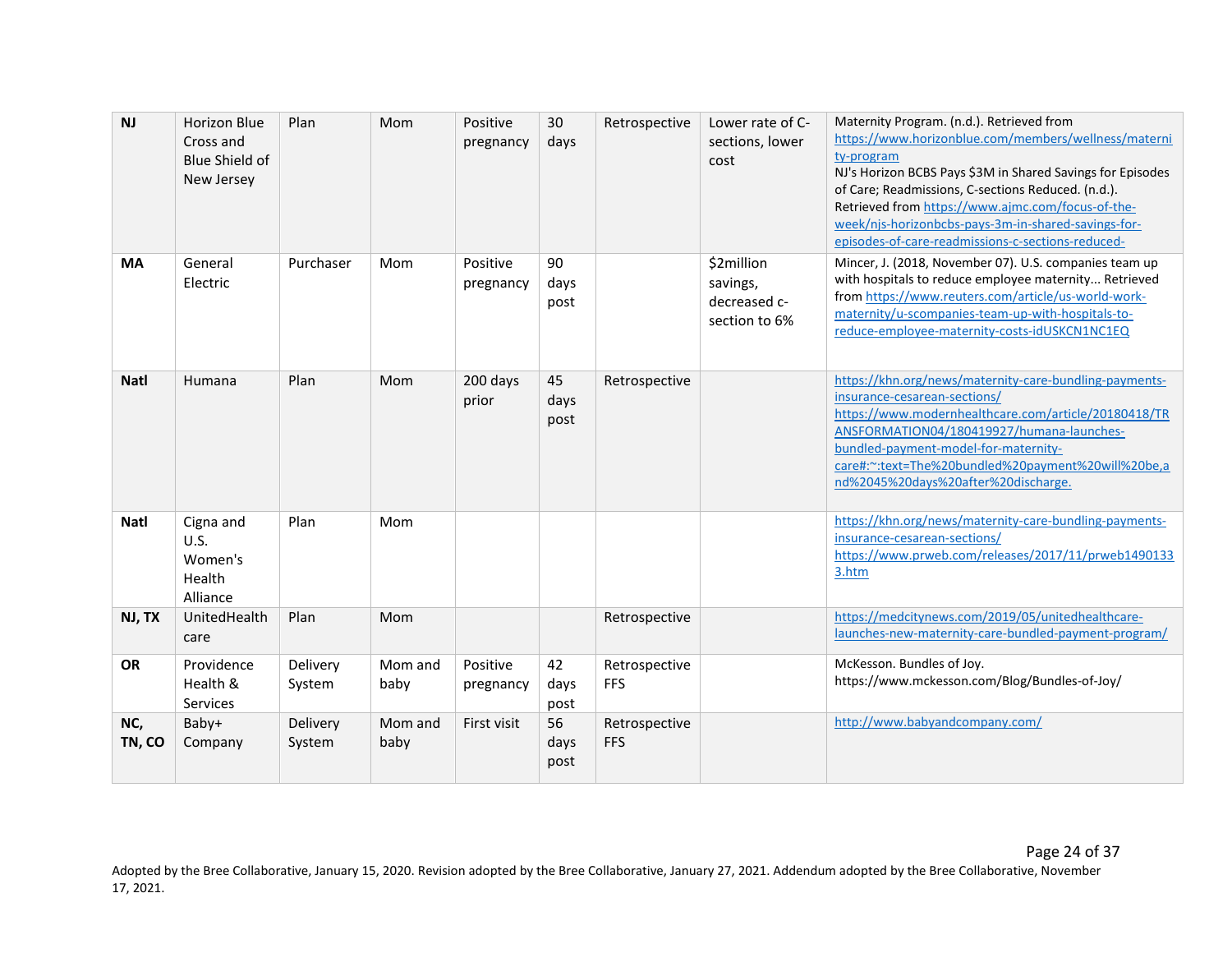| <b>MN</b>   | The<br>Minnesota<br><b>Birth Center's</b><br>BirthBundleT<br>M                   | Delivery<br>System                                                  | Mom and<br>baby | 270 days<br>prior     | 60<br>days<br>post                              | Retrospective        |                                                                                         | http://www.ehcca.com/presentations/BPSummit5/calvin t<br>4.pdf                                                                                                                                                                                                                                                                                                                                                                                                                               |
|-------------|----------------------------------------------------------------------------------|---------------------------------------------------------------------|-----------------|-----------------------|-------------------------------------------------|----------------------|-----------------------------------------------------------------------------------------|----------------------------------------------------------------------------------------------------------------------------------------------------------------------------------------------------------------------------------------------------------------------------------------------------------------------------------------------------------------------------------------------------------------------------------------------------------------------------------------------|
| <b>NY</b>   | New York<br><b>State</b><br>Department<br>of Health                              | Medicaid                                                            | Mom and<br>baby | Positive<br>pregnancy | Mom<br>$=60$<br>days,<br>baby=<br>30<br>days    | Retrospective        |                                                                                         | https://www.health.ny.gov/health care/medicaid/redesign<br>/dsrip/vbp library/2016-0603 maternity rpt.htm                                                                                                                                                                                                                                                                                                                                                                                    |
| <b>TX</b>   | <b>Health Care</b><br>Incentives<br>Improvement<br>Institute<br>(now<br>Altarum) | Plan,<br>Delivery<br>system,<br>provider,<br>and NGO<br>partnership | Mom and<br>baby | 270 days<br>prior     | 60<br>days<br>(baby<br>unkn<br>own)             |                      |                                                                                         | Mixed results for Medicaid maternity bundle in Texas.<br>(2019, January 23). Retrieved from<br>https://www.healthexec.com/topics/care-delivery/mixed-<br>results-medicaid-maternity-bundle-texas<br>http://www.ehcca.com/presentations/BPSummit5/love_t4<br>.pdf<br><b>Negotiating Maternity Care Bundles.</b><br>https://www.hfma.org/topics/trends/52111.html<br>A Process for Structuring Bundled Payments in Maternity<br>Care<br>https://catalyst.nejm.org/doi/full/10.1056/CAT.16.0597 |
| <b>Natl</b> | American<br>Association<br>of Birth<br>Centers                                   | Delivery<br>System<br>Association                                   | Mom and<br>baby | First visit           | Mom<br>$=60$<br>days,<br>baby=<br>28<br>days    | Retrospective<br>FFS | c-section,<br>episiotomy rate,<br>elective delivery                                     | http://hcp-lan.org/                                                                                                                                                                                                                                                                                                                                                                                                                                                                          |
| <b>Natl</b> | <b>Signify Health</b>                                                            | <b>NGO</b>                                                          | Mom and<br>baby | 280 days<br>prior     | Mom<br>$=60$<br>days,<br>$b$ aby=<br>30<br>days | Retrospective        | lower rate<br>preterm birth, %<br>missed<br>appointments,<br>earlier entry into<br>care | Modeled off HPC-LAN.<br>https://www.careinnovationinstitute.com/episodes/pregna<br>ncy-pregn-episode-description/pregn-version-1/                                                                                                                                                                                                                                                                                                                                                            |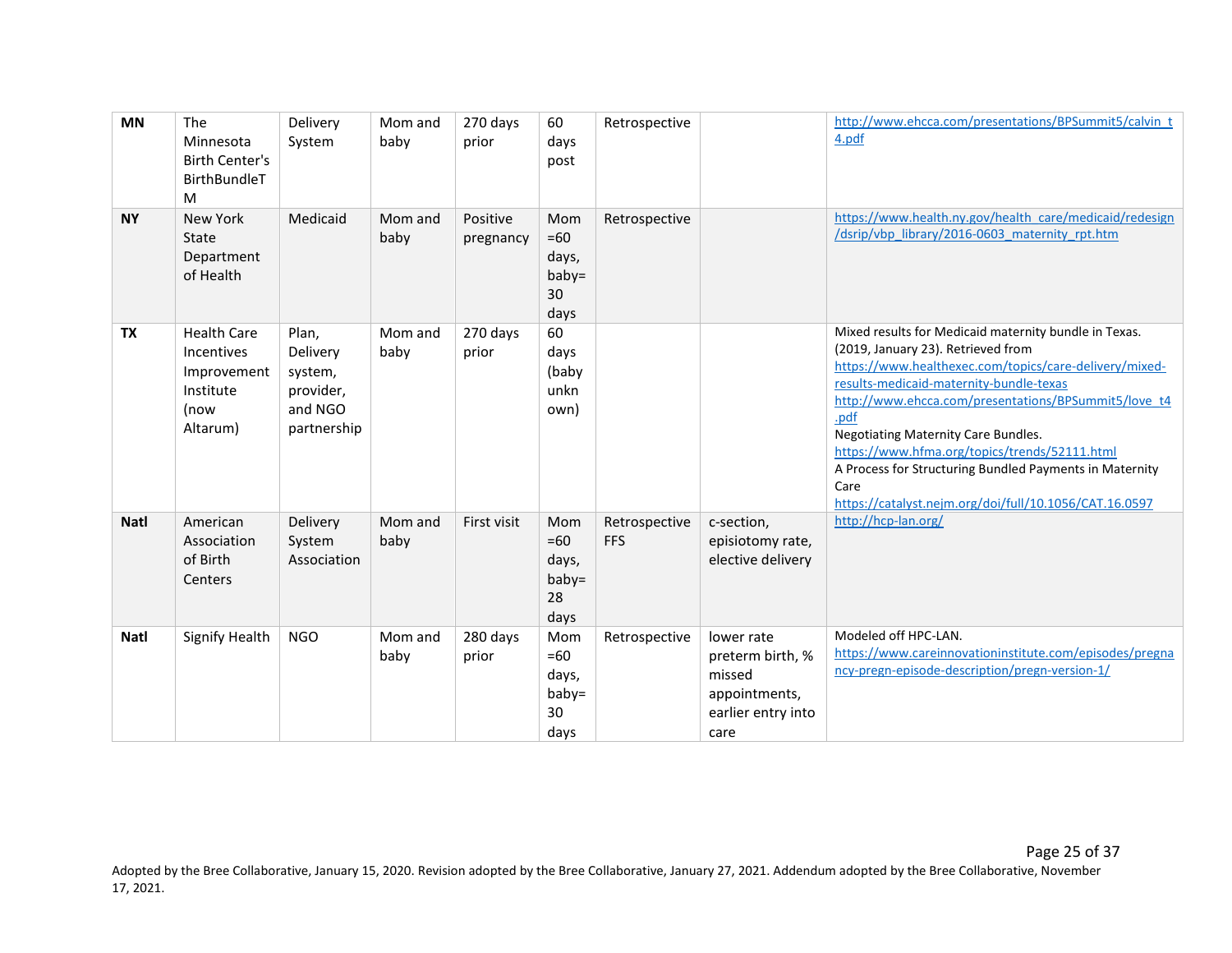# <span id="page-27-0"></span>**Appendix E: Exclusions**

The workgroup recommends administrative and clinical exclusions, clinical exclusions being individually defined. The workgroup does not recommend exclusions based on a behavioral health diagnosis (including substance use disorder or drug use) or on Body Mass Index (BMI). The following are meant as examples:

Ohio Medicaid excludes the following diagnoses: $33$ 

- Cancer under active management
- CNS infection and poliomyelitis
- Coma or brain damage
- Cystic fibrosis
- Ectopic pregnancy
- End stage renal disease
- Human Immunodeficiency Virus
- Intrauterine death or intrauterine hypoxia and birth asphyxia
- Paralysis or multiple sclerosis
- Parkinson's disease
- Prolapse of female genital organs
- Solid organ transplants (excluding corneal)
- Multiple gestation
- Multiple other comorbidities
- Death within episode window

The [HPC-LAN Maternity Bundle r](http://hcp-lan.org/workproducts/cep-whitepaper-final.pdf)ecommends categories for exclusion including:

- Pre-existing health conditions, such as diabetes, hypertension, epilepsy, cancer, renal disease, obesity, advanced maternal age, and mental health conditions;
- Lifestyle choices: Cigarette smoking, alcohol use and illegal drug use;
- Previous pregnancy complications, such as genetic or congenital disorder, stillborn, preterm delivery; and
- Pregnancy complications, which can also arise during the pregnancy and birth, such as: Multiple gestation, fetal growth restriction, prolonged premature rupture of membranes, or placenta abnormalities.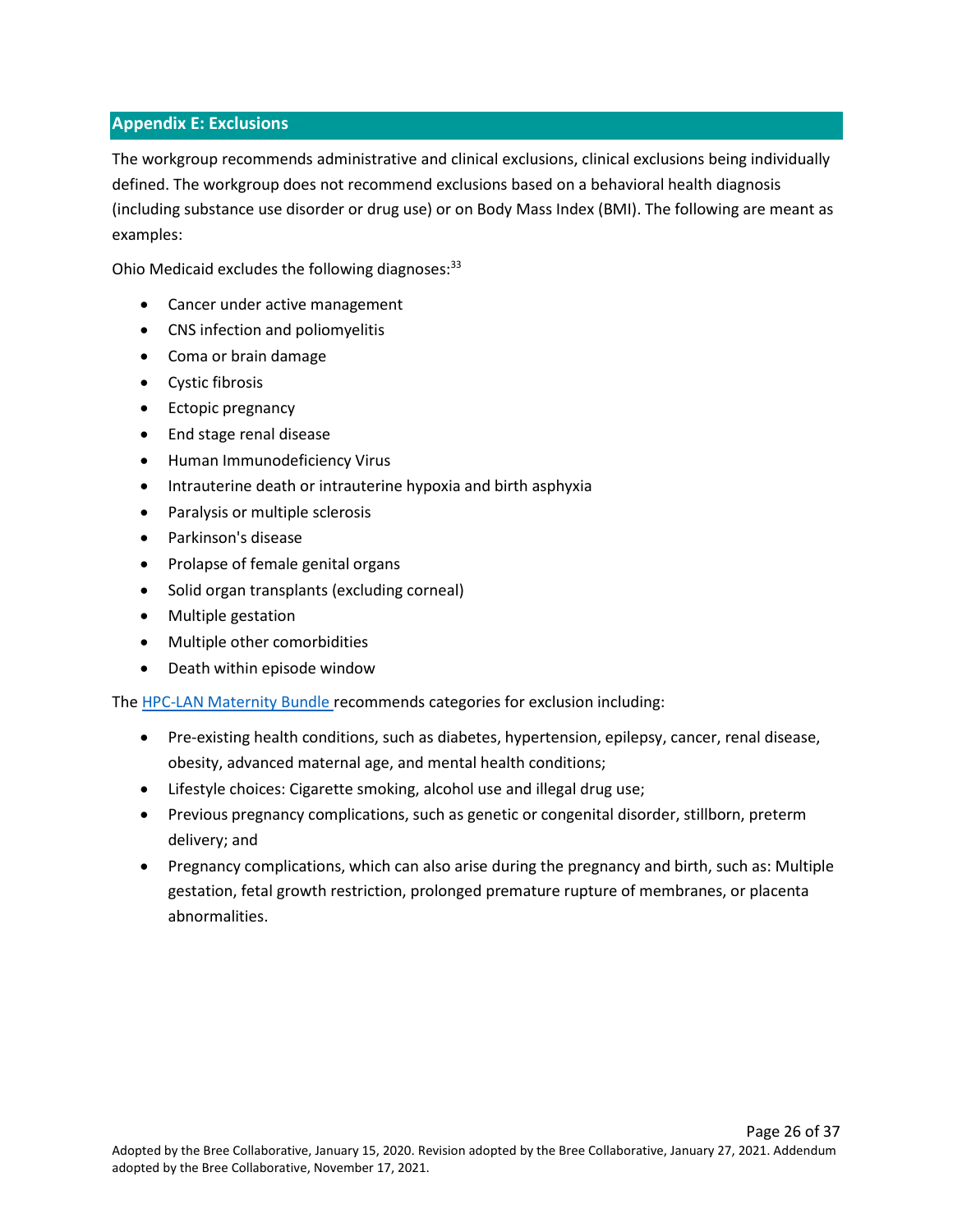# <span id="page-28-0"></span>**Appendix F: Included Services and Coding**

Perinatal Episode:

- 59400
- 59510
- 59610
- 59618
- 99381

The perinatal episode includes antepartum care, delivery, postpartum care, and pediatric care for 30 days and is reported using the date of delivery as the date of service after all services are rendered by a provider from a solo practice or multiple providers within the same group practice.

The following are included services:

Initial and subsequent histories Physical examinations Recording of weight, blood pressures, fetal heart tones Radiology (up to two ultrasounds, additional approved on individual basis) Routine chemical urinalysis Monthly visits up to 28 weeks gestation Biweekly visits up to 36 weeks gestation Weekly visits 36 weeks until delivery Hospital and observation care Evaluations and management (E&M) services within 24 hours of delivery Admission to hospital Admit history and physical Management of uncomplicated labor Placement of internal fetal and/or uterine monitors; fetal monitoring Catheterization or catheter insertion Perineum preparation Injection of local anesthesia Induction of labor/artificial rupture of membranes Preoperative counseling for cesarean delivery, preparation of abdomen and abdominal incision Delivery of fetus (vaginal or cesarean) Delivery of placenta Insertion of cervical dilator Simple removal of cerclage (not under anesthesia) Episiotomy and/or repair of first- and second-degree lacerations Removal of sutures/staples E&M services following delivery Postpartum visits as needed (limited to addressing pregnancy-related concerns) Newborn evaluation Well child visit 2-5 days, 30 days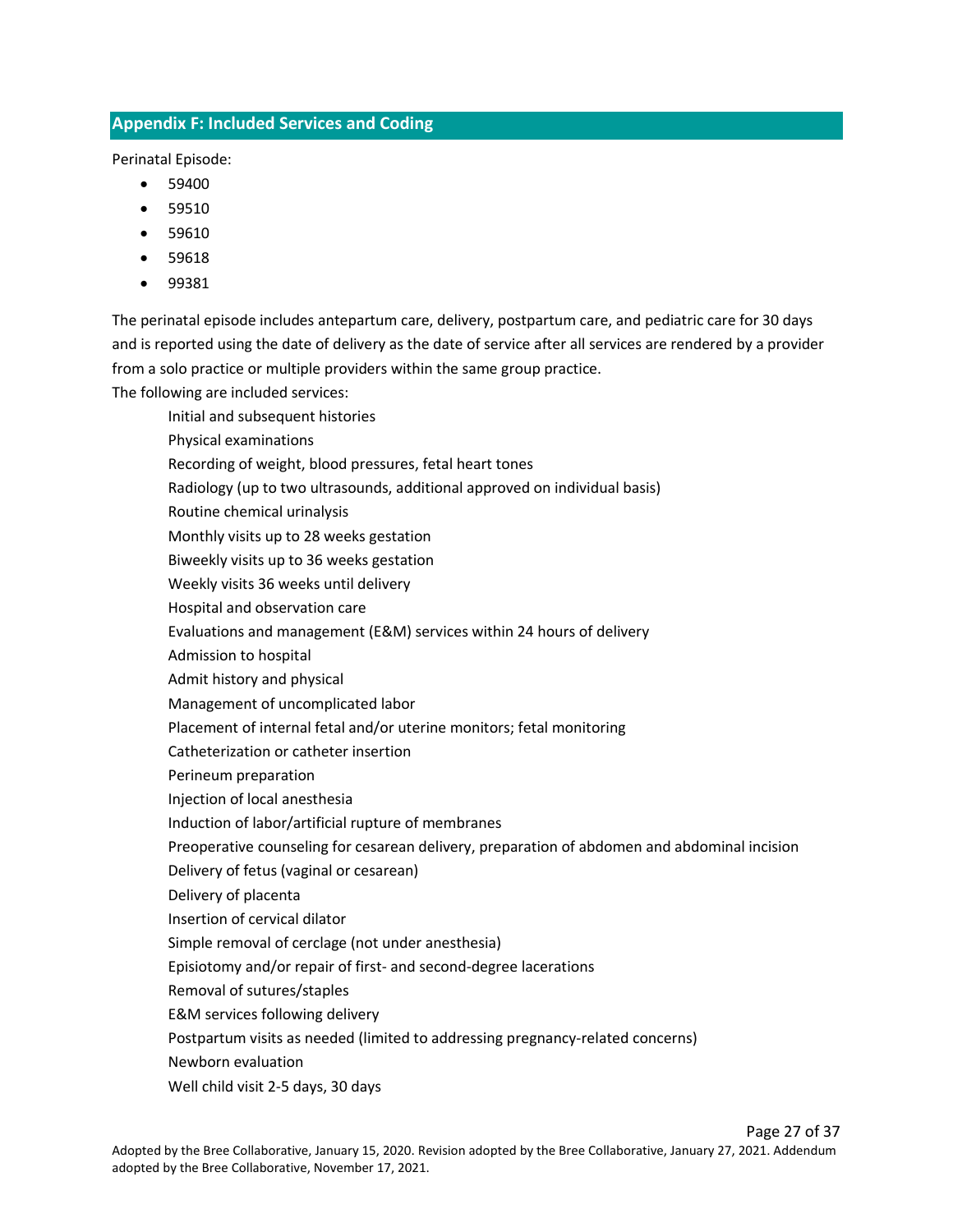# <span id="page-29-0"></span>**Appendix G: Support Services**

Gestational parents, their babies and families may require supportive services to align person-centered mother-baby care with their social and physical needs, goals, values, capacities and preferences. This section focuses primarily on support services for Apple Health moms and babies. To support the mother's choices and goals, support services should be integrated into the birth plan and clinical care plan.

Commercial health plans may provide support services using maternity case management, lactation consulting, breastfeeding support, or other services during the maternity and newborn episode. Gestational parents may also self-pay for support services, such as doulas, that follow their birth plan and pregnancy and delivery goals. Clinicians and their teams can learn more about support services for mothers and babies with commercial health plan coverage by contacting the woman's health plan.

# **Apple Health Member Support Services**

**First Steps Maternity Support Services (MSS)**: Any pregnant or up to 60 days postpartum Medicaid enrollee is eligible for MSS. MSS is an optional, enhanced service which is reimbursed fee for service. The services provided may take place in an office setting, the client's home or an alternate location. The purpose of MSS is to improve and promote healthy birth outcomes using an interdisciplinary team consisting of a registered nurse, behavioral health specialist, and registered dietitian. Some MSS providers also have community health workers as part of the team. MSS helps clients access prenatal care as early as possible and obtain health care for eligible infants. MSS covered services consist of inperson screening for risk factors, interventions for identified risk factors, brief counseling, education related to pregnancy and infant health, basic health messages, breastfeeding support, referrals to community resources, case management, and care coordination.

For more information and to find an MSS provider in your area, check the MSS Provider Directory, clic[k here](https://www.hca.wa.gov/health-care-services-and-supports/apple-health-medicaid-coverage/first-steps-provider-directory) or call the Help Me Grow Washington Hotline at 1-800-322-2588.

**First Steps Childbirth Education (CBE)**: Any pregnant client covered by Washington Medicaid is eligible for at least six hours of education provided by a Health Care Authority-approved CBE educator who accepts Apple Health. Education must include topics related to pregnancy, labor and birth, and newborn care.

For more information and to find a HCA-approved CBE educators, click [here](https://www.hca.wa.gov/health-care-services-supports/apple-health-medicaid-coverage/first-steps-maternity-and-infant-care#childbirth-education) or call the Help Me Grow Washington Hotline at 1-800-322-2588.

**Doula**: The goal of doula services is to reduce disparities in birth outcomes among racial, ethnic, and geographic populations; improve birth outcomes by reducing preterm birth, low birth rate, cesarean sections; shorten labor time; reduce the need for pain medications; reduce consequences associated with morbidities such as severe lacerations and hemorrhage; and improve rates of breastfeeding and length of time babies are breastfed. Recent legislation requires the Health Care Authority to implement doula services through the First Steps Maternity Support Services (MSS) program. HCA is collaborating with partner agencies, doula advocates, and MSS providers to determine cost savings and how best to

Page 28 of 37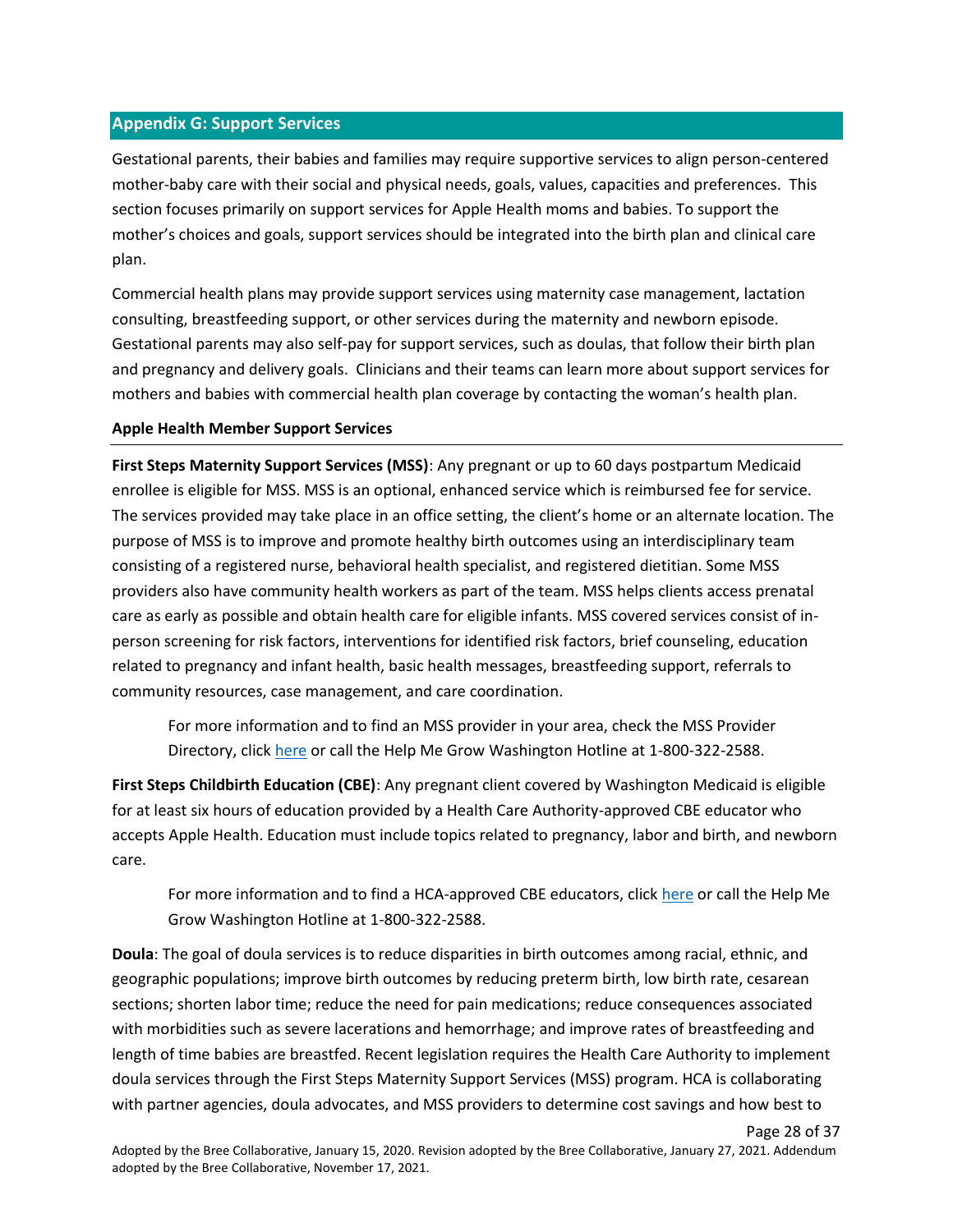implement. HCA is also working with the Centers for Medicare and Medicaid Services (CMS) to add doulas as an allowable provider in the Medicaid State Plan in order to reimburse for services.

Please sign up for HCA's GovDelivery messages to stay informed as HCA works to implement doula services.

**Parent‐Child Assistance Program (PCAP)**: PCAP is an evidence‐based home visitation case‐management model for mothers who abuse alcohol or drugs during pregnancy. Its goals are to help mothers build healthy families and prevent future births of children exposed prenatally to alcohol and drugs. A client who is pregnant or postpartum, self-reports heavy substance use during the current or recent pregnancy, and has not successfully accessed community resources for substance use treatment and long-term recovery is eligible for PCAP.

More information about the PCAP program can be found [here.](http://depts.washington.edu/pcapuw/)

# **Additional Support Services**

**Home Visiting for Families (DCYF):** This program provides voluntary services in the home to expecting parents and families with infants and young children. Visits focus on linking families to health care and other community resources, promoting strong parent-child attachment, and coaching parents on learning activities to help their child's development. Visits also include regular screenings to help parents identify possible health and developmental issues.

Find a local home visiting program by calling the Help Me Grow Washington Hotline at 1-800- 322-2588.

**Partnership Access Line (PAL) for Moms:** University of Washington (UW) Partnership Access Line for Moms (PAL for Moms) is a free telephone consultation service for health care providers caring for patients with mental health problems who are pregnant, postpartum, or planning pregnancy. Any health care provider in Washington State can receive consultation, recommendations, and referrals to community resources from a UW psychiatrist with expertise in perinatal mental health.

Psychiatrists provide consultation on any mental health-related question for patients who are pregnant, in the first year postpartum, who are planning pregnancy, or who have pregnancy-related complications (e.g. pregnancy loss, infertility). Topics may include depression, anxiety, or other psychiatric disorders; adjustment to pregnancy loss, complications, or difficult life events; risks of psychiatric medications; non-medication treatments; and consulting about women on psychotropic medications who are wanting to or thinking about getting pregnant.

Perinatal psychiatrists are also available to help any practice thinking about instituting routine screening for depression. They can come to a clinic and provide a broad overview of best practices for depression screening and follow-up in the perinatal period.

The phone line 877-725-4666 (PAL4MOM), is staffed weekdays from 9 AM to 5 PM. Providers can call at any time and receive a call back within one working day. Providers can also e-mail with any questions or to set up a consultation at  $ppcl@uw.edu$ .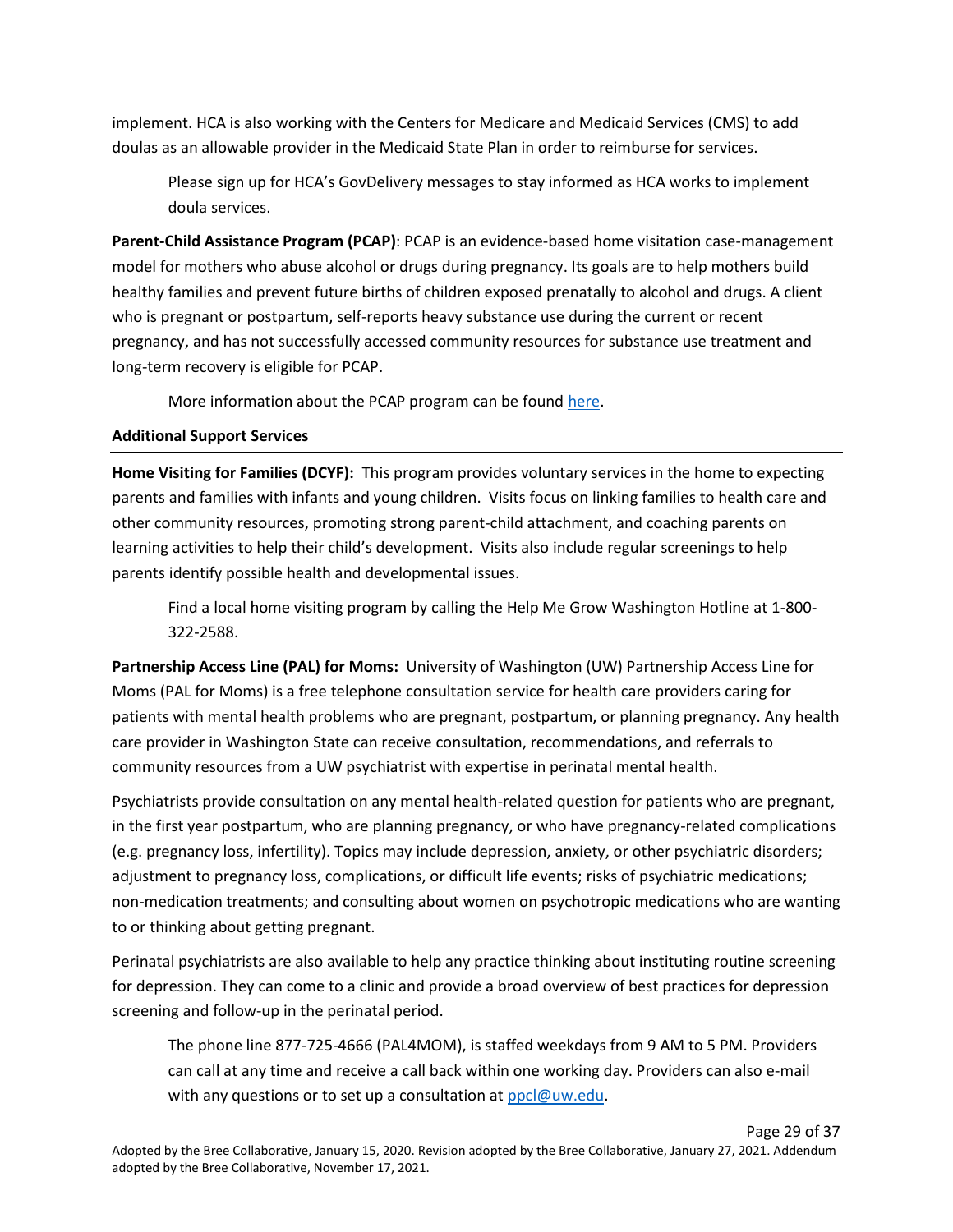**211:** 2-1-1 is an easy-to-remember phone number for people to call for health and human service information and referrals and other assistance to meet their needs. Pregnant and postpartum patients can call 2-1-1 (or [1-877-211-9274\)](tel:8772119274) to get connected with mental health providers within their area.

Click [here](https://win211.org/) for more information.

**WithinReach:** A not-for-profit organization that provides multiple ways for people to access support inperson, over the phone and online in order to find resources in their community. WithinReach is a leader and coalition builder for programs such as Basic Food education, Medicaid outreach and immunization action in Washington State. WithinReach's [ParentHelp123](https://www.parenthelp123.org/) website assists pregnant patients and families in finding resources like food banks, play and learn groups, free or low-cost health clinics by entering their zip code.

Patients can also call WithinReach's Help Me Grow Hotline at 1-800-322-2588 to apply for Medicaid online or be referred to other resources.

**Crisis Line:** For patients thinking of suicide or are in crisis can call 1-866-427-4747.

# **Team-Based Care**

Team-based care supports success in implementing bundled episode care delivery and payment. The World Health Organization defines team-based care as "*the provision of comprehensive health services to individuals, families, and/or their communities by at least two health professionals who work collaboratively along with patients, family caregivers, and community service providers on shared goals within and across settings to achieve care that is safe, effective, patient-centered, timely, efficient, and equitable*."<sup>34</sup>

Team-based care engages the primary obstetric or midwifery clinicians and their office-based team (including nurses, medical assistants, and other staff) in a model to manage a specific panel of patients with a focus on person-centered care. Care teams explore opportunities to improve and optimize efficient, high quality, person-centered care delivery. The team develops clinical workflow, processes and competencies to assure all members are engaged in delivering and coordinating patient care at the right time, using the right team member to support person-centered care in partnership with moms and families and other clinical and community-based organizations. This may mean some team members take on new roles in performing screening, interventions or education, and coordinating care to support clinicians in focusing on clinical care planning and leading their team.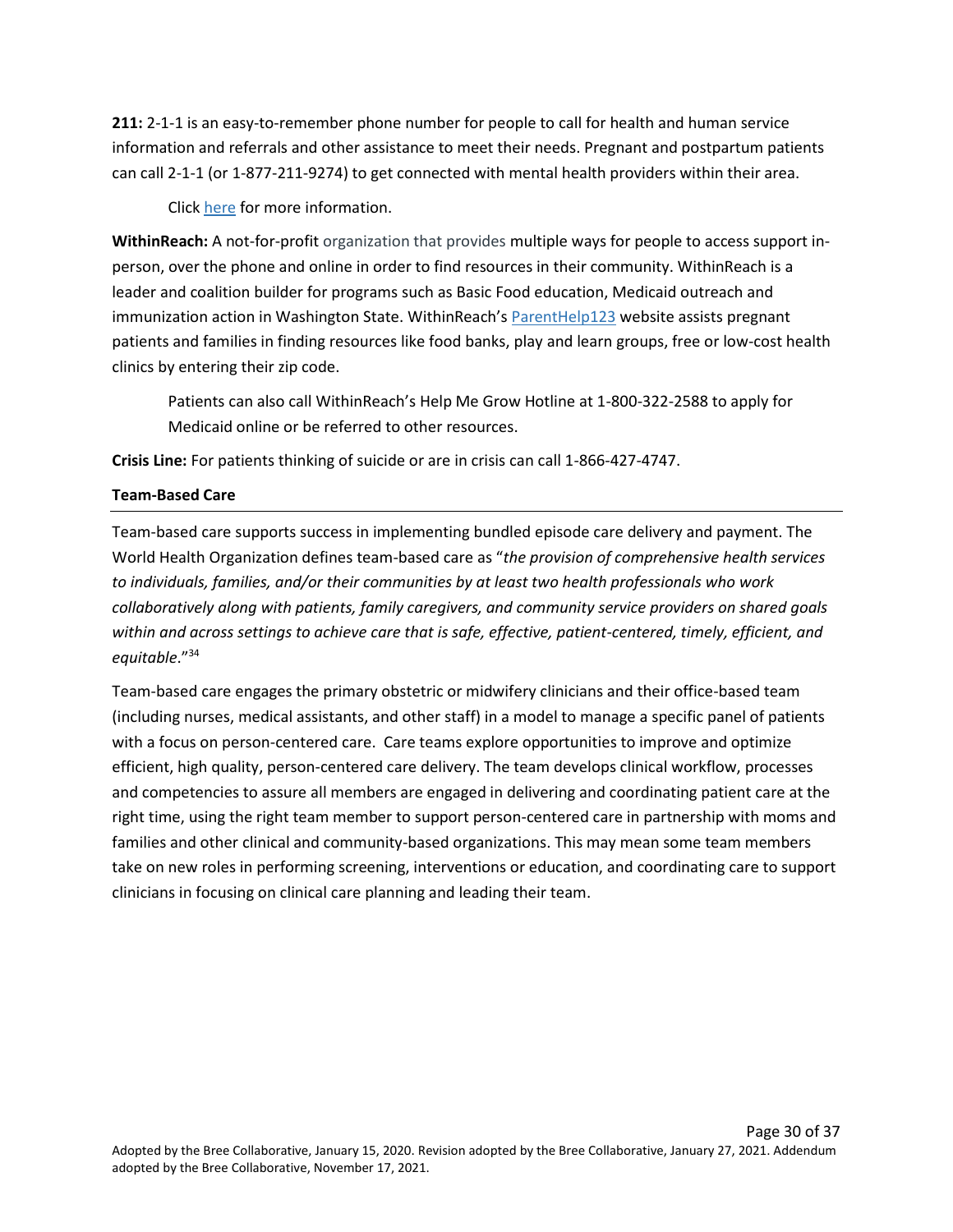# <span id="page-32-0"></span>**Appendix H: Behavioral Health Treatment**

Screening for behavioral health conditions is integrated into this bundled payment models and is standard of care. Effectiveness of screening for perinatal behavioral health conditions is contingent on availability of adequate follow up for those who screen positive. The ACOG's consensus bundle on maternal mental health for perinatal depression and anxiety includes general guidance to include perinatal mood and anxiety disorder screening, intervention, referral, and follow-up into maternity care practices.<sup>35</sup> This bundle does not include guidance on other mental health or substance use disorders but can be used as a template to address these other disorders.

Behavioral health treatment in the perinatal period should be informed by symptom severity and patient preference. Common mental disorders such as depression and anxiety can be managed in the prenatal setting while patients with bipolar disorder or psychosis may require a referral to specialty mental health. The pathways described previously recommend using a validated symptom measure such as the PHQ-9 to help determine intensity and type of treatment for common mental disorders. For example:

- For mild depression (PHQ-9 score 5 -10) education, psychotherapy
- For moderate depression (PHQ-9 score 10 15) psychotherapy and / or medication management
- For severe depression (PHQ-9 score >15) psychotherapy and medication management. More information[: http://www.cqaimh.org/pdf/tool\\_phq9.pdf](http://www.cqaimh.org/pdf/tool_phq9.pdf)

As behavioral health conditions are not recommended as exclusion criteria, providers who screen for behavioral health conditions as recommended will have to make a decision on next steps for treatment. If prenatal providers opt to refer patients out for specialty mental health treatment, attempts should be made to track on these referrals as evidence suggests that less than 20% of patients follow up on specialty mental health referrals.<sup>36</sup> Should prenatal providers opt to provide integrated mental health treatments (which is preferable especially for mild to moderate depression and anxiety, and is associated with better follow up and patient outcomes), reimbursement options include fee-for-service co-located psychotherapy or using collaborative care codes, more information here: [www.cms.gov/Outreach-and-Education/Medicare-Learning-Network-](https://www.cms.gov/Outreach-and-Education/Medicare-Learning-Network-MLN/MLNProducts/Downloads/BehavioralHealthIntegration.pdf)

[MLN/MLNProducts/Downloads/BehavioralHealthIntegration.pdf.](https://www.cms.gov/Outreach-and-Education/Medicare-Learning-Network-MLN/MLNProducts/Downloads/BehavioralHealthIntegration.pdf)<sup>37</sup> Better patient outcomes are reported with measurement-based treatment to target that forms the cornerstone of collaborative care.

Future considerations for health care purchasers and policy makers include establishing another layer of bundled payment that covers the costs of evidence-based integrated perinatal behavioral health treatments. This will incentivize the delivery of integrated perinatal behavioral health treatments known to reduce barriers to care and improve patient outcomes.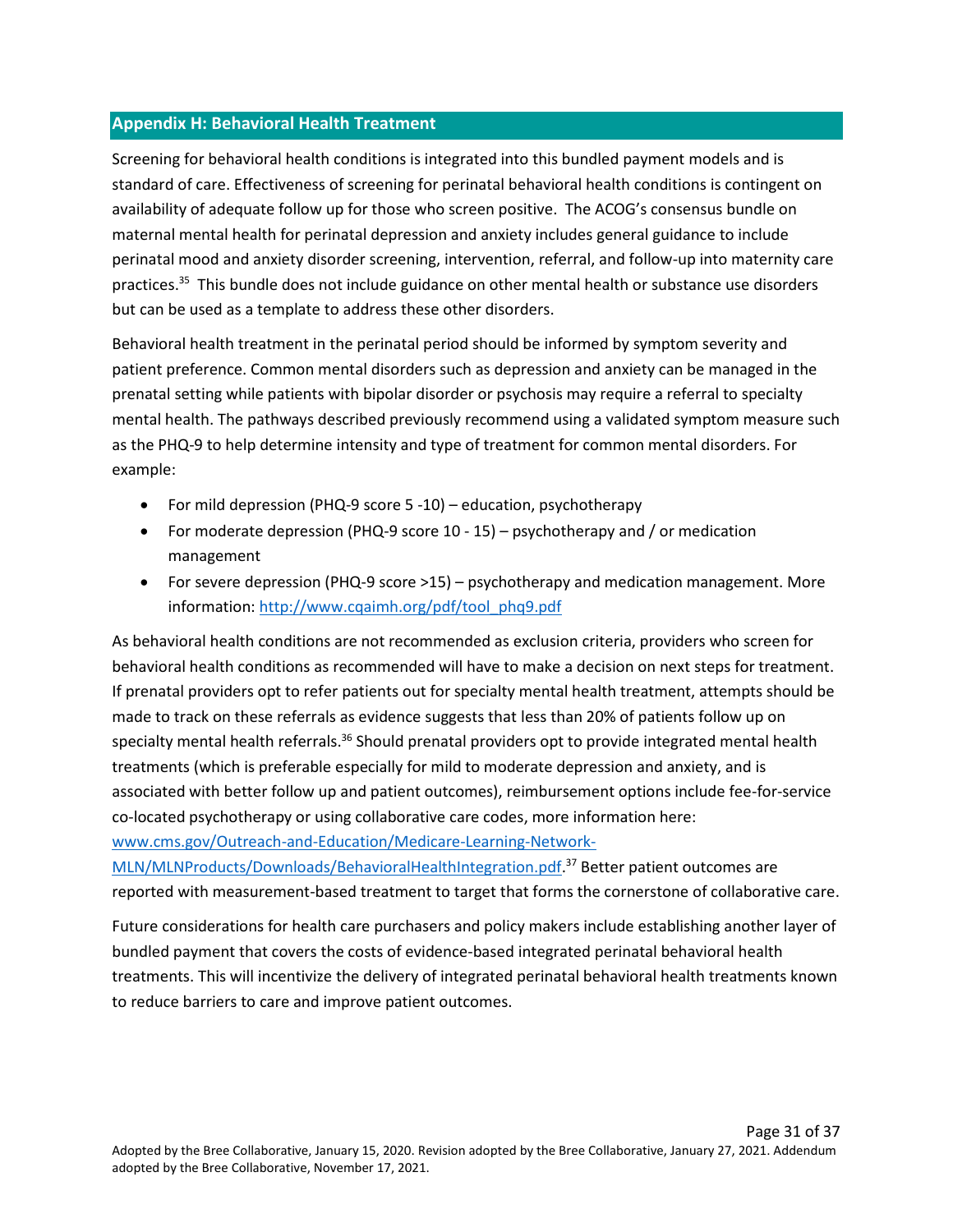# <span id="page-33-0"></span>**Appendix I: Opioid Use Disorder Treatment**

Medication-assisted treatment should be informed by individual patient characteristics and preferences. Medications differ in the location from which they can be dispensed, how they can be prescribed, side effects, and how they work chemically.<sup>38</sup> Agonist medication therapy, methadone or buprenorphine, is generally recommended for patients who are pregnant.<sup>39,40</sup> Providers should follow the Committee on Obstetric Practice and American Society of Addiction Medicine joint opinio[n Opioid Use and Opioid Use](https://www.acog.org/Resources-And-Publications/Committee-Opinions/Committee-on-Obstetric-Practice/Opioid-Use-and-Opioid-Use-Disorder-in-Pregnancy)  [Disorder in Pregnancy](https://www.acog.org/Resources-And-Publications/Committee-Opinions/Committee-on-Obstetric-Practice/Opioid-Use-and-Opioid-Use-Disorder-in-Pregnancy) and the Bree Collaborative's 2017 [Opioid Use Disorder Treatment Report and](http://www.breecollaborative.org/wp-content/uploads/OUD-Treatment-Final-2017.pdf)  [Recommendations.](http://www.breecollaborative.org/wp-content/uploads/OUD-Treatment-Final-2017.pdf) Buprenorphine services for patients who are pregnant with opioid use disorder are available among primary care providers with obstetrics privileges, group buprenorphine care, case management, patient navigation and maternal support services

Recommendations include:

- Gestational parents who have opioid use disorder should be started on opioid maintenance therapy as early as possible in pregnancy to help reduce the severity of neonatal abstinence syndrome. After a positive screen for opioid use disorder, medical examination and psychosocial assessment should be performed.
- Co-manage care for patients who are pregnant with opioid use disorder with a prenatal care provider and an addiction specialist.
- Use urine drug testing to detect or confirm suspected use with informed consent.
- Use a supported referral to a setting offering methadone or buprenorphine rather than withdrawal management or abstinence. Initiate treatment with opioid replacement therapy as early as possible. Hospitalization during initiation may be advisable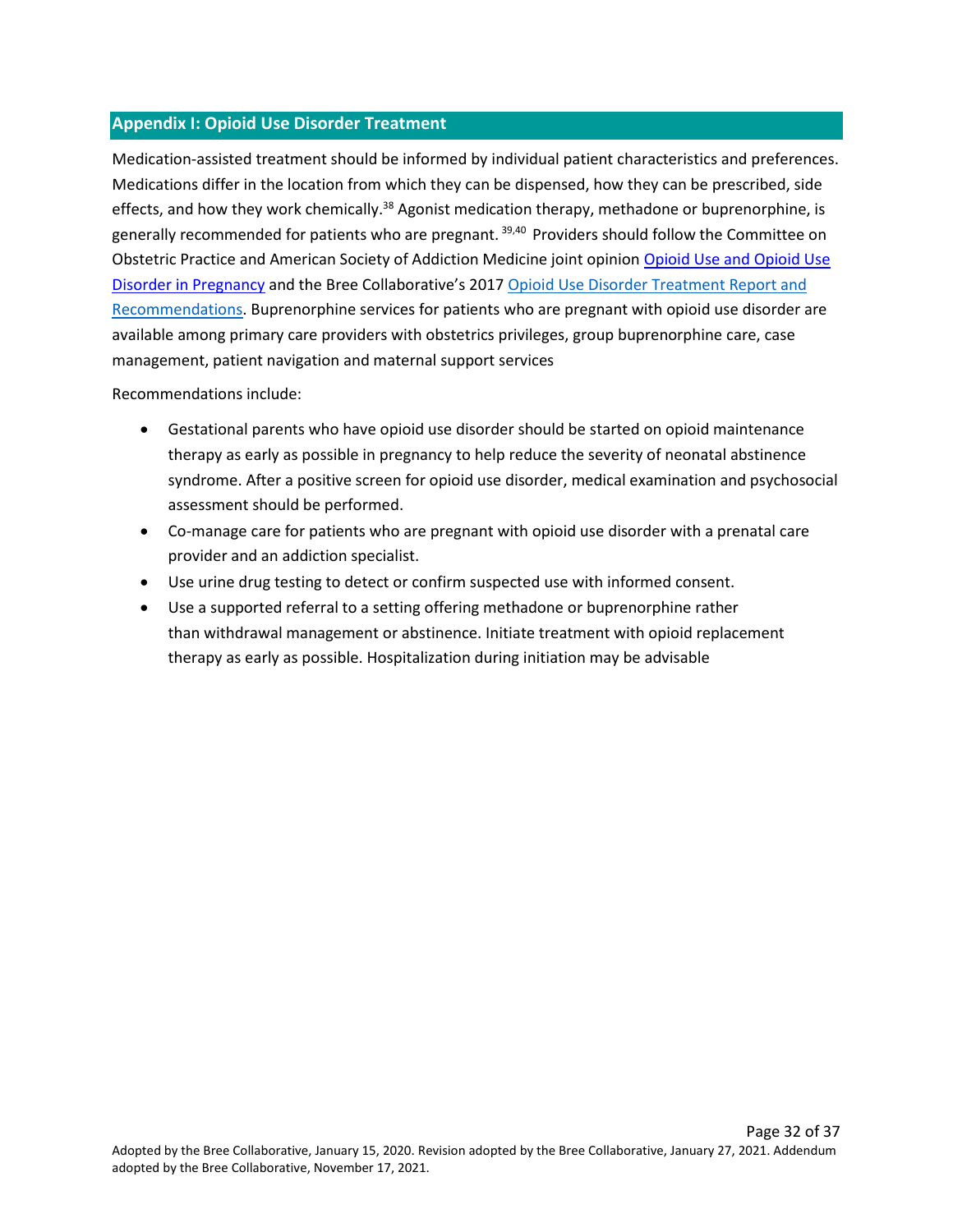# <span id="page-34-0"></span>**Appendix J: Pediatric – Obstetrics Information Exchange**

#### **Obstetrics to Pediatrics**

- Maternal depression score
- Other psychosocial concerns
- Maternal prenatal labs results
- Maternal medications
- Delivery complications
- Pertinent/significant family history

#### **Pediatrics to Obstetrics**

- Maternal depression score
- Other psychosocial concerns
- Any clinical concerns including congenital abnormalities, etc
- Newborn care complications
- Milk supply concerns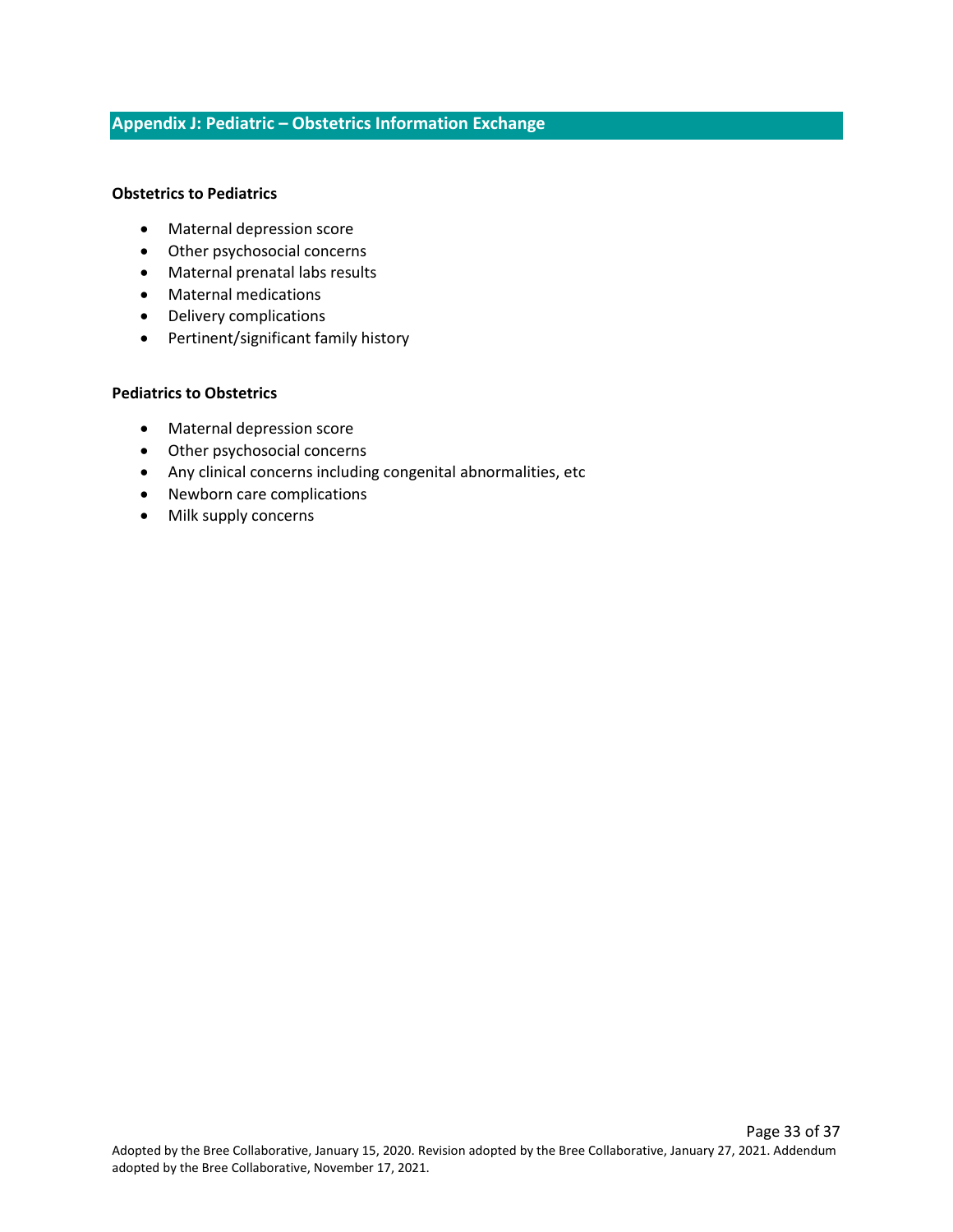# <span id="page-35-0"></span>**Appendix K: Postpartum 4-12 Per-Member-Per-Month**

A per-member-per-month payment starting at 85 days (4 months) postpartum through 365 days (12 months) postpartum. This model allows for different accountable entities in the bundle vs PMPM periods, managing the care needs of those who enter or leave the state within the postpartum period, and in managing the pregnancy and immediate postpartum period vs the more chronic health needs within the first year.

We encourage the outreach and care coordination components to be provided by the health plan in coordination with the provider and care team.

**Timeline:** 85 days through 365 days postpartum **Accountable entity**: Determined by contract

# **Services**

- **Initial outreach**. At the start of the model, four months postpartum. At transfer of care/initiation of model, or if new entry into model, site reaches out to gestational parent to schedule phone or in-person visit.
	- o Review problem list from perinatal bundle including cardiovascular health, gestational diabetes, pelvic floor health, and any other issues the patient requests.
	- $\circ$  Screen for depression, anxiety, suicidality, and tobacco, marijuana, alcohol, and/or other drug use at intake and at each visit using a validated instrument(s).
	- o Social needs including housing, food security, transportation.
- **Midpoint outreach.** Between six and ten months postpartum.
	- Screen for:
		- o Behavioral health: depression, anxiety, suicidality, and tobacco, marijuana, alcohol, and/or other drug use at intake and at each visit using a validated instrument(s).
		- o Social needs: including housing, food security, transportation.
- **Final outreach.** At eleven months postpartum.

Screen for:

- $\circ$  Behavioral health: depression, anxiety, suicidality, and tobacco, marijuana, alcohol, and/or other drug use at intake and at each visit using a validated instrument(s).
- o Social needs: including housing, food security, transportation.

# **Quality Metrics**

- Follow-up after an ED visit.
- Communication requirement between ED and PCP.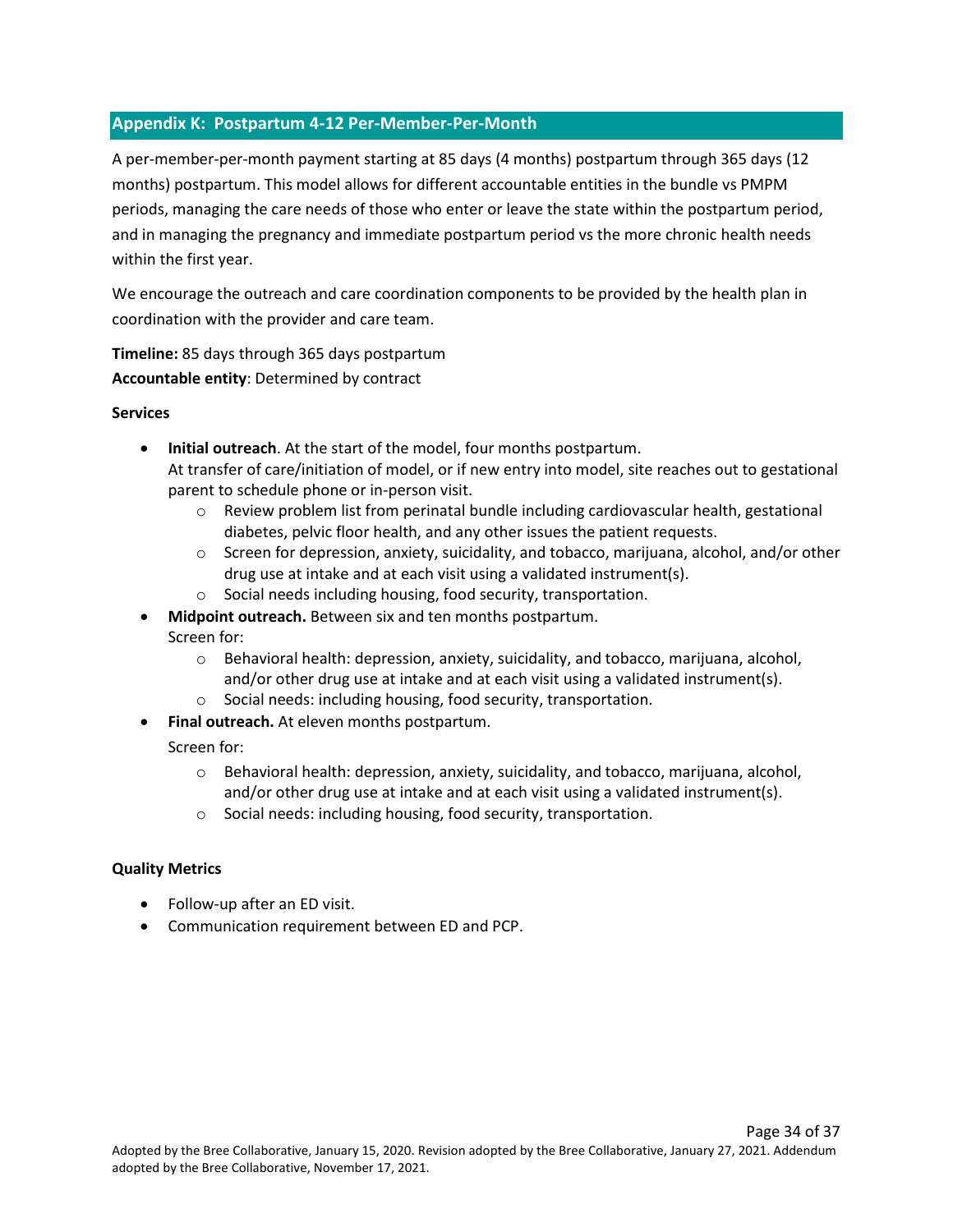#### <span id="page-36-0"></span>**References**

<sup>3</sup> Centers for Disease Control and Prevention. Pregnancy-Related Deaths. Accessed: April 2019. Available: [www.cdc.gov/reproductivehealth/maternalinfanthealth/pregnancy-relatedmortality.htm](http://www.cdc.gov/reproductivehealth/maternalinfanthealth/pregnancy-relatedmortality.htm)

4 Save the Children. State of the World's Mothers 2015. 2015. Accessed: May 2019. Available: [www.savethechildren.org/content/dam/usa/reports/advocacy/sowm/sowm-2015.pdf](http://www.savethechildren.org/content/dam/usa/reports/advocacy/sowm/sowm-2015.pdf)

<sup>5</sup> Tucker MJ, Berg CJ, Callaghan WM, Hsia J. The Black-White disparity in pregnancy-related mortality from 5 conditions: differences in prevalence and case-fatality rates. *Am J Public Health.* 2007 Feb;97(2):247-51. <sup>6</sup> Creanga AA, Syverson C, Seed K, Callaghan WM. Pregnancy-Related Mortality in the United States, 2011–2013. *Obstet & Gynecol.* 2017;130:366-373.

 $7$  Centers for Disease Control and Prevention. Pregnancy Mortality Surveillance System. Accessed: March 2019. Available: [www.cdc.gov/reproductivehealth/maternalinfanthealth/pregnancy-mortality-surveillance-system.htm](http://www.cdc.gov/reproductivehealth/maternalinfanthealth/pregnancy-mortality-surveillance-system.htm)

<sup>8</sup> Delivery Statistics Report (Preliminary 2017 Births) Washington State Non‐Military Hospitals. October 2018. <sup>9</sup> Martin JA, Hamilton BE, Osterman MJK, Driscoll AK, Drake P. Births: Final data for 2017. National Vital Statistics Reports; vol 67 no 8. Hyattsville, MD: National Center for Health Statistics. 2018.

<sup>10</sup> Wier LM, Andrews RM. The National Hospital Bill: The Most Expensive Conditions by Payer, 2008. HCUP Statistical Brief #107. March 2011. Agency for Healthcare Research and Quality, Rockville, MD. Available: <https://www.hcup-us.ahrq.gov/reports/statbriefs/sb107.pdf>

<sup>11</sup> Center for Healthcare Quality and Payment Reform. How to Save \$5 Billion in Healthcare Spending for Employers and Taxpayers. January 7, 2013. Available[: http://chqpr.org/blog/index.php/2013/01/how-to-save-5-billion-in](http://chqpr.org/blog/index.php/2013/01/how-to-save-5-billion-in-healthcare-spending-for-employers-and-taxpayers/)[healthcare-spending-for-employers-and-taxpayers/](http://chqpr.org/blog/index.php/2013/01/how-to-save-5-billion-in-healthcare-spending-for-employers-and-taxpayers/)

<sup>12</sup> MacDorman MF, Matthews TJ, Declercq E. Trends in out-of-hospital births in the United States, 1990-2012. *NCHS Data Brief.* 2014 Mar;(144):1-8.

<sup>13</sup> Howell E, Palmer A, Benatar S, Garrett B. Potential Medicaid cost savings from maternity care based at a freestanding birth center. *Medicare Medicaid Res Rev.* 2014;4(3):mmrr2014-004-03-a06. Published 2014 Sep 9. <sup>14</sup> Forray A. Substance use during pregnancy. *F1000Res.* 2016;5:F1000 Faculty Rev-887. Published 2016 May 13. <sup>15</sup> HCP-LAN Maternity Multi-Stakeholder Action Collaborative. Issue Brief: The Business Case for Maternity Care

Episode-Based Payment. Accessed: March 2019. Available:

[https://www.google.com/url?sa=t&rct=j&q=&esrc=s&source=web&cd=9&ved=0ahUKEwjc1ZKvnLPbAhUPB3wKHZ](https://www.google.com/url?sa=t&rct=j&q=&esrc=s&source=web&cd=9&ved=0ahUKEwjc1ZKvnLPbAhUPB3wKHZWMCbQQFghfMAg&url=http%3A%2F%2Fhcp-lan.org%2Fworkproducts%2FMAC-maternity-care-VBP-business-case-03-20-2017.docx&usg=AOvVaw1qxa2iOXAOQ4Y5vK762-C2) [WMCbQQFghfMAg&url=http%3A%2F%2Fhcp-lan.org%2Fworkproducts%2FMAC-maternity-care-VBP-business](https://www.google.com/url?sa=t&rct=j&q=&esrc=s&source=web&cd=9&ved=0ahUKEwjc1ZKvnLPbAhUPB3wKHZWMCbQQFghfMAg&url=http%3A%2F%2Fhcp-lan.org%2Fworkproducts%2FMAC-maternity-care-VBP-business-case-03-20-2017.docx&usg=AOvVaw1qxa2iOXAOQ4Y5vK762-C2)[case-03-20-2017.docx&usg=AOvVaw1qxa2iOXAOQ4Y5vK762-C2](https://www.google.com/url?sa=t&rct=j&q=&esrc=s&source=web&cd=9&ved=0ahUKEwjc1ZKvnLPbAhUPB3wKHZWMCbQQFghfMAg&url=http%3A%2F%2Fhcp-lan.org%2Fworkproducts%2FMAC-maternity-care-VBP-business-case-03-20-2017.docx&usg=AOvVaw1qxa2iOXAOQ4Y5vK762-C2)

<sup>16</sup> The American College of Obstetricians and Gynecologists. Value-Based Payments in Obstetrics and Gynecology. Obstet Gynecol. 2018 Aug;132(2): e53-e59. Available[: www.acog.org/-/media/Committee-Opinions/Committee](http://www.acog.org/-/media/Committee-Opinions/Committee-on-Health-Economics-and-Coding/co744.pdf?dmc=1&ts=20190711T1745460889)[on-Health-Economics-and-Coding/co744.pdf?dmc=1&ts=20190711T1745460889](http://www.acog.org/-/media/Committee-Opinions/Committee-on-Health-Economics-and-Coding/co744.pdf?dmc=1&ts=20190711T1745460889)

<sup>17</sup> Sudhof L, Shah NT. In Pursuit of Value-Based Maternity Care. Obstet Gynecol. 2019 Mar;133(3):541-551.

<sup>18</sup> New York State Department of Health. Maternity Care Clinical Advisory Group Value Based Payment Recommendation Report. May 2016. Accessed: May 2019. Available:

[www.health.ny.gov/health\\_care/medicaid/redesign/dsrip/vbp\\_library/2016-06-03\\_maternity\\_rpt.htm#desc](https://www.health.ny.gov/health_care/medicaid/redesign/dsrip/vbp_library/2016-06-03_maternity_rpt.htm#desc)

<sup>19</sup> De Brantes F, Love K. A Process for Structuring Bundled Payments in Maternity Care. NEJM Catalyst. October 24, 2016. Accessed: July 2019. Available:<https://catalyst.nejm.org/bundled-payments-maternity-care/>

<sup>20</sup> Lally S. Transforming Maternity Care: A Bundled Payment Approach. Issue Brief. Integrated Healthcare Association. September 2013. No. 10. Available[: www.iha.org/sites/default/files/resources/issue-brief-maternity](http://www.iha.org/sites/default/files/resources/issue-brief-maternity-bundled-payment-2013.pdf)[bundled-payment-2013.pdf.](http://www.iha.org/sites/default/files/resources/issue-brief-maternity-bundled-payment-2013.pdf)

<sup>21</sup> De Brantes F. Case Study: First-Year Results of a pilot effort at a nonprofit Medicaid HMO in Texas. Prometheus Analytics. Available: [http://prometheusanalytics.net/sites/default/files/attachments/Altarum\\_Case-Study-](http://prometheusanalytics.net/sites/default/files/attachments/Altarum_Case-Study-16041_CHC-Rev1.pdf)[16041\\_CHC-Rev1.pdf](http://prometheusanalytics.net/sites/default/files/attachments/Altarum_Case-Study-16041_CHC-Rev1.pdf)

Page 35 of 37

<sup>1</sup> Neiger R. Long-Term Effects of Pregnancy Complications on Maternal Health: A Review. *J Clin Med.* 2017;6(8):76. Published 2017 Jul 27.

<sup>&</sup>lt;sup>2</sup> Moore JE (AHRQ), Witt WP (Truven Health Analytics), Elixhauser A (AHRQ). Complicating Conditions Associated With Childbirth, by Delivery Method and Payer, 2011. HCUP Statistical Brief #173. May 2014. Agency for Healthcare Research and Quality, Rockville, MD. Available: [www.hcup-us.ahrq.gov/reports/statbriefs/sb173-](http://www.hcup-us.ahrq.gov/reports/statbriefs/sb173-Childbirth-Delivery-Complications.pdf) [Childbirth-Delivery-Complications.pdf.](http://www.hcup-us.ahrq.gov/reports/statbriefs/sb173-Childbirth-Delivery-Complications.pdf)